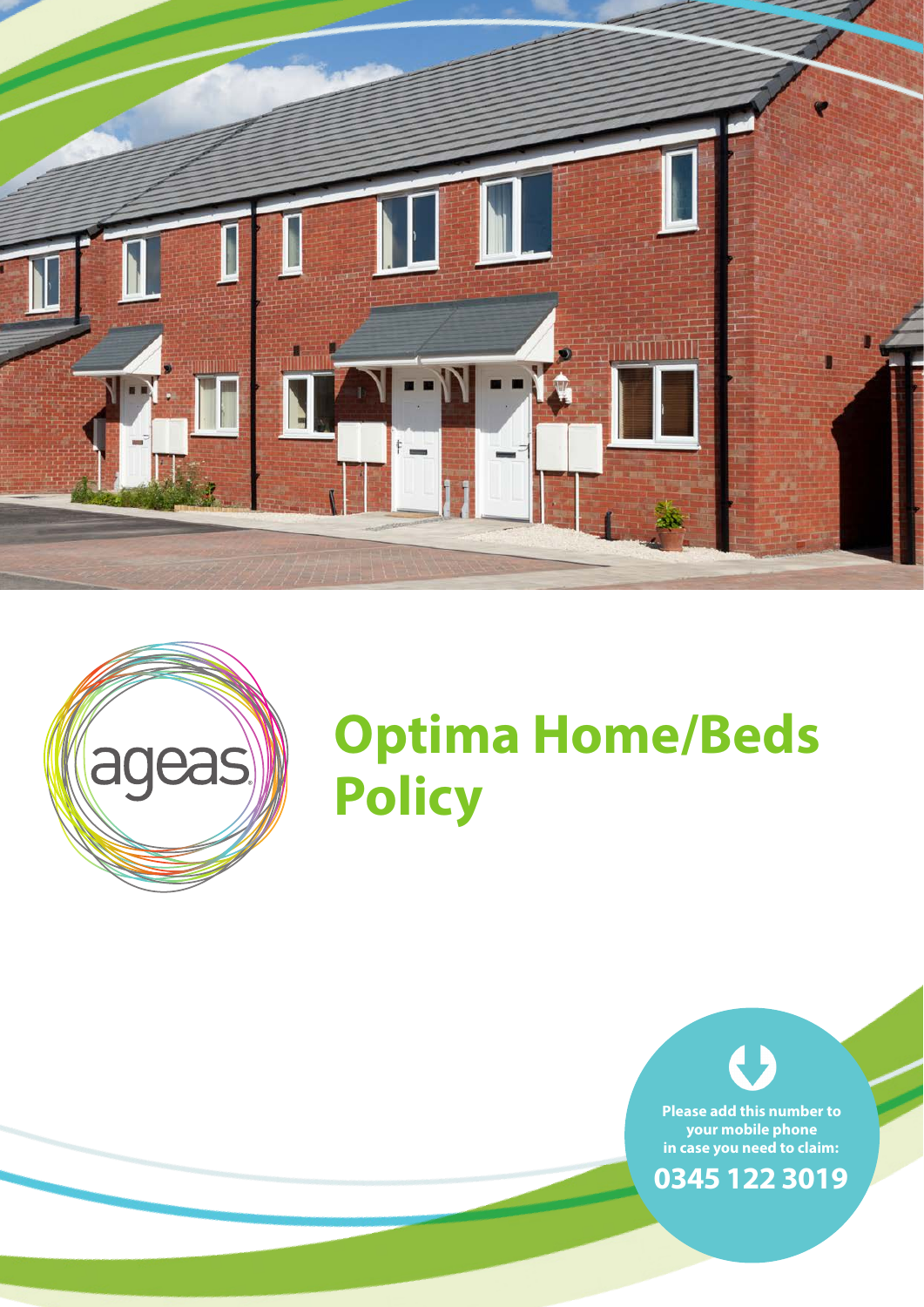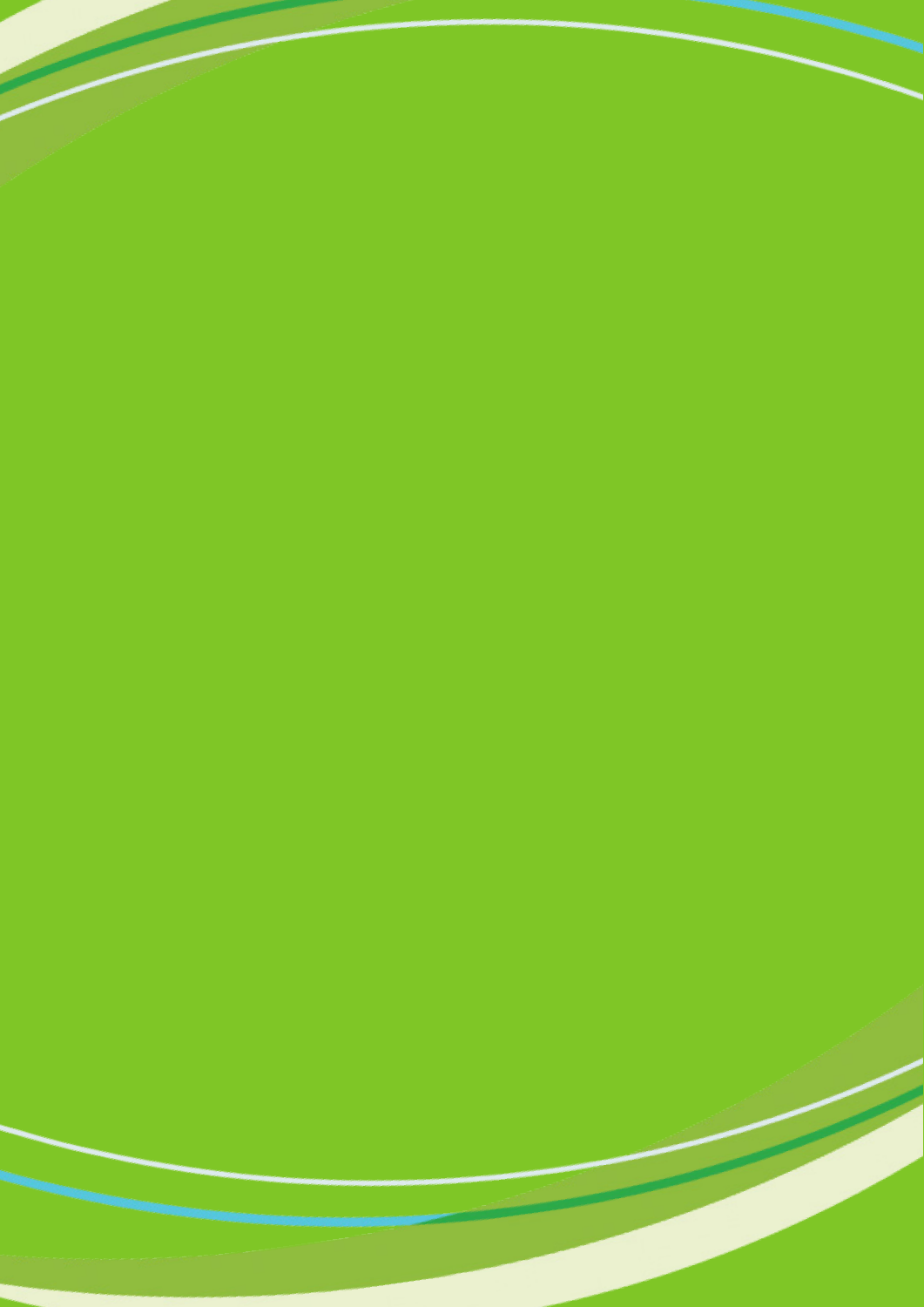# **Contents**

| Welcome                                                         | 4  |
|-----------------------------------------------------------------|----|
| Your policy in a nutshell                                       | 5  |
| Making sense of your policy                                     | 6  |
| Guide to making a claim on your buildings or contents insurance | 7  |
| Claim limits on your policy                                     | 9  |
| Our telephone advice lines                                      | 11 |
| What your policy does and doesn't cover                         | 12 |
| Section A: Buildings insurance                                  | 13 |
| Section B: Accidental damage to your buildings (optional)       | 21 |
| Section C: Contents insurance                                   | 22 |
| Section D: Accidental damage to your contents (optional)        | 37 |
| Section E: Everyday personal belongings (optional)              | 38 |
| Section F: Higher value personal belongings (optional)          | 40 |
| Section G: Bicycle cover (optional)                             | 41 |
| Section H: Legal expenses cover (optional)                      | 42 |
| How to make changes to your policy                              | 51 |
| How to cancel your policy                                       | 52 |
| How to make a complaint                                         | 53 |
| How we look after your personal information                     | 55 |

Í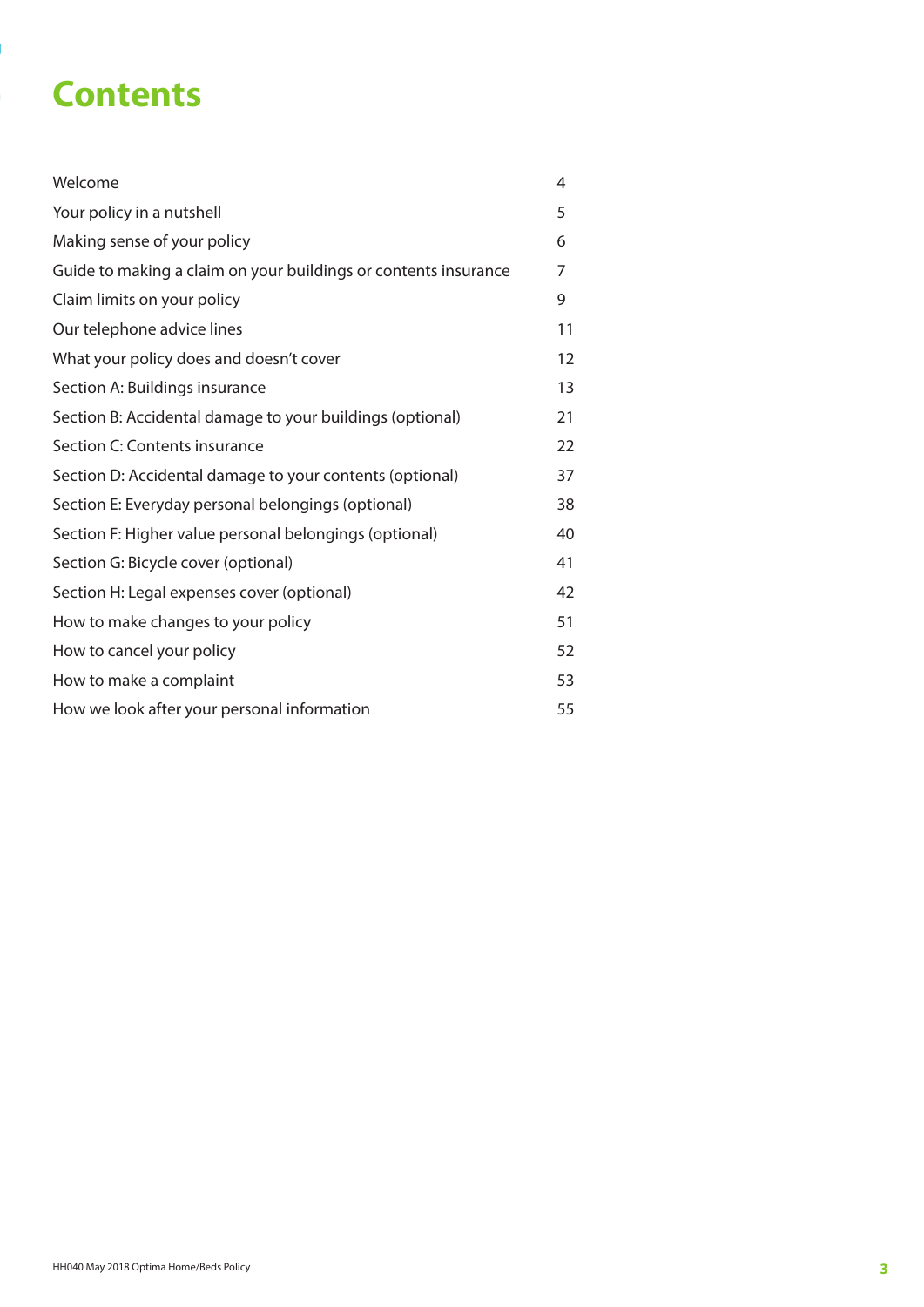## **Welcome**

Thanks for buying home insurance with Ageas. We're one of the UK's largest insurers, protecting millions of people and businesses across the country, so you can have peace of mind that you're in safe hands.

This policy document, along with your policy schedule and statement of insurance or proposal form, make up your agreement with us. The agreement is based on the information that you provided when you applied for the policy and so it's important that this is correct.

If there are any changes to your circumstances, do let us know as soon as possible, as they could affect your cover. You can see a list of the kind of things we need to hear about on page 51.

This document tells you what is and isn't covered by your home insurance policy. We've tried to make it as clear as possible when your policy will cover you and when it won't. But if anything's not clear to you, please call the adviser who sold you your policy.

Hopefully, you'll never need us, but if you do make a claim we promise to deal with it as quickly as possible, leaving you one less thing to worry about.

Thanks again for choosing Ageas.

**François-Xavier Boisseau** CEO, Insurance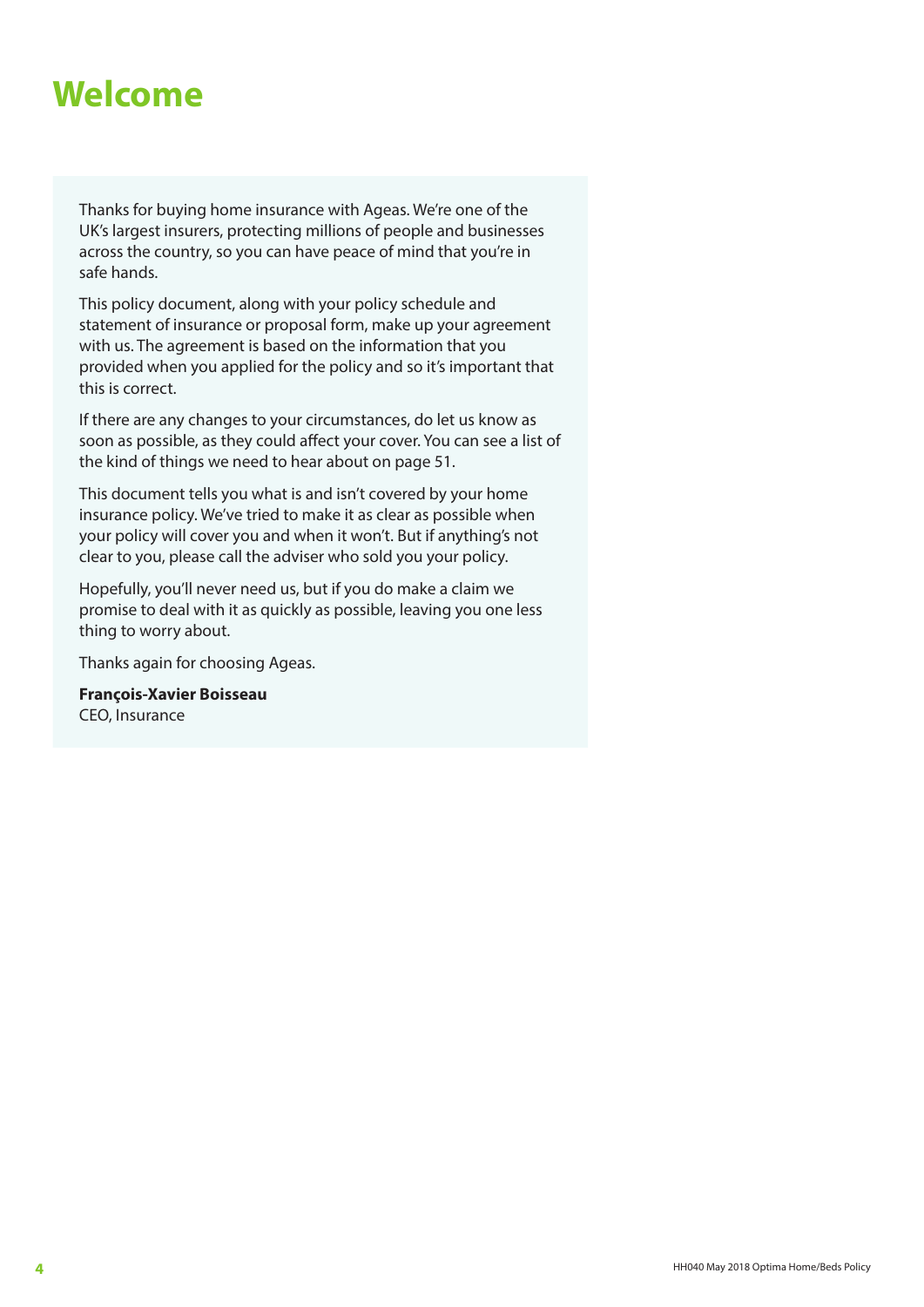# **Your policy in a nutshell**

We've designed our home insurance policy to cover you against the unexpected. However, like all insurance policies, there are limits to what we'll cover and what we won't.

Here's a brief overview of the main things that your policy will pay out for. You'll find the full details later in this document.



Some of the main reasons customers make a claim on their buildings insurance include:

- **•** Their property has been damaged by a storm, a fire or leaking water.
- **•** The fixtures and fittings in the property, such as bathrooms, kitchens and windows, have been damaged.

Some of the main reasons customers make a claim on their contents insurance include:

- **•** Their home has been burgled.
- **•** Their carpets, electrical goods or freezer food have been accidentally damaged.

Some of the main reasons we won't pay a claim are:

- **•** The damage was due to general wear and tear, poor design or workmanship.
- **•** The claim was for accidental damage to a vase, but the customer hadn't bought the additional accidental damage cover.
- **•** The claim was for personal belongings that were lost, stolen or damaged away from home, but the customer hadn't bought the additional personal belongings cover.
- **•** The maximum claim limits shown in the policy schedule were not enough to replace their property and belongings as new.

#### **Wear & tear**

Almost everything in your home will suffer from general wear and tear over time. You can extend the lifetime of your property and the possessions inside it by taking care of them and maintaining them. So, for example, from time to time it would be worth having your roof checked for missing or cracked tiles, and making sure any exposed pipework is insulated to protect against freezing.

If you look after your property and something unexpected happens, that's when your insurance should be there to help. However, if for example, your roof leaks because you haven't looked after it, that's when we may not be able to pay a claim.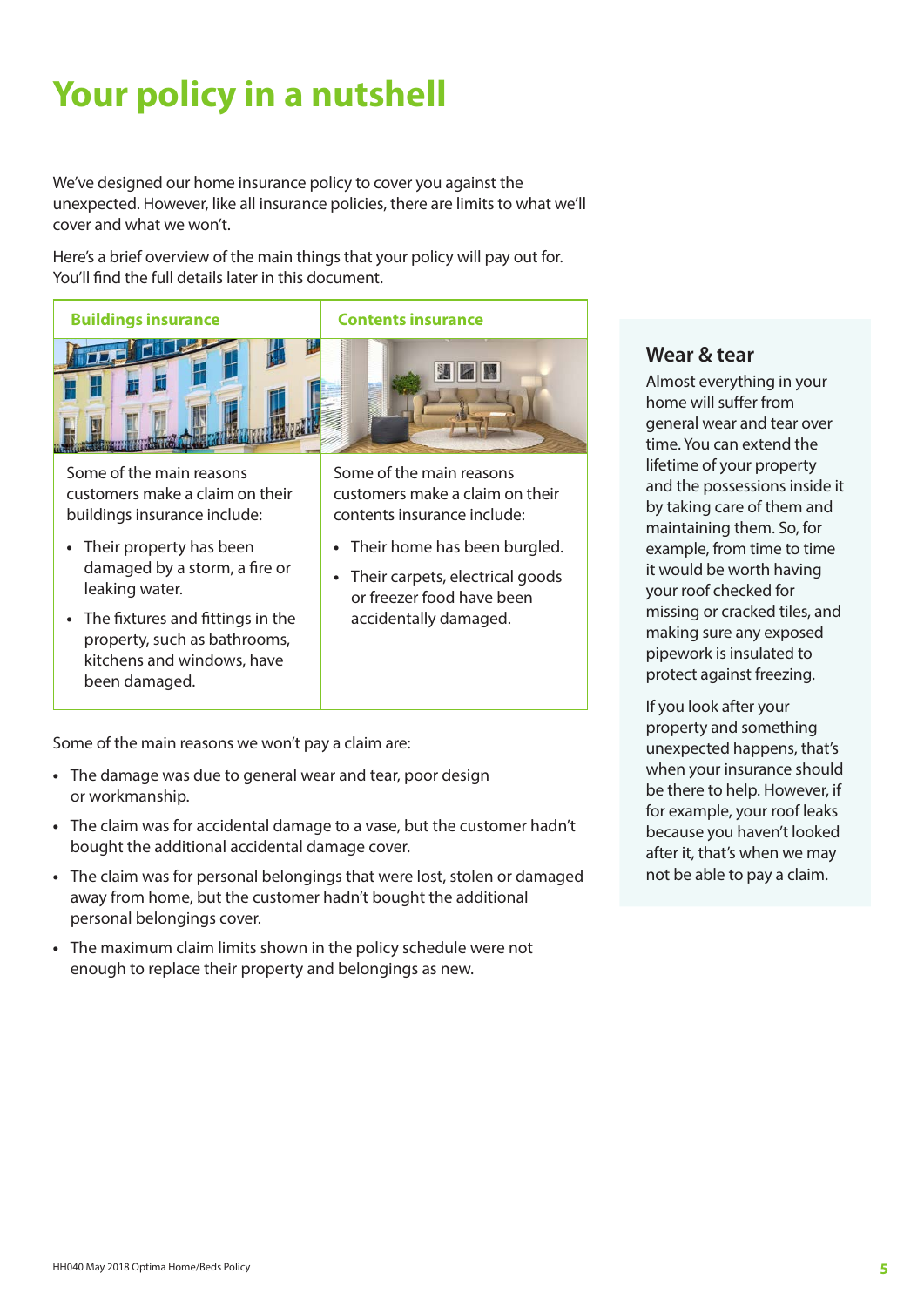# **Making sense of your policy**

We've tried to make this document as easy to use and understand as possible. However, there are still a handful of words and phrases that you may not be familiar with. We've explained these where we use them in the document.

Some words also have a technical meaning, so while they may sound straight forward, they have a very specific meaning when we mention them in your policy. We've defined all those words below, and these definitions apply wherever we use those words in the rest of the document.

**Buildings** – When we use the word buildings, we mean the structure of your home, including any fixtures and fittings, as well as any garages and outbuildings, such as sheds or greenhouses. We also mean garden walls, gates and fences, paths, drives and patios, permanent swimming pools (made of brick, stone or concrete), hard tennis courts, solar panels, and fixed hot tubs. Buildings doesn't include any structure that's not designed to be permanent, such as tents and gazebos. It doesn't include land or things in your garden such as flowerbeds, hedges, lawns, plants, shrubs or trees. Finally, it doesn't include anything used for trade or business purposes.

**Contents** – When we use the word contents we mean any items that you or your family own or are responsible for. This doesn't include motor vehicles, aircraft, gliders, hang gliders, microlights and specifically drones that are not designed to be used as a toy, caravans, motor or sail boats or any parts or accessories, except motorbike clothing and helmets. It also doesn't include animals, birds, fish or any interior decorations in your home. Finally, it doesn't include any business equipment apart from home office equipment. By home office equipment we mean office equipment and furniture related to any administrative and clerical activities undertaken at your home.

**Family** – When we mention the word family, we mean anyone who permanently lives with you but isn't a lodger or other paying guest.

**Home** – When we use the word home, we mean the property, including any garages and outbuildings, at the address which you've insured.

**Money** - When we use the word money, we don't just mean cash. We also mean cheques, charge, credit, debit, gift and cash cards, vouchers, traveller's cheques, travel tickets, postal orders, unused postage stamps, as well as any kind of payment stamp for a utility provider, such as a gas or electricity supplier. We won't cover any of these items if they're used for business purposes.

**Policy schedule** – This is a document that you will have been given when you set up your policy. It contains all the specific details of your policy, such as the maximum claim limits and the dates when the policy starts and ends. It will also include the address of the property that is insured along with details of the excesses and whether any of the optional elements of cover are included or not. We'll issue you a new policy schedule each time you renew, or if we change your policy.

**Unoccupied** – By unoccupied, we mean that your home hasn't been or won't be lived in for more than 60 days in a row, or doesn't contain enough furniture to be lived in. Regular visits to the home, or occasional overnight stays would not count as a break in this period. If you're planning on being away for more than 60 days in a row, please let us know. Certain parts of your cover won't be valid, even if the damage or loss you're claiming for takes place in the first 60 days while you're away.

Just to be clear, if we use the words 'Ageas', 'we', 'our' or 'us' – then we're talking about Ageas Insurance Limited, except in the Legal Expenses Cover section, where we're talking about our partner DAS.

Finally, where we use the word 'you' or 'your' – we're talking about the people named on the policy schedule.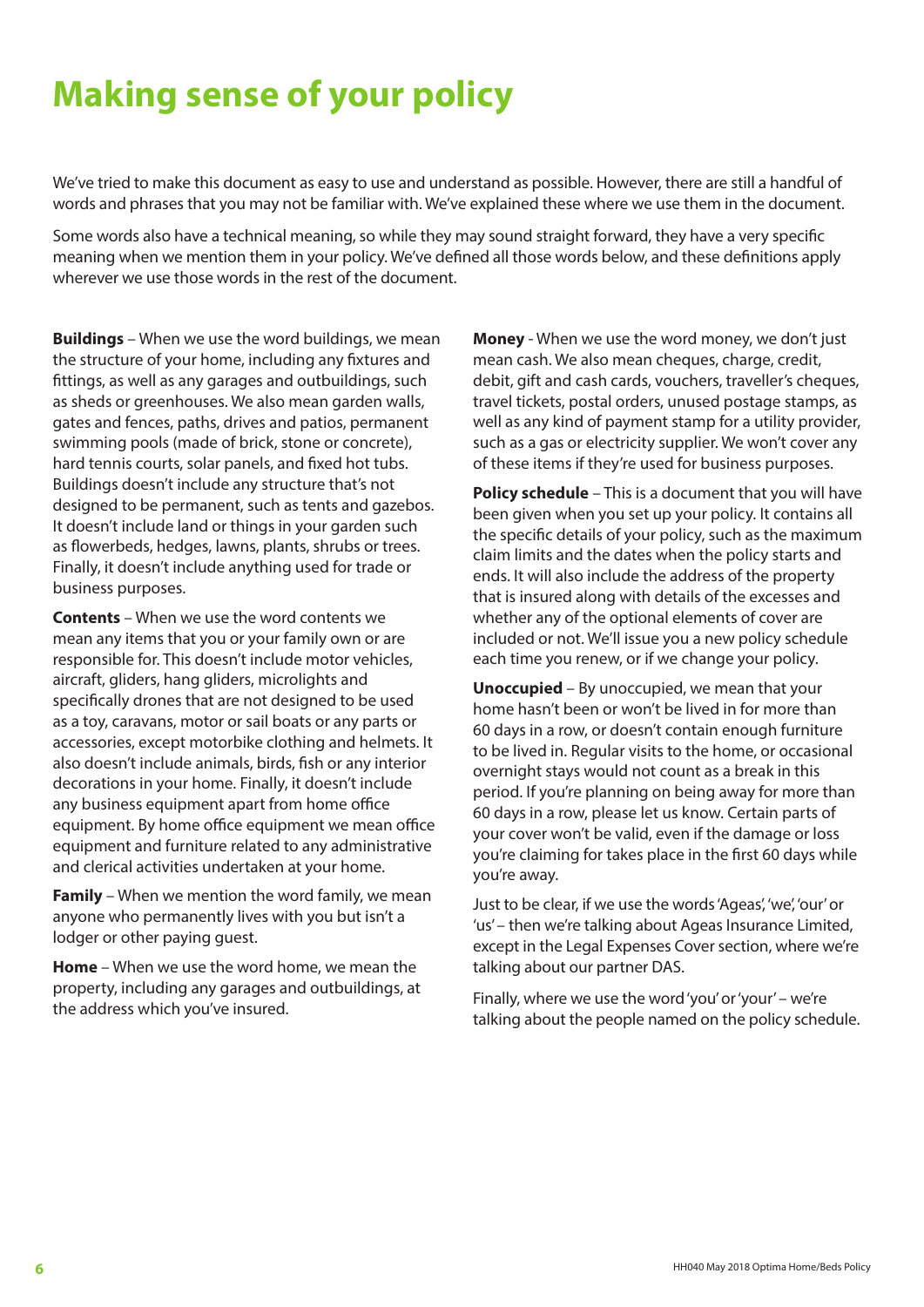# **Guide to making a claim on your buildings or contents insurance**

#### **1 Before you call us**

If something's been stolen, or your property has been damaged by a riot or vandalism, you must start by calling the Police. And please make sure you get a crime reference number. Try and make every effort to get something back if it's been lost, for example, by calling lost property at the place where it was left.

It's really important that you don't throw away any damaged items until we say so.

Unless in the case of emergency, please do not carry out any repairs or replace any items without us agreeing to this first.

Finally, don't negotiate or settle any claims made against you, unless we've written to you to say you can.

### **2 Call our 24 hour claims helpline on 0345 122 3019**

Our helpline is open 365 days a year, 24 hours a day, so someone will always be here to get your claim started whenever you call us.

If you're making a claim on your Legal Expenses Insurance, please call DAS on **0345 120 8415**.

#### **3 How we'll handle your claim**

If your claim is an emergency, and something needs urgently repairing, we'll arrange for one of our approved partners to contact you within two hours. For non-emergencies, we'll still make sure a repairer calls within 24 hours.

For any claim that is made you will need to be able to prove or substantiate that an actual insured incident covered by this policy has occurred. This could be a police report, photographic or actual evidence of the loss or damage you have suffered.

You'll need to provide details of everything that's been lost, stolen or damaged, and we may ask for receipts or proof of purchase in some cases.

If we approve your claim, we'll ask you to pay the excess. We'll then repair or replace your damaged, lost or stolen items, or rebuild your property, depending on the type of claim. Alternatively, we may make you a cash offer. We'll decide which way of paying your claim is most appropriate.

If we suggest a repair, rebuild or replacement, we may offer to use one of our own partners. However, if you wish to use someone else, you're free to do so, but if this is more expensive than the rate we can get from one of our partners, we won't pay for the extra cost.

If we decide not to repair, rebuild or replace the buildings or contents that you're claiming for, we'll offer to make you a cash payment. We work out the offer by calculating the loss in value of your buildings or contents, as well as the estimated cost of repairing or replacing them. We'll then offer you the lower of these two amounts.

You'll need to let us negotiate, defend or settle any disputes or claims on your behalf. You'll also need to let us take legal action in your name to get back any payment we've made under this policy.

#### **What is the excess and how does it work?**

The excess is the amount that you'll have to pay towards any claim you make. Your excess amount will be deducted after any claim limit as shown on your policy schedule has been applied. For example, if you make a claim for £1,000 and have an excess of £100 on your policy, we'd only pay you £900.

There are different excesses for different parts of your home insurance policy. You'll find the details of these in the policy schedule, which was sent to you when you bought your policy. In some cases, we don't apply an excess. We'll tell you where that's the case at the relevant part in the policy.

If you need to claim on more than one part of your buildings or contents policy for the same event, we'll only make you pay one excess. This will be the highest excess that applies to the parts of your policy that you're claiming under.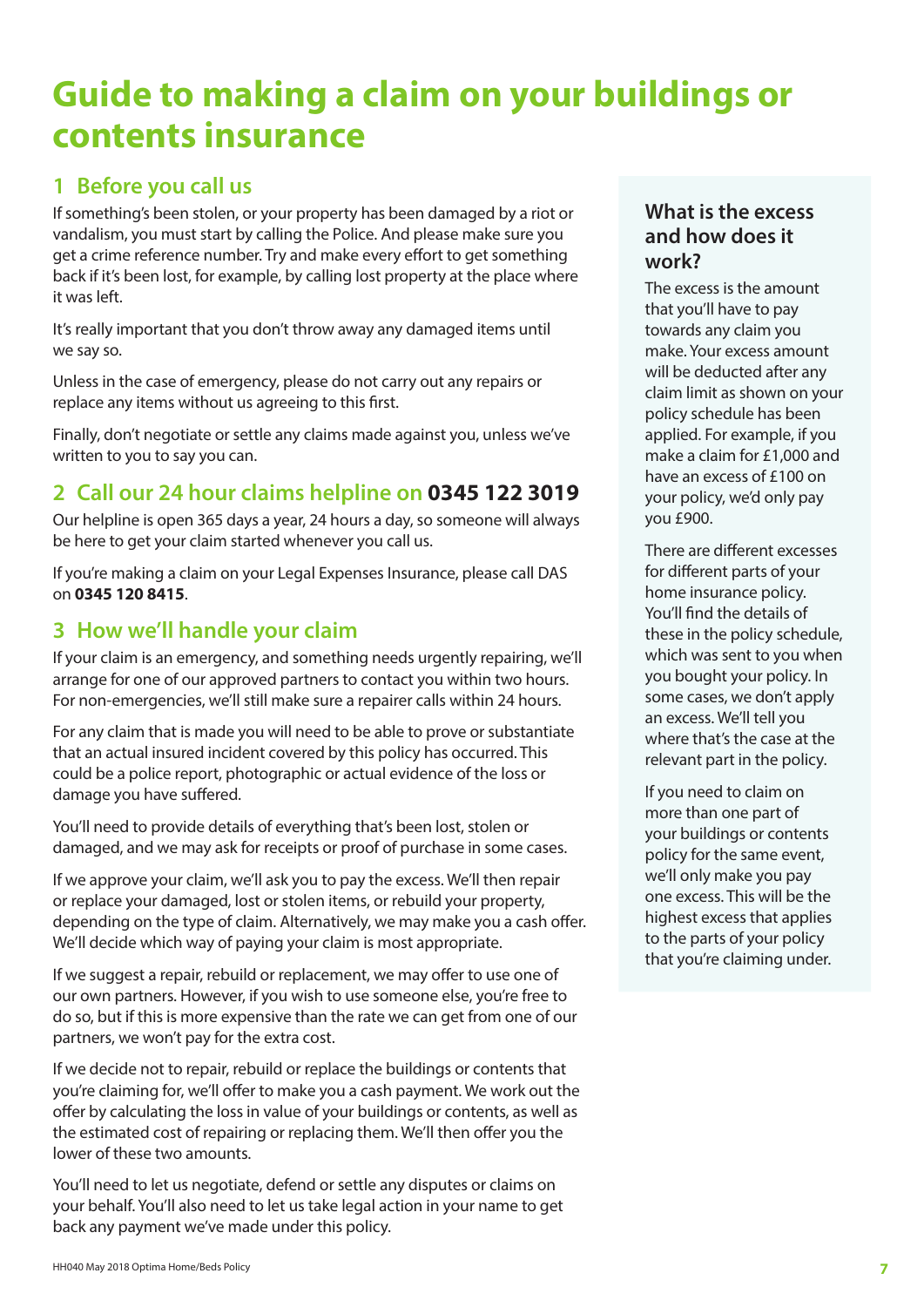# **Guide to making a claim on your buildings or contents insurance (continued)**

#### **Matching sets & suites**

We treat each separate item of a matching pair, set or suite of furniture, soft furnishings, bathroom suite or other fixtures and fittings as a single item. If an item that's part of a matching set or suite is damaged, we'll aim to repair it or provide an identical replacement. However, if it's not possible to provide a suitable repair or replacement, we'll only pay for the damaged item. Just to be clear, we'll not make any contribution for undamaged items that are part of a set or suite.

If an item in a matching set or suite is lost or damaged, the undamaged matching items may lose some value even if they haven't been lost or damaged themselves. This loss of value is not covered by your policy.

#### **Matching carpets**

If you've got a matching carpet or other floor covering in more than one room or area of your home, and this is separated by a break, then we'll treat each room or area as separate. By break we mean something that was originally designed to separate a room, for instance carpet dividing floor strips, doorways, archways and where the remains of previous partitions are still intruding the room. We'll only pay for the damage to the carpet or floor covering in the room or area where the damage happened and we won't pay for matching carpets in other rooms.

#### **Matching sets of jewellery & other items**

We treat pairs or sets of anything apart from bathroom, kitchen and furniture suites, as one item. So, for example, if your bag of golf clubs was stolen, we'd treat these as one item, and would only pay up to the maximum claim limit for a single item to replace the entire set. Similarly, if you lost a pair of earrings, we'd treat the pair as one single item.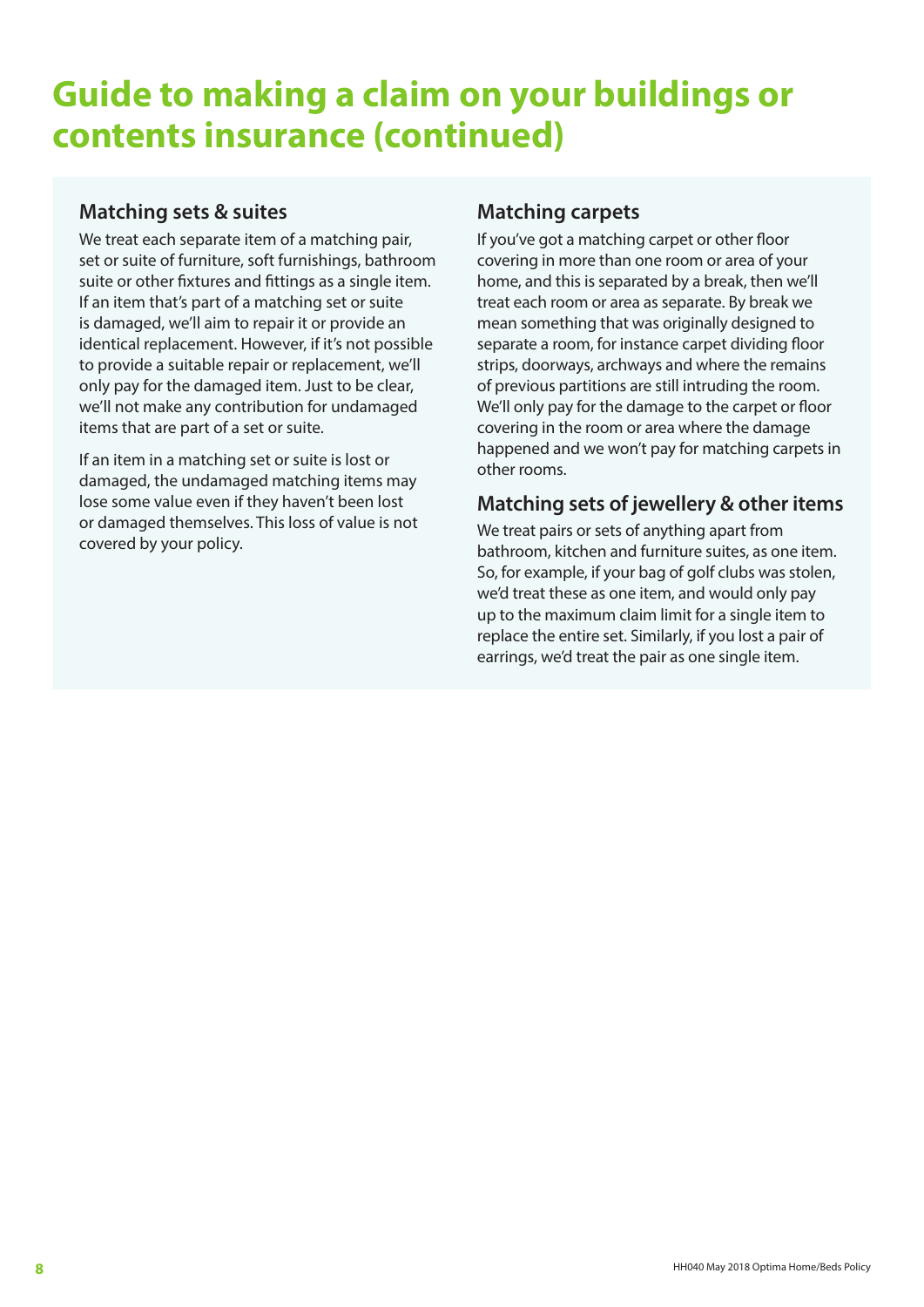# **Claim limits on your policy**

The maximum your policy will pay depends on the type of claim you're making.

When you buy your policy, you'll agree the overall amount of cover with your insurance adviser. However, some types of claims fall outside this limit. For example, claims for temporary accommodation won't count towards the overall claim limit that was agreed when you bought the policy.

However, each of these additional parts of cover have their own separate limit, and you can find out what these are by checking your policy schedule.

It's really important that you've got the right amount of cover in place for your needs. If you've not taken out enough cover to replace your property and possessions as new, this may have an effect on how much we pay for a claim.

To help work out the rebuild cost of your house, visit the Building Cost Information Service at **www.bcis.co.uk**, provided by the Royal Institute of Chartered Surveyors, where you'll find a free to use calculator.

To work out the value of your contents, make a list of all your belongings and calculate what it would cost to replace them as new.

If you make a claim and we discover that you didn't have enough cover, there are a number of different ways that we can handle your case.

If our team decide that we wouldn't have offered you insurance if you'd given us more accurate information when you bought your policy, we won't be able to pay any of your claim.

In most cases, however, we'll pay some of your claim. To work out how much we'll pay, we'll calculate what we'd have charged to offer you the level of cover that you would have needed to insure your buildings or contents as new in full. We then work out what percentage of this new premium you actually paid, and this will be the percentage of your claim that we pay.

So, for example, if you bought £50,000 of cover for your contents, and we calculate that they're actually worth £100,000, we'll calculate how much you would have had to pay us to cover you for the full amount.

If you were paying £300 a year for your cover, and we calculate that you would need to have paid £500 a year for the level of cover you needed, we'd calculate that £300 is 60% of £500. As a result, we'd only pay 60% of any claim you make on your contents policy. This would apply even if you were making a claim which was below your policy's maximum claim limit.

So if you made a claim for £50,000, we'd only pay £30,000 in this example.

For this reason, it's really important you tell us about any changes to your property, or any increase in value of your belongings.

#### **Keeping up with inflation**

If you've requested a specific value for the rebuild cost of your house, or for the value of all your contents, we'll review this every year if you renew your policy with us. However, it's still your responsibility to make sure the cover limits are enough to replace your property and possessions as new. For the contents policy, any changes we make to our cover limits will be based on the Consumer Durables Index provided by the Office for National Statistics. For the buildings policy, we'll base any change on the House Rebuilding Cost index. We'll only reduce your cover if you ask us to.

#### **Your valuables**

The maximum we'll pay for claims relating to your valuable items is different to the maximum we'll pay for other claims. By valuables, we mean jewellery, works of art, collectors' items, ornaments, precious stones and anything made from precious metals such as gold. We also mean clocks, watches, musical instruments, photographic equipment, binoculars, telescopes, furs and guns.

If you have any valuable items worth more than £2,500, you need to tell us about them so they can be listed on the policy. We won't pay more than £2,500 for any valuable item that you've not told us about.

We strongly recommend that you regularly review the value of any valuable item that's worth close to or more than £2,500. If the value of any valuable item that you've told us about has changed, then you must let us know.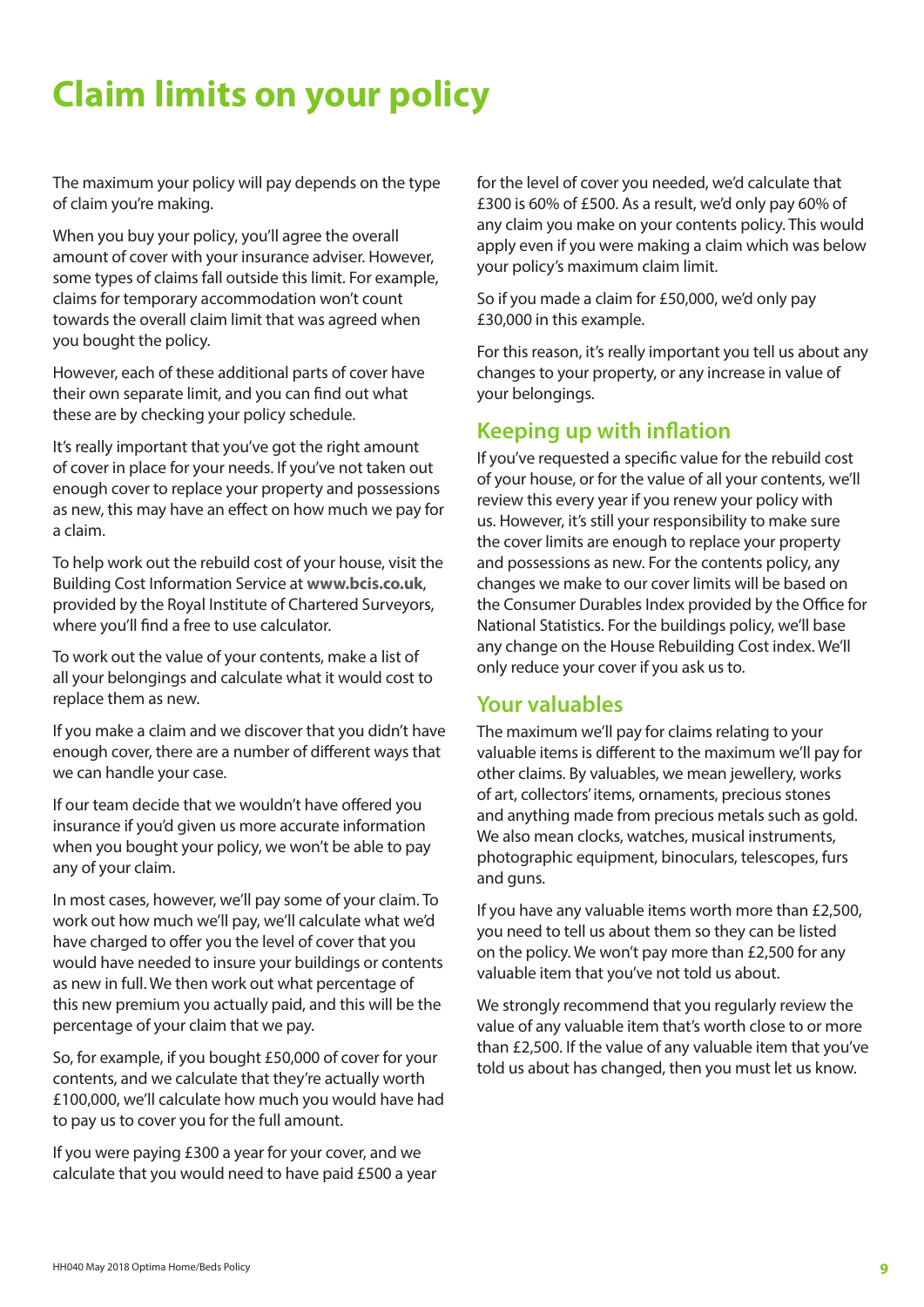# **Claim limits on your policy (continued)**

### **Always tell the truth**

It's really important that you're honest with us when you're buying a policy or making a claim. Providing wrong or misleading information that you know could either help you gain financially, or us suffer a financial loss, is fraud and pushes up the cost of insurance for all customers.

If we do find that you've defrauded us, we may void the policy, which means we'd treat you as though the policy had never been issued, and we wouldn't give you a refund.

We might also refuse to pay a claim, or make you repay any money we've already paid out in claims where fraud has occurred. This is explained again in the section Things we won't pay out for on page 12.

We'll also tell other insurers and anti-fraud databases, which could affect your ability to get access to insurance and other financial services in the future. We may also let the Police know, who may choose to bring charges against you that could ultimately result in a prosecution. So please do make sure that you're always honest with us. This way we can pay any claims you make and keep the cost of our insurance down for all our customers.

# 

The Insurance Fraud Bureau's Cheatline is independent to us and is a free and confidential way for anyone to report insurance fraud.

Each month, around 500 reports are received via either the free-phone number, which is powered by Crimestoppers, or through the online form.

Information submitted to the Cheatline complements the wide array of data from the insurance industry and other agencies, giving us a unique insight into organised insurance fraud in the UK. Together, this information helps us identify fraudsters and work with others to bring them to justice, as well as help insurers avoid having to pay out fraudulent claims.

## **0800 422 0421**

**insurancefraudbureau.org/cheatline**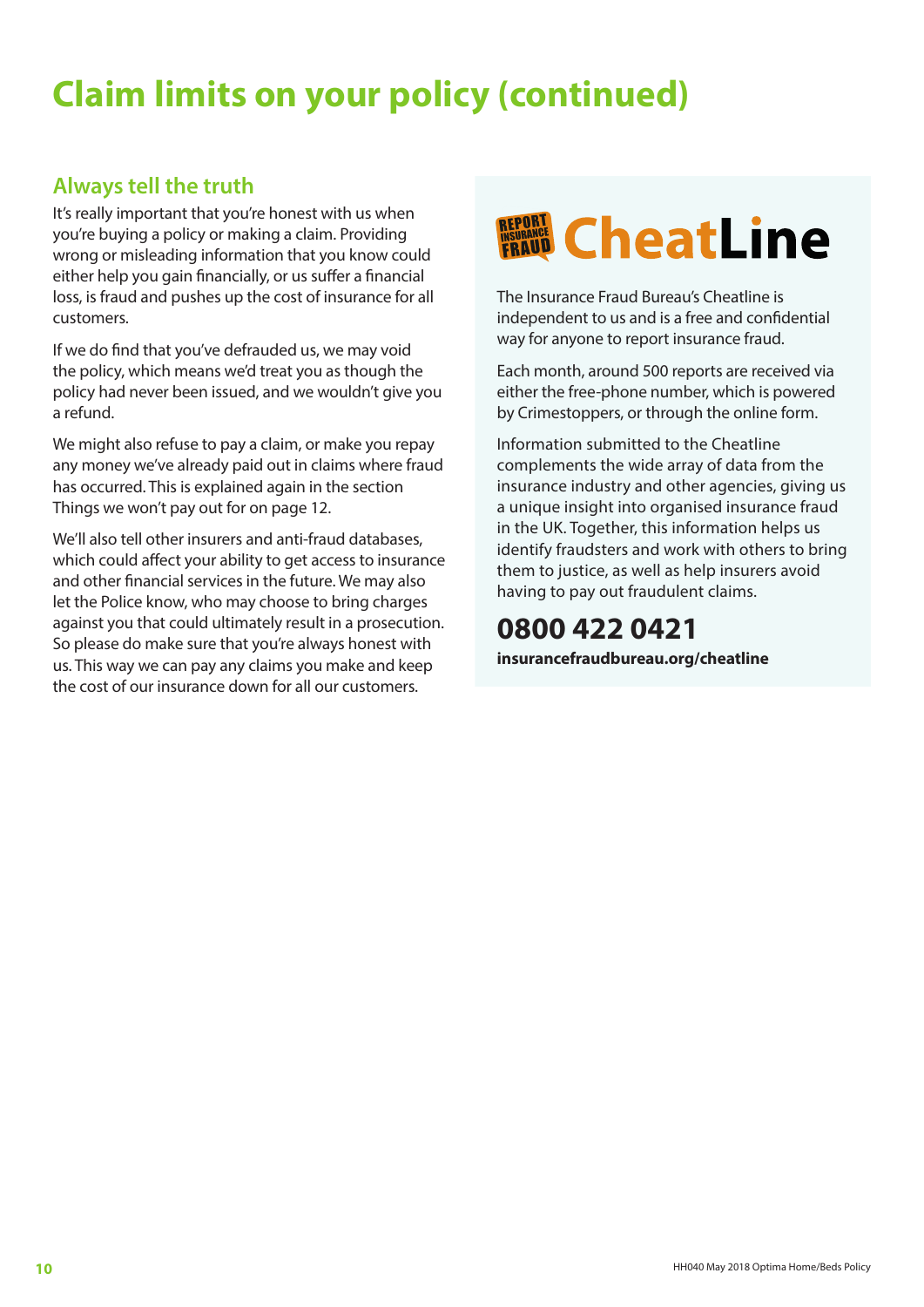# **Our telephone advice lines**

As part of your policy, we offer a number of telephone advice lines, which are provided by our partner DAS.

To help us improve our service standards, we may record all inbound and outbound calls, except those to the counselling service.

### **Legal Advice Service 0345 120 8415**

Open 24 hours a day

We'll provide confidential advice on any personal legal issue under the laws of any country in the European Economic Area. This line is open 24 hours a day, but if your query relates to the law of a country other than the UK, we'll only be able to deal with this during normal office hours (9am-5pm Monday to Friday).

#### **Health & Medical information service 0345 120 8415**

Open Monday to Friday, 9am to 5pm

We can give you information on general health issues, and advice on a wide variety of medical matters.

We can also provide details on which health services are available in your area.

### **Identity Theft Service 0344 848 7071**

Open 7 days a week, 8am-8pm

If you're a resident in the UK, our experts can provide you with detailed advice on what to do if you become a victim of identity theft.

## **Counselling Service 0344 893 9012**

Open 24 hours a day

We'll provide you with a confidential counselling service over the phone if you are aged 18 or over. This includes, where appropriate, referral to relevant voluntary or professional services. You'll pay any costs for using the services to which we refer you.

### **Tax Advice Service 0345 120 8415**

Open Monday to Friday, 9am to 5pm

We offer confidential advice over the phone on personal tax matters in the UK. Tax advice is provided by tax advisors 9am - 5pm, Monday to Friday, excluding public and bank holidays.

If you call outside these times, a message will be taken and a return call arranged within the operating hours.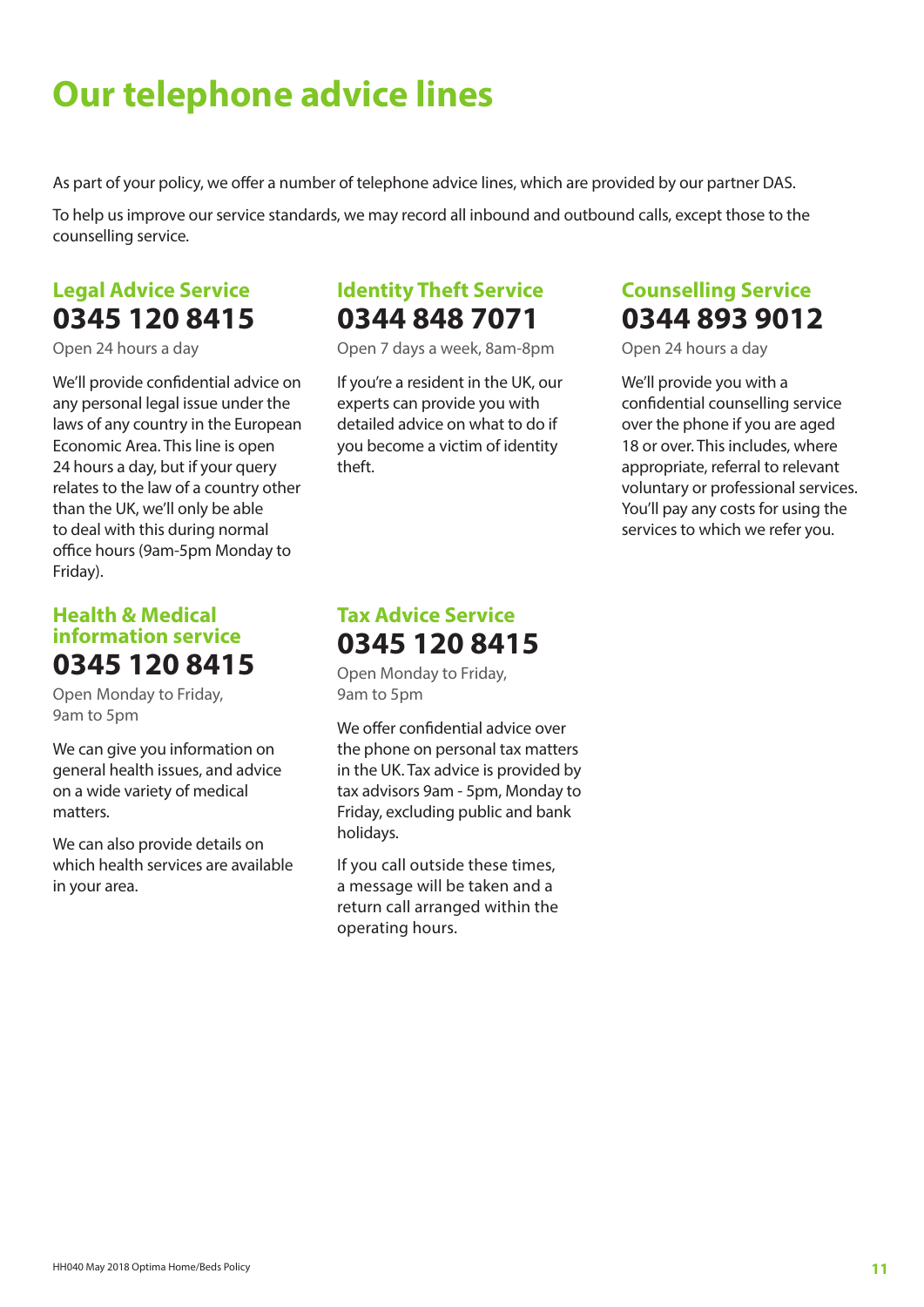# **What your policy does & doesn't cover**

### **Things we won't pay out for**

There are some circumstances in which your policy won't pay out. In the tables that start on page 13, you'll see a detailed list of what is and isn't covered depending on the reason you make a claim.

But there are a few things we won't pay out for regardless of the circumstances. We've laid these out below.

Just to be clear, if you've bought the optional Legal Expenses Cover, provided by our partner DAS, then these conditions also apply to that section of the policy as well. So when we say 'we' on this page, we mean both Ageas and DAS.

- **•** We won't pay for claims that are a result of wear and tear or anything that happens gradually. This includes damage to electrical appliances and other items caused by them breaking down.
- **•** We also won't pay claims for repairs that wouldn't have been made if you'd dealt with existing problems to your property. It's your responsibility to look after your buildings and contents, and your policy is designed to only cover you for things that you couldn't have reasonably prevented. You must also deal with a problem as soon as you become aware of it.
- **•** We won't pay claims caused by frost, rot, mildew, fungus or poisoning.
- **•** We won't pay for accidental damage caused by insects, parasites, wild animals and birds.
- **•** We also won't pay for any damage caused by repairing, cleaning, demolishing or making alterations to your buildings or contents. This exclusion doesn't apply to Buildings Section A - Homeowners' Legal Responsibilities cover and Contents Section B - Your Public & Personal Legal Responsibilities.
- **•** We won't pay for any claims caused by a person or people acting alone or in association or government, using biological, chemical or nuclear force or contamination.
- **•** We won't pay for claims caused by contamination from nuclear fuel or nuclear waste.
- **•** We won't pay for any loss, damage, injury or for any money you're legally obliged to pay if the claim was caused by something being taken from you by customs or other officials.
- **•** We won't pay for any loss which is a side effect, or happens as a result of the event for which you're making a valid claim. For example, we won't pay for any reduction in the market value of your property, loss of earnings, travel costs or compensation for stress or inconvenience. We also won't cover the fees of any company you engage to help you in relation to your claim.
- **•** We won't pay for legal costs, damage, losses, as well as any money you're legally obliged to pay to other people, if you are insured under any other liability policy (including more specific policies such as your pet or travel insurance) until the limit of indemnity under that policy has been exhausted.
- **•** We won't cover claims caused by any criminal or deliberate act by you or your family.
- **•** We won't pay claims made without the permission of the policyholder named on the policy schedule.
- **•** We won't pay for any claim that is found to be fraudulent. We may also choose to either void or cancel your policy if a fraudulent claim or policy application is made. We'll also look to recover from you any investigation fees, legal costs or payments that might have already been made to you if we later find that any element of your claim was fraudulent.
- **•** We won't pay for, or make a contribution towards any claim for undamaged items that are part of a set or a suite. (Please see page 8 for more information).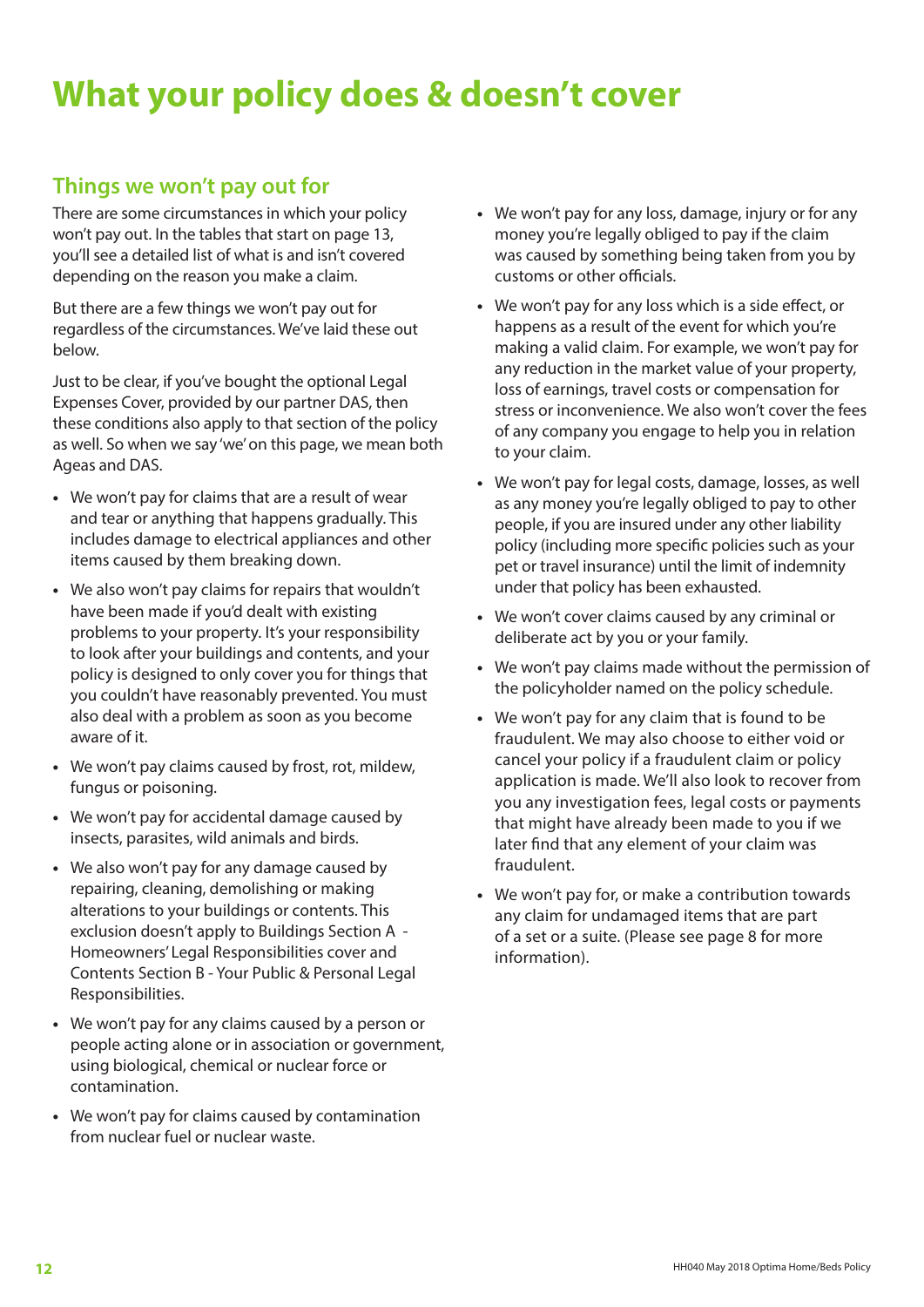# **Section A: Buildings insurance**

You're only covered under this section of the policy if it says so on your policy schedule, which was sent to you when you bought this insurance.

#### **1 Fire & earthquakes**

| What's covered                                                                                                    | What's not covered                                               |
|-------------------------------------------------------------------------------------------------------------------|------------------------------------------------------------------|
| We'll pay claims where your buildings are damaged<br>by fire, smoke, explosion, lightning or by an<br>earthquake. | We won't pay claims caused by scorching, singeing or<br>melting. |

#### **2 Riots**

| What's covered                                                    | What's not covered |
|-------------------------------------------------------------------|--------------------|
| We'll pay claims where your buildings are damaged by<br>a riot.   |                    |
| You need to report the damage to the police within<br>seven days. |                    |

### **3 Vandalism**

| What's covered                                    | What's not covered                                                                                                                                                                                                                                                           |
|---------------------------------------------------|------------------------------------------------------------------------------------------------------------------------------------------------------------------------------------------------------------------------------------------------------------------------------|
| We'll pay claims for vandalism to your buildings. | We won't pay for claims which are the result of<br>vandalism caused by you or your family, or by a person<br>who is allowed to be in your home, such as a cleaner<br>or tenant.<br>We also won't pay claims which are the result of<br>vandalism if your home is unoccupied. |

### **4 Damage to your property caused by moving objects**

| What's covered                                                                 | What's not covered                                                                                               |
|--------------------------------------------------------------------------------|------------------------------------------------------------------------------------------------------------------|
| We'll pay claims where your buildings are hit by<br>moving or falling objects. | We won't pay for cutting down or taking away all or<br>part of a fallen tree, unless it has caused damage to     |
| For example, we'd cover you if your buildings were hit                         | your buildings.                                                                                                  |
| by an aircraft, car or falling tree.                                           | We won't pay for damage caused by all or part of a<br>tree being cut down.                                       |
|                                                                                | We also won't pay for damage to hedges, gates and<br>fences.                                                     |
|                                                                                | We won't pay for damage caused by household pets.                                                                |
|                                                                                | Finally, we won't pay for damage to television and<br>radio aerials, satellite dishes, masts, or their fittings. |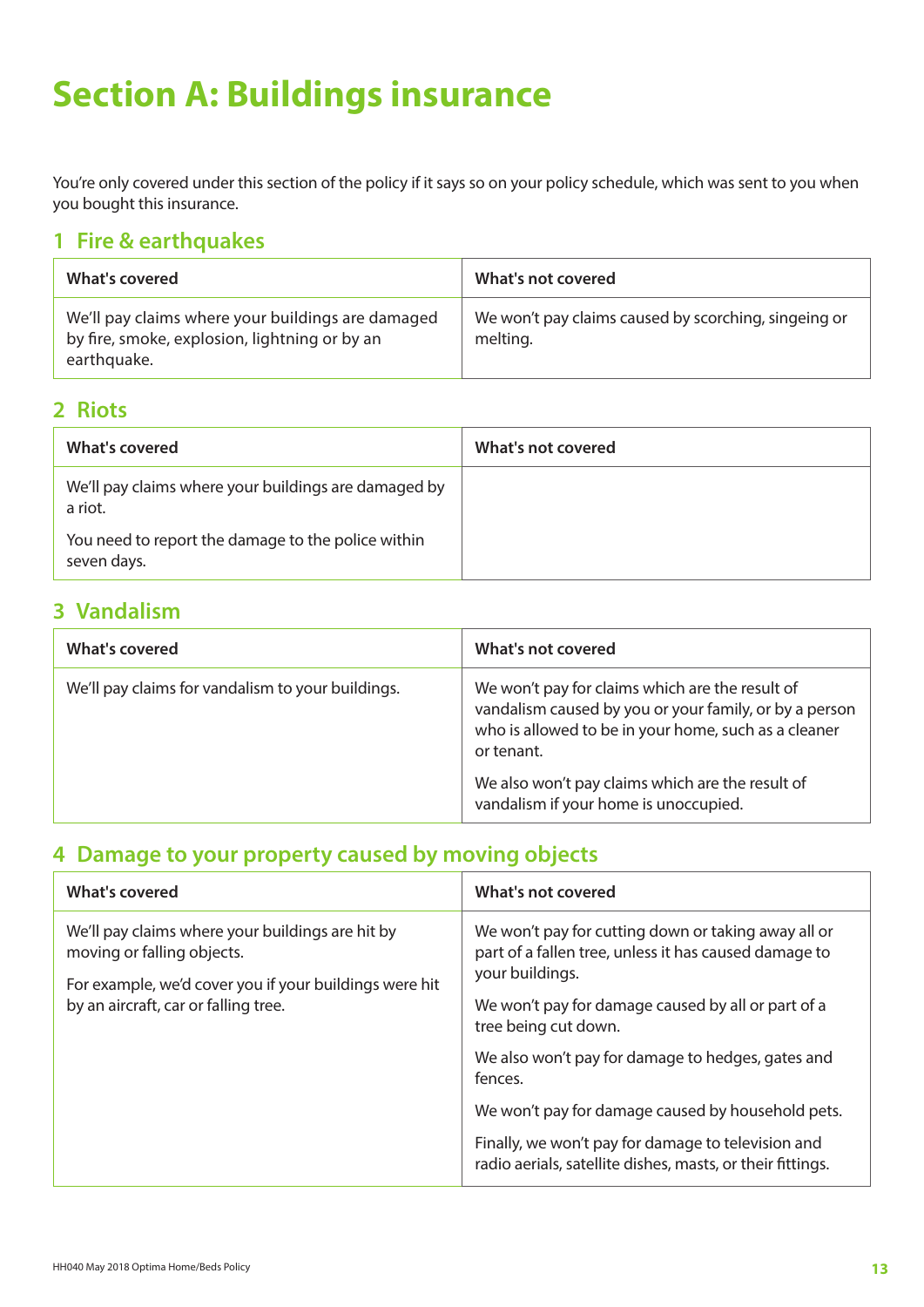### **5 Storm**

| <b>What's covered</b>                                                                                                                                                                                                                                                                            | What's not covered                                                                                                                                                                                                                                                                                         |
|--------------------------------------------------------------------------------------------------------------------------------------------------------------------------------------------------------------------------------------------------------------------------------------------------|------------------------------------------------------------------------------------------------------------------------------------------------------------------------------------------------------------------------------------------------------------------------------------------------------------|
| We'll cover you for damage to your buildings caused<br>by a storm.<br>By a storm, we mean strong winds of over 55mph, or<br>damage by extreme rain or snow. Rainfall is extreme if<br>more than an inch falls in an hour. Snowfall is extreme<br>if 12 inches or more falls in a 24-hour period. | We won't cover you for damage to gates and fences.<br>We also won't cover damage to swimming pool and<br>hot tub covers.<br>We won't pay for rain or water damage to the inside<br>of your buildings if the water gets into your house as<br>a result of poor workmanship, bad design or wear and<br>tear. |
|                                                                                                                                                                                                                                                                                                  | Finally, you can't make a claim for damage caused<br>by subsidence, ground heave or landslip under the<br>storm part of the policy. These claims must be dealt<br>with under the subsidence part of the policy. A higher<br>excess applies to all subsidence claims.                                       |

### **6 Flood**

| <b>What's covered</b>                                                                                                                                                                                    | What's not covered                                                                                                                                                                                                                                                                                                                                                                               |
|----------------------------------------------------------------------------------------------------------------------------------------------------------------------------------------------------------|--------------------------------------------------------------------------------------------------------------------------------------------------------------------------------------------------------------------------------------------------------------------------------------------------------------------------------------------------------------------------------------------------|
| We'll cover you for damage to your buildings caused<br>by a flood.<br>By flood, we mean water that comes suddenly into<br>your buildings from outside, and which enters at the<br>ground floor or below. | We won't cover you for damage to gates and fences.<br>We also won't cover damage to swimming pool and<br>hot tub covers.<br>Finally, you can't make a claim for damage caused<br>by subsidence, ground heave or landslip under the<br>flood part of the policy. These claims must be dealt<br>with under the subsidence part of the policy. A higher<br>excess applies to all subsidence claims. |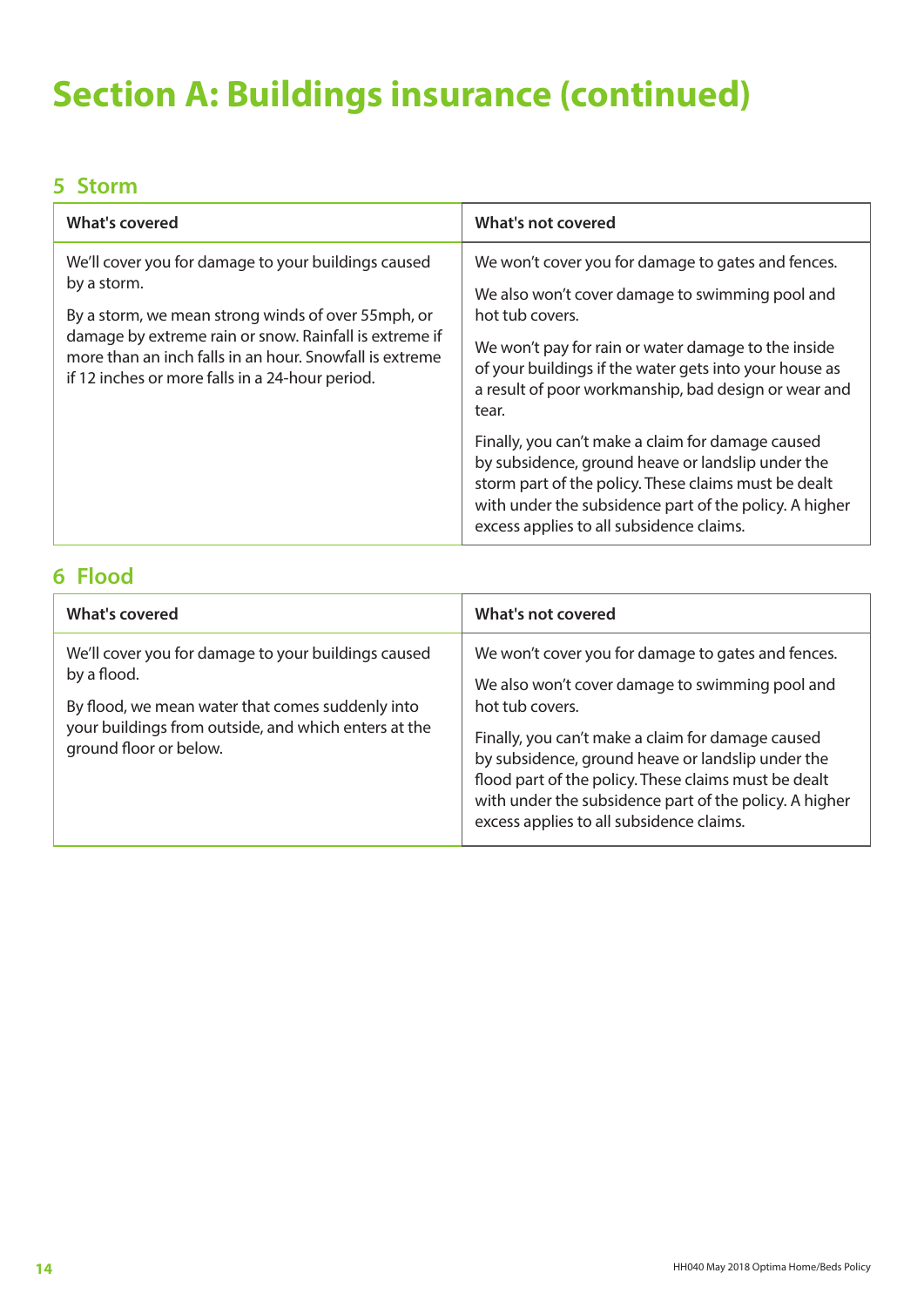### **7 Subsidence**

| <b>What's covered</b>                                                                                                                                                                                                                                           | <b>What's not covered</b>                                                                                                                                                                                                                                                                                                                    |
|-----------------------------------------------------------------------------------------------------------------------------------------------------------------------------------------------------------------------------------------------------------------|----------------------------------------------------------------------------------------------------------------------------------------------------------------------------------------------------------------------------------------------------------------------------------------------------------------------------------------------|
| We'll cover you for damage to your buildings as a<br>result of subsidence, ground heave or landslip.<br><b>Subsidence</b> is the downward movement of the                                                                                                       | Your policy won't pay out for damage to your<br>buildings if the materials that they're built from shrink<br>or expand.                                                                                                                                                                                                                      |
| ground underneath your buildings.                                                                                                                                                                                                                               | We also won't pay for damage to the buildings or<br>their foundations caused by something known as                                                                                                                                                                                                                                           |
| Ground heave is the upward or sideways movement<br>of the ground underneath your buildings, which can                                                                                                                                                           | settlement.<br>Settlement is the downward movement of the                                                                                                                                                                                                                                                                                    |
| happen as a result of the soil expanding.<br><b>Landslip</b> means the downward movement of sloping<br>land underneath your property. For example, if you<br>lived on a hill and the ground below your property<br>moved, causing damage to your main building. | buildings caused by the soil underneath them<br>becoming compressed by the weight of the buildings.<br>It's different to subsidence, because it's caused by the<br>weight of the property, rather than the soil changing<br>underneath your property. It tends to happen in the<br>early years after a building or extension has been built. |
|                                                                                                                                                                                                                                                                 | We won't pay for any damage that's been caused<br>by the sea or a river eroding the land underneath or<br>around your buildings.                                                                                                                                                                                                             |
|                                                                                                                                                                                                                                                                 | We also won't pay for damage to any part of your<br>buildings, except your garage, unless the main<br>building is also damaged at the same time and by the<br>same cause.                                                                                                                                                                    |
|                                                                                                                                                                                                                                                                 | That means we won't pay for damage to things such<br>as outbuildings, sheds, greenhouses, swimming pools,<br>tennis courts, walls (including retaining walls), gates,<br>patios, fences, septic tanks, paths and driveways unless<br>your main building is damaged at the same time and<br>by the same cause.                                |
|                                                                                                                                                                                                                                                                 | Similarly, we won't pay claims for damage to solid<br>floors unless the foundations underneath the outside<br>walls are damaged at the same time and by the same<br>cause.                                                                                                                                                                   |
|                                                                                                                                                                                                                                                                 | We won't pay for damage caused by faulty materials,<br>poor design or poor workmanship. This includes any<br>work on your buildings that didn't meet building<br>control regulations when the work was completed.                                                                                                                            |
|                                                                                                                                                                                                                                                                 | Finally, we won't pay claims where you're entitled to<br>compensation from another person or organisation.                                                                                                                                                                                                                                   |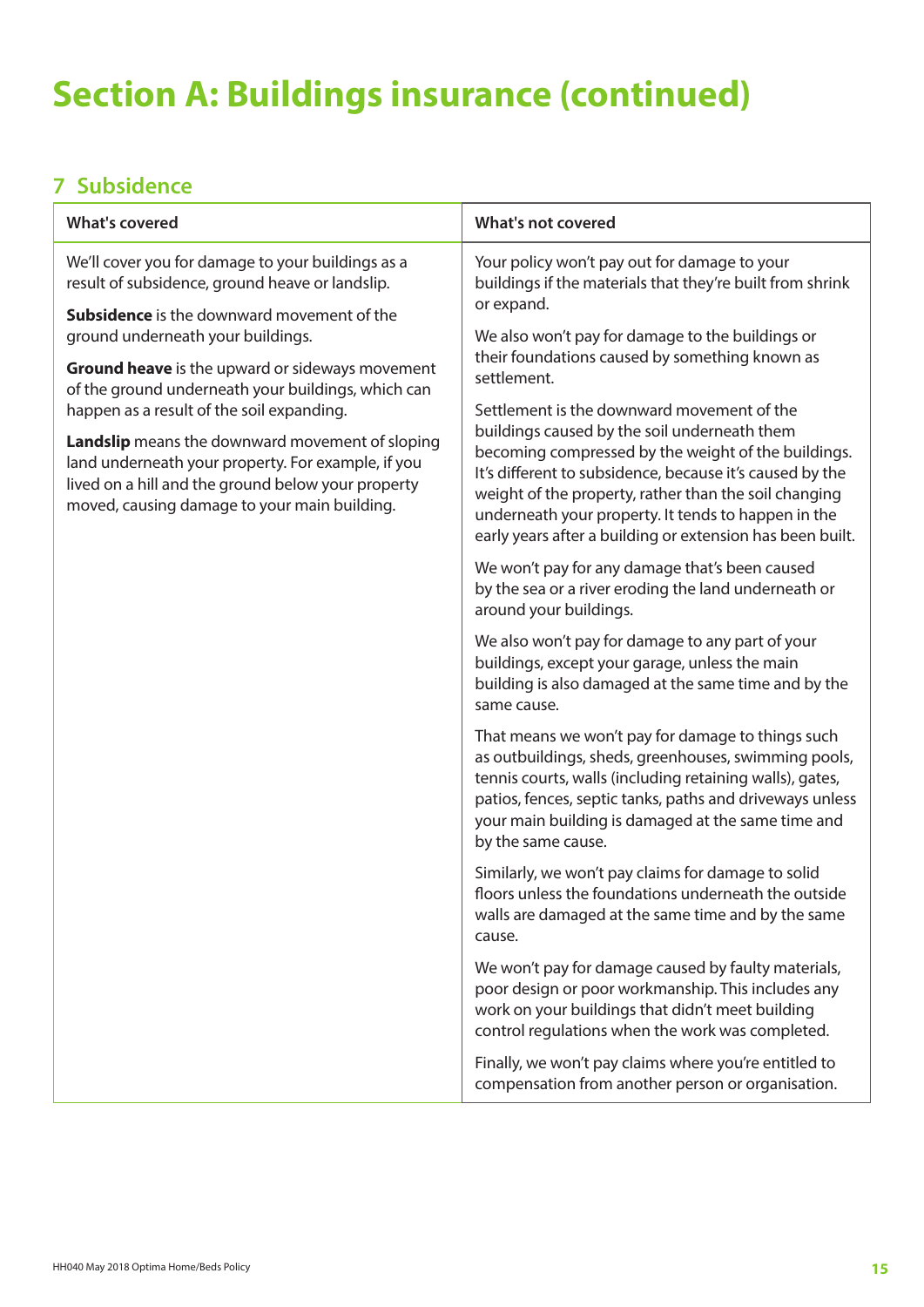### **8 Leaking or freezing water & leaking oil**

| <b>What's covered</b>                                    | <b>What's not covered</b>                               |
|----------------------------------------------------------|---------------------------------------------------------|
| We'll pay for any damage caused by water or oil          | We won't pay for damage caused by leaking or            |
| leaking from your tank, pipes, drains or oil-fired       | freezing water or oil when your home is unoccupied.     |
| heating system. We'll also pay for damage caused by      | We won't pay damage caused by the failure, wear and     |
| water freezing within any of these.                      | tear or lack of grouting or sealant.                    |
| We'll also pay for damage caused by water leaking        | We won't pay for repairs to the pipework or other parts |
| from or freezing in your home appliances, fish tank,     | of the water or heating system unless they're caused    |
| and even your water-bed.                                 | by freezing. If they're damaged for any other reason,   |
| Sometimes it's not easy to find where water or oil is    | this part of the policy won't cover you.                |
| leaking from. So we'll cover any reasonable costs you    | This part of your policy also won't pay claims for      |
| have to pay to find the leak, and that includes the cost | damage caused by water overflowing sinks, bidets,       |
| of repairs to walls, floors or ceilings.                 | showers and baths, as a result of taps being left on.   |
| But you must get our agreement before work starts,       | Finally, you can't make a claim for damage caused       |
| so we can decide whether finding the leak is the most    | by subsidence, ground heave or landslip under the       |
| practical and cost-effective solution to the problem.    | 'Leaking or freezing water & leaking oil' part of the   |
| For example, it may cost less to install new pipework    | policy. These claims must be dealt with under the       |
| than knocking holes in walls or floors to find the       | subsidence part of the policy on page 15. A higher      |
| original leak.                                           | excess applies to all subsidence claims.                |

### **9 Theft**

| What's covered                                                                                                                                                                       | What's not covered                                                                                                                                                                                                                                                                                                                  |
|--------------------------------------------------------------------------------------------------------------------------------------------------------------------------------------|-------------------------------------------------------------------------------------------------------------------------------------------------------------------------------------------------------------------------------------------------------------------------------------------------------------------------------------|
| We'll cover you for any damage to your buildings as a<br>result of theft or an attempted theft.<br>We'll cover you if any fixtures or fittings, such as<br>copper pipes, are stolen. | We won't pay claims for theft or any attempted theft<br>by you, your family, or anyone who you employ<br>permanently in or around your home, such as a nanny,<br>cleaner or gardener.<br>We also won't pay for theft or attempted theft by<br>lodgers, paying guests or tenants.<br>We won't pay claims if your home is unoccupied. |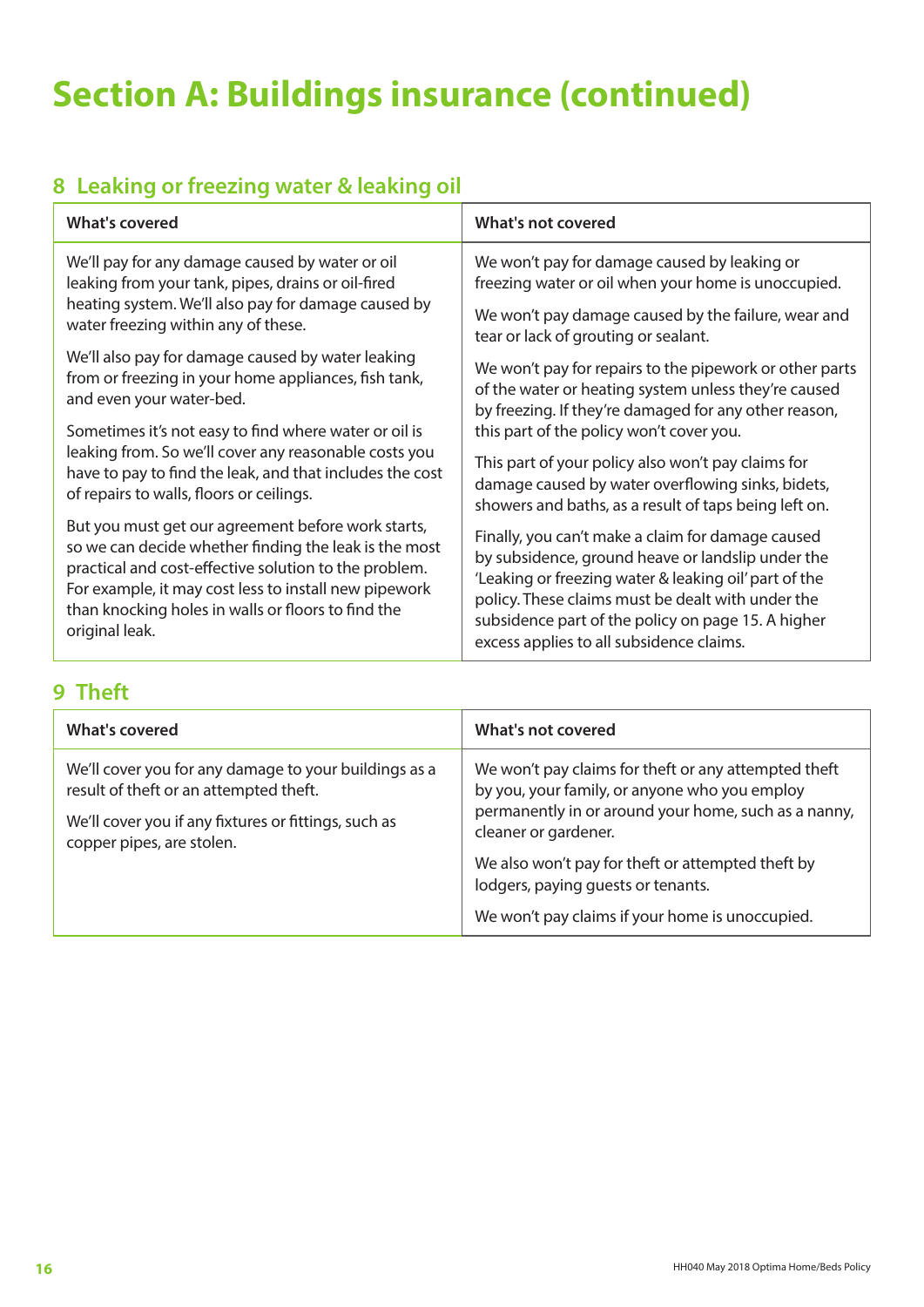### **10 Homeowners' legal responsibilities**

| <b>What's covered</b>                                                                                                                                                                                                                                                                                                                                                                  | <b>What's not covered</b>                                                                                                                                                        |
|----------------------------------------------------------------------------------------------------------------------------------------------------------------------------------------------------------------------------------------------------------------------------------------------------------------------------------------------------------------------------------------|----------------------------------------------------------------------------------------------------------------------------------------------------------------------------------|
| You may be asked to pay damages to an individual<br>or company if an accident happens in or around your<br>home.                                                                                                                                                                                                                                                                       | We do not cover your own injury or death under<br>this section. We also do not cover injury or death to<br>someone in your family or to anyone you employ                        |
| In the event that an accident on your property<br>leads to someone's death or injury, or leads to them                                                                                                                                                                                                                                                                                 | permanently in or around your home, for instance a<br>nanny, cleaner or gardener.                                                                                                |
| contracting an illness or disease, we'll cover any<br>damages that you're legally obliged to pay.                                                                                                                                                                                                                                                                                      | We also won't cover you if any of these people become<br>ill or catch a disease in your home.                                                                                    |
| We'll also pay for any damage to another individual or<br>company's property, as a result of an accident.                                                                                                                                                                                                                                                                              | We won't cover you for any damage to property that<br>you own or has been given to you by someone else                                                                           |
| If you sell a property, you could still be asked to pay for<br>an accident on your old property if the incident was<br>caused by faulty workmanship.                                                                                                                                                                                                                                   | to look after. And we also won't cover you for any<br>damage to property that's been leased or rented to<br>you.                                                                 |
| When this happens we'll also cover you for seven years<br>after this policy ends or is cancelled, as long as the<br>damage happened after you'd sold or moved out of                                                                                                                                                                                                                   | We won't cover you for any damages if they're a result<br>of an accident involving a lift that you own or are<br>responsible for maintaining, unless it's a stairlift.           |
| your old property.                                                                                                                                                                                                                                                                                                                                                                     | We won't cover you for damages if they arise as a<br>result of something you or your family did deliberately                                                                     |
| If you make a claim under this part of your policy, we<br>won't ask you to pay an excess.                                                                                                                                                                                                                                                                                              | or maliciously.                                                                                                                                                                  |
| Finally, if you insure both your buildings and<br>contents under this policy and you make a claim<br>for Homeowners' legal responsibilities and Public &<br>personal legal responsibilities, we'll only make one<br>claim payment under either your buildings or contents<br>section. To be clear, you can't claim on both your<br>buildings and contents cover for the same incident. | We also won't cover you for damages that arise from<br>using your home for business or employment.                                                                               |
|                                                                                                                                                                                                                                                                                                                                                                                        | We won't cover legal responsibilities relating to you<br>occupying your home, or any other land or property.<br>These claims will usually be covered by your contents<br>policy. |
|                                                                                                                                                                                                                                                                                                                                                                                        | We won't pay claims just because you've made an<br>agreement with another person.                                                                                                |
|                                                                                                                                                                                                                                                                                                                                                                                        | Finally, we won't pay more than the amount shown in<br>the policy schedule.                                                                                                      |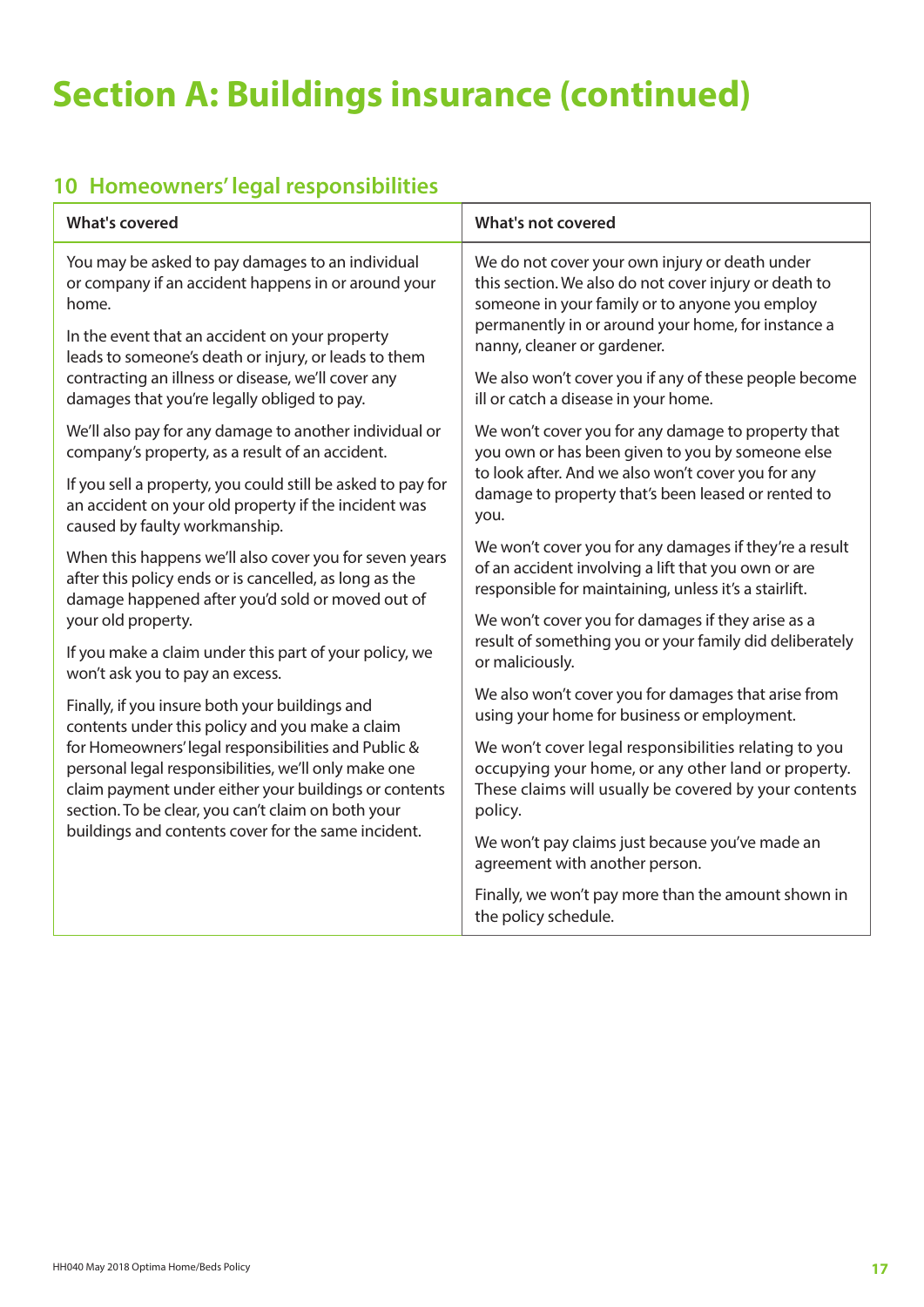### **11 Professional fees & costs**

| What's covered                                                                                                                                                                                                                             | What's not covered |
|--------------------------------------------------------------------------------------------------------------------------------------------------------------------------------------------------------------------------------------------|--------------------|
| If your buildings are damaged, we'll cover you for any<br>necessary and reasonable costs that you need to pay<br>as part of the repair or rebuild, as long as the damage<br>would have been covered elsewhere in this buildings<br>policy. |                    |
| This means we'll pay for legal fees, as well as fees for<br>architects and surveyors. It also includes the cost of<br>clearing debris from your property, as well as clearing<br>drains and demolishing or stabilising your buildings.     |                    |
| Finally, we'll also cover other costs necessary to meet<br>government or local authority requirements.                                                                                                                                     |                    |

### **12 Underground pipes, drains & cables**

| What's covered                                                                                                                                               | What's not covered                                                                                                      |
|--------------------------------------------------------------------------------------------------------------------------------------------------------------|-------------------------------------------------------------------------------------------------------------------------|
| We'll cover you for the cost of repairing the fabric of<br>cables, underground pipes, drains and tanks serving<br>your home, if they're accidentally broken. | We won't pay for clearing blocked drains, unless<br>the blockage is caused by structural damage to the<br>drain itself. |
|                                                                                                                                                              | We won't pay for damage to drains serving your home<br>which are not your responsibility.                               |

### **13 Glass, toilets & other fittings**

| What's covered                                                                                                            | What's not covered                                                                         |
|---------------------------------------------------------------------------------------------------------------------------|--------------------------------------------------------------------------------------------|
| We'll pay for the cost of repairing or replacing any                                                                      | We won't pay for damage caused by scratching or                                            |
| fixed panes of glass, ceramic hobs built into kitchen                                                                     | denting.                                                                                   |
| worktops and glass oven doors if they're accidentally<br>broken, as long as these are permanent fixtures in your<br>home. | We also won't pay for things that are accidentally<br>broken when your home is unoccupied. |
| We'll also pay to repair or replace solar panels and                                                                      | Finally, we won't pay for the cost of repairing or                                         |
| sanitary fixtures, such as baths and toilets, which are                                                                   | replacing window or door frames that are accidentally                                      |
| accidentally broken.                                                                                                      | broken.                                                                                    |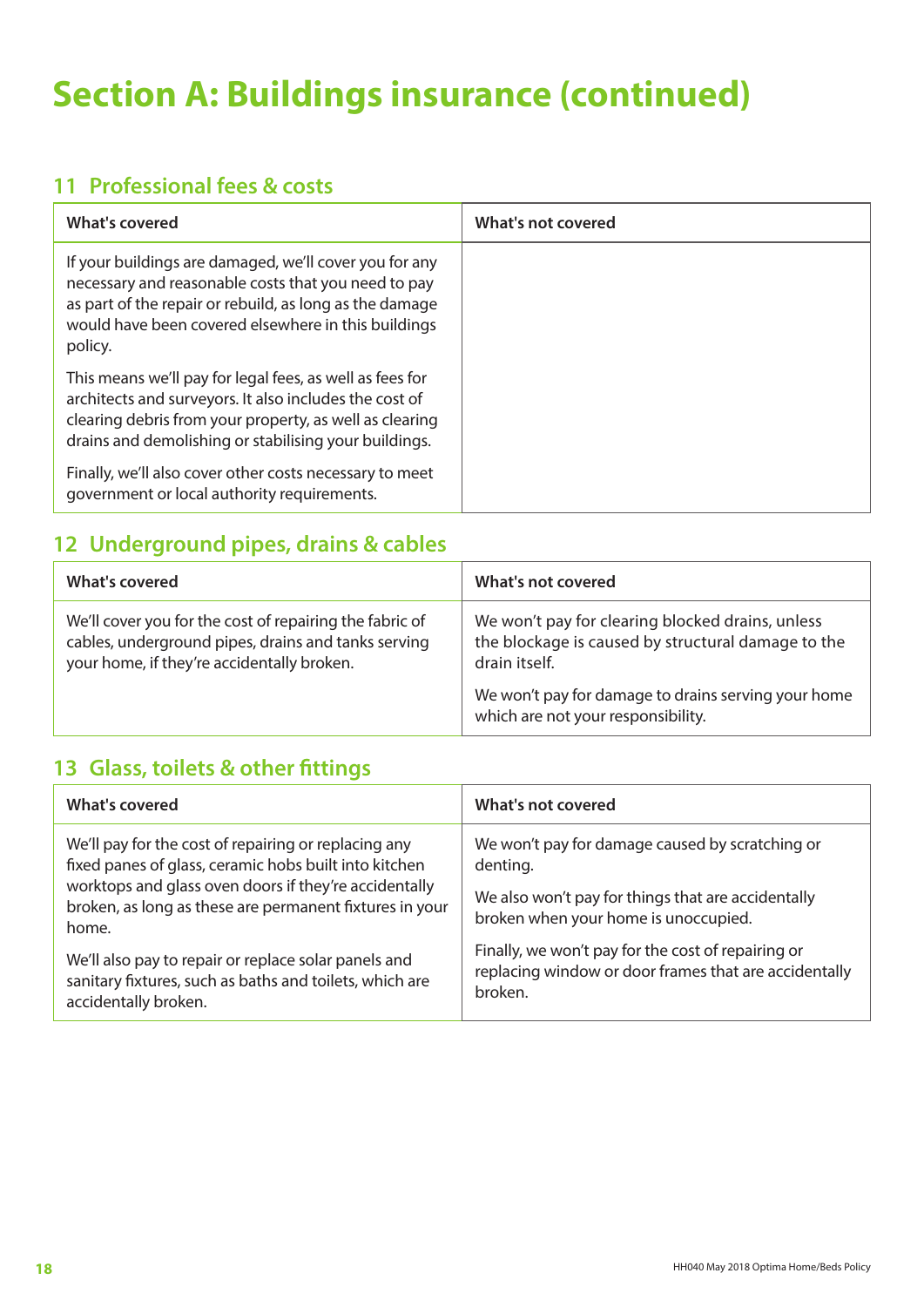### **14 Rent & alternative accommodation**

| What's covered                                                                                                                                                                                                                 | What's not covered                                                                                                                                                |
|--------------------------------------------------------------------------------------------------------------------------------------------------------------------------------------------------------------------------------|-------------------------------------------------------------------------------------------------------------------------------------------------------------------|
| If your home can't be lived in due to damage caused<br>by something which would be covered under this<br>buildings policy, we'll pay for similar alternative<br>accommodation for you, your family and your<br>household pets. | If we reject a claim for damage to your buildings under<br>another part of this policy, then you won't be able to<br>claim for rent or alternative accommodation. |
| We'll also pay for any rent you would have received<br>while the buildings can't be lived in.                                                                                                                                  |                                                                                                                                                                   |
| Claims under this part of your policy won't count<br>towards your maximum claim limit. Check your policy<br>schedule to see how much it is.                                                                                    |                                                                                                                                                                   |

### **15 Protection when you sell your property**

| <b>What's covered</b>                                                                                                                                                                                                                                                 | What's not covered |
|-----------------------------------------------------------------------------------------------------------------------------------------------------------------------------------------------------------------------------------------------------------------------|--------------------|
| If you've exchanged contracts to sell your home, we'll<br>give the buyer the benefit of this insurance policy until<br>the sale is completed, unless the buyer has insurance<br>elsewhere.                                                                            |                    |
| We'll also continue to provide cover until the sale<br>goes through as long as completion is not more than<br>60 days from the date of exchanging contracts (or in<br>Scotland, more than 60 days from the date of what is<br>known as the 'conclusion of missives'). |                    |

### **16 Damage caused by emergency services**

| What's covered                                                                                                                                                        | What's not covered |
|-----------------------------------------------------------------------------------------------------------------------------------------------------------------------|--------------------|
| We'll cover the cost of damage to your home or<br>garden items caused by the emergency services<br>while they're getting into your home to deal with an<br>emergency. |                    |
| By garden items, we mean flowerbeds, hedges, lawns,<br>potted plants, shrubs or trees outside your buildings<br>but within the boundaries of your home.               |                    |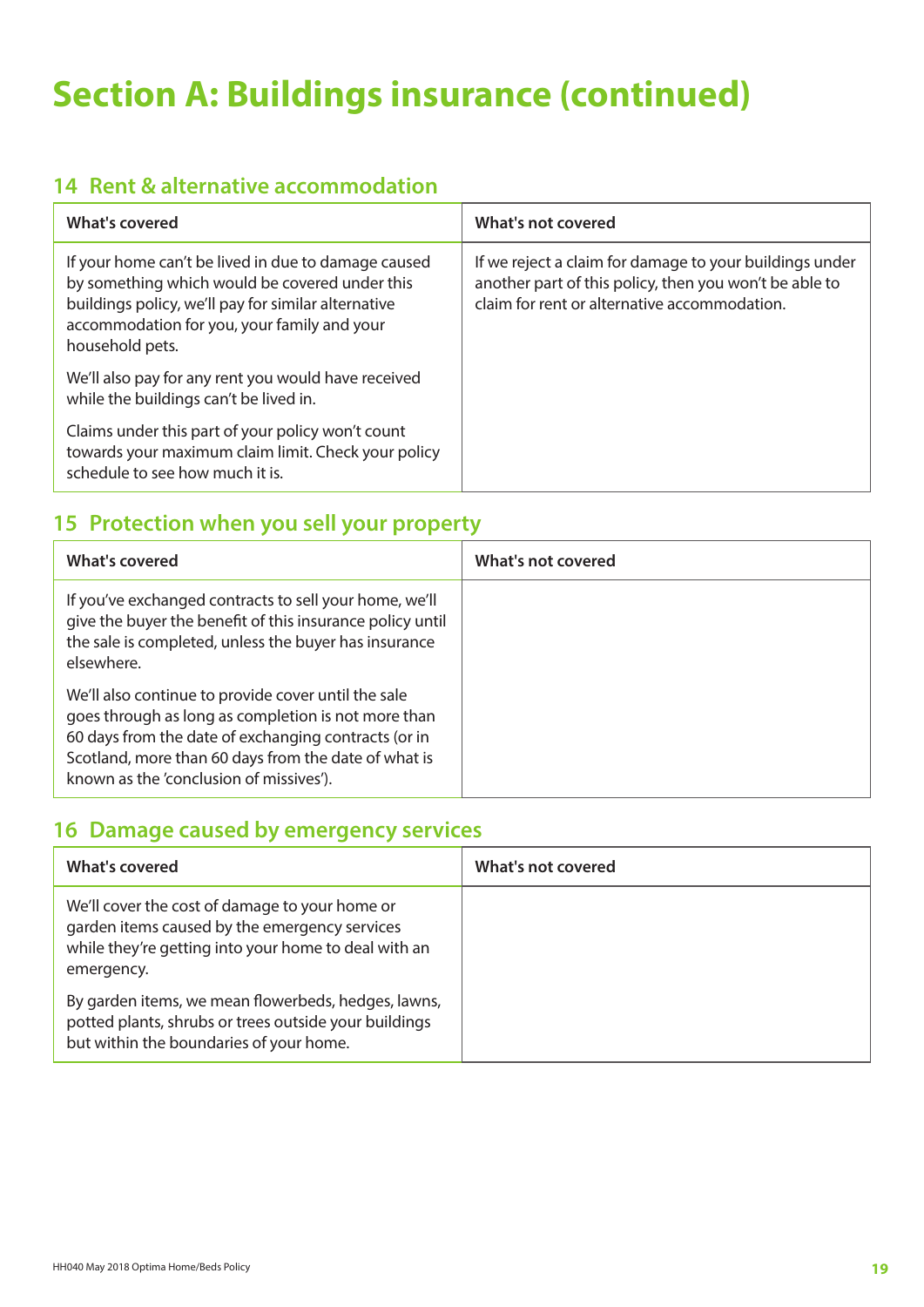### **17 Replacement locks & keys**

| What's covered                                                                                                                                                                                                                                                                                                                           | What's not covered                                                                                                                                                                                                                                                                                                          |
|------------------------------------------------------------------------------------------------------------------------------------------------------------------------------------------------------------------------------------------------------------------------------------------------------------------------------------------|-----------------------------------------------------------------------------------------------------------------------------------------------------------------------------------------------------------------------------------------------------------------------------------------------------------------------------|
| We'll pay for the cost of replacing and installing locks<br>on outside doors if your keys are stolen or lost outside<br>your home.<br>We'll also pay for the cost of replacing and repairing<br>locks on outside doors, if your keys are damaged<br>inside the home by an event covered elsewhere in this<br>buildings insurance policy. | If you insure both your buildings and contents under<br>this policy and make a claim for replacement locks and<br>keys, we'll only make one claims payment under either<br>your buildings or contents section of cover. To be clear,<br>you can't claim on both your buildings and contents<br>cover for the same incident. |
| Claims under this part of the policy have a separate<br>limit. Check your policy schedule to see how much it is.                                                                                                                                                                                                                         |                                                                                                                                                                                                                                                                                                                             |

### **18 Being forced to leave your home**

| What's covered                                                                                                                                                                                                                             | What's not covered |
|--------------------------------------------------------------------------------------------------------------------------------------------------------------------------------------------------------------------------------------------|--------------------|
| We'll pay the equivalent cost of similar alternative<br>accommodation for you, your family, your household<br>pets and horses if a local authority won't allow you to<br>live in your buildings because of damage to a nearby<br>property. |                    |
| But we'll only cover these costs for a maximum of up to<br>30 days from the date you're forced to leave your home.                                                                                                                         |                    |
| Claims under this part of your policy won't count<br>towards your maximum claim limit. Check your policy<br>schedule to see how much it is.                                                                                                |                    |

#### **19 Home improvements**

| What's covered                                                                                                                                                                                                        | What's not covered |
|-----------------------------------------------------------------------------------------------------------------------------------------------------------------------------------------------------------------------|--------------------|
| If you buy new fixtures for your house, such as a new<br>bathroom suite, we'll cover these for damage for up to<br>60 days after you buy them, even if they take you past<br>the maximum claim limits on your policy. |                    |
| If you want them to be permanently covered, you<br>will need to contact us and ask us to raise the level of<br>cover on your policy. We might ask you to pay an extra<br>premium.                                     |                    |
| Claims under this part of your policy won't count<br>towards your maximum claim limit. Check your policy<br>schedule to see how much it is.                                                                           |                    |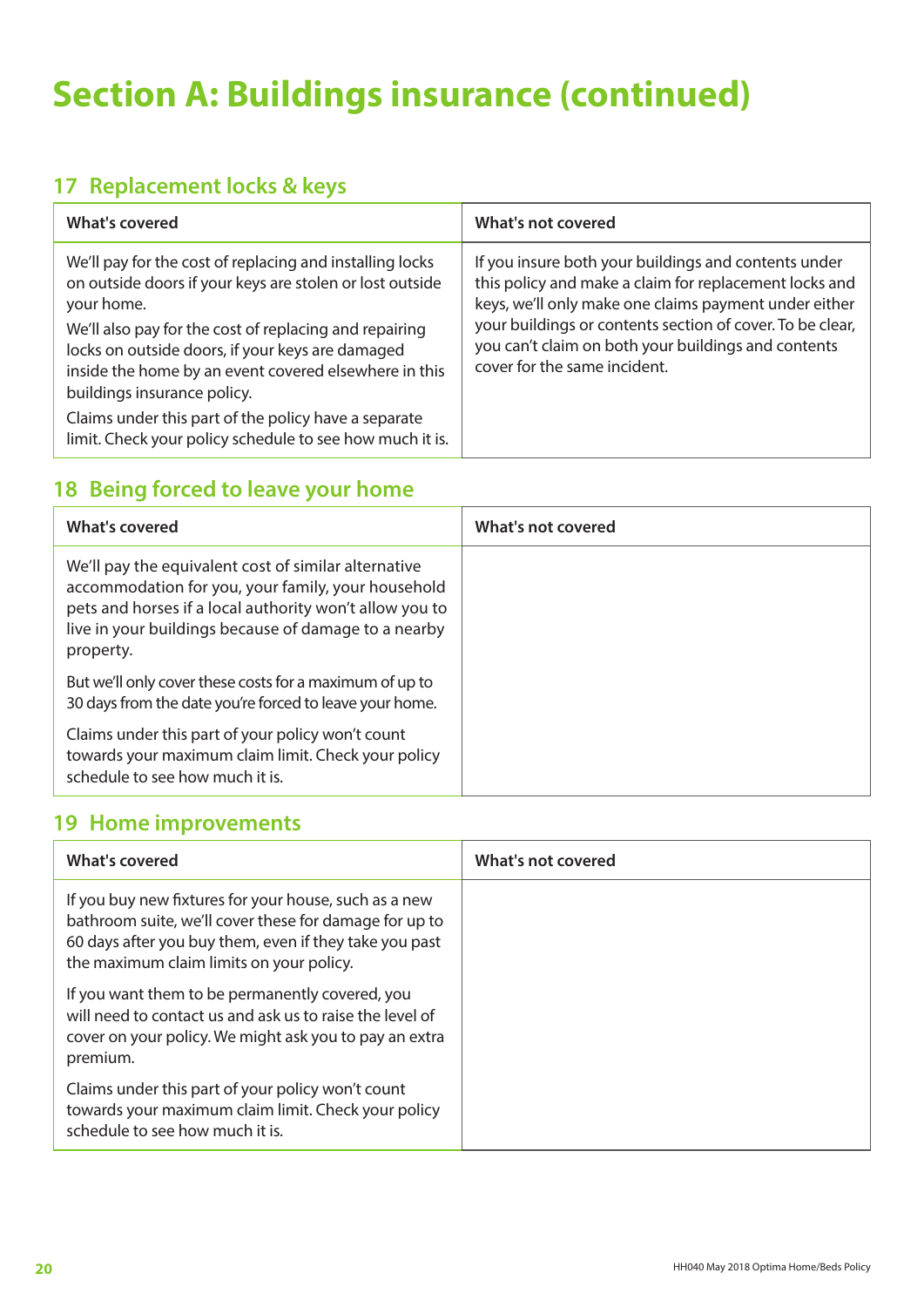# **Optional add-ons to your buildings insurance policy**

# **Section B: Accidental damage to your buildings**

You're only covered under this section of the policy if it says so on your policy schedule, which was sent to you when you bought this insurance.

| <b>What's covered</b>                                                                                                                            | <b>What's not covered</b>                                                                                                                                                                                                                             |
|--------------------------------------------------------------------------------------------------------------------------------------------------|-------------------------------------------------------------------------------------------------------------------------------------------------------------------------------------------------------------------------------------------------------|
| This optional section of your policy covers you for<br>accidental damage to your buildings.<br>Just to be clear, when we use the term accidental | We won't pay for accidental damage caused by<br>someone that you lend or rent all or part of your home<br>to.                                                                                                                                         |
| damage, we mean damage that is unexpected and<br>unintended, caused by something sudden and which<br>is not deliberate.                          | We also won't pay for damage caused by chewing,<br>scratching, tearing or fouling by pets.                                                                                                                                                            |
|                                                                                                                                                  | We won't pay for accidental damage if the property is<br>unoccupied.                                                                                                                                                                                  |
|                                                                                                                                                  | And we won't pay for cutting down or taking away all<br>or part of a fallen tree, unless it has caused damage to<br>your buildings.                                                                                                                   |
|                                                                                                                                                  | We won't pay for accidental damage to hot tubs and<br>we won't pay for any storm damage to gates, fences,<br>hedges and swimming pool covers.                                                                                                         |
|                                                                                                                                                  | We won't pay to put right poor workmanship or bad<br>design. This includes any work which didn't meet<br>building control regulations when it was completed.                                                                                          |
|                                                                                                                                                  | Claims relating to subsidence or drainage must be<br>made under the buildings section of this policy. If we<br>refuse to pay all or part of your claim, you can't try<br>and make a further claim on this accidental damage<br>section of the policy. |
|                                                                                                                                                  | Finally, we won't pay claims under this section of the<br>policy if they're covered elsewhere in your buildings<br>policy, because the excess may differ.                                                                                             |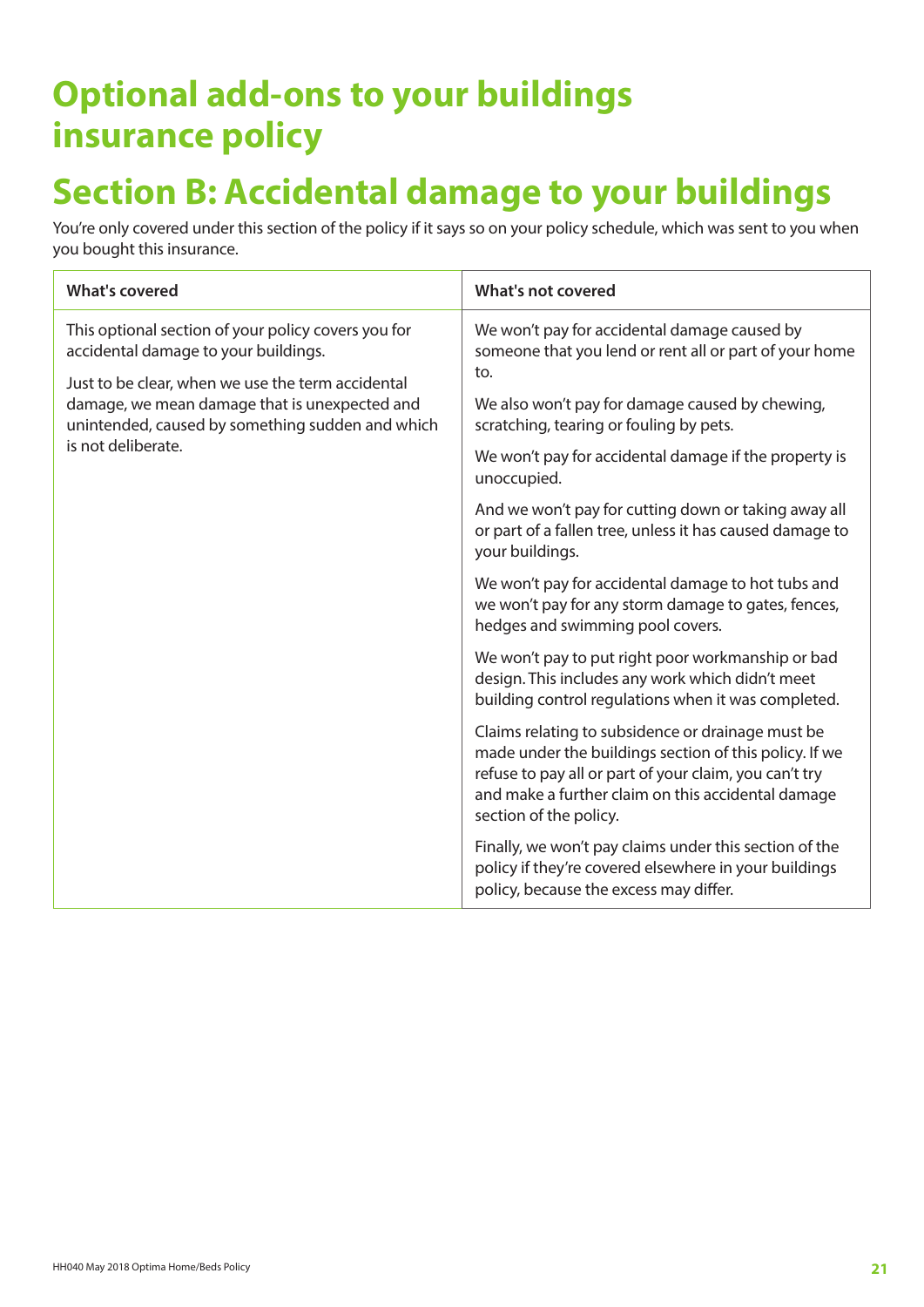# **Section C: Contents insurance**

You're only covered under this section of the policy if it says so on your policy schedule, which was sent to you when you bought this insurance.

This section of your policy only covers your contents when they're at your home unless we specifically say otherwise.

#### **1 Fire & earthquakes**

| What's covered                                           | What's not covered                                   |
|----------------------------------------------------------|------------------------------------------------------|
| We'll pay claims where your contents are damaged by      | We won't pay claims caused by scorching, singeing or |
| fire or smoke, explosion, lightning or by an earthquake. | melting.                                             |

#### **2 Riots**

| What's covered                                                    | What's not covered |
|-------------------------------------------------------------------|--------------------|
| We'll pay claims where your contents are damaged by<br>a riot.    |                    |
| You need to report the damage to the police within<br>seven days. |                    |

#### **3 Vandalism**

| What's covered                                   | What's not covered                                                                                                                                                                                                                                                           |
|--------------------------------------------------|------------------------------------------------------------------------------------------------------------------------------------------------------------------------------------------------------------------------------------------------------------------------------|
| We'll pay claims for vandalism to your contents. | We won't pay for claims which are the result of<br>vandalism caused by you or your family, or by a person<br>who is allowed to be in your home, such as a cleaner<br>or tenant.<br>We also won't pay claims which are the result of<br>vandalism if your home is unoccupied. |

### **4 Damage to your property caused by moving objects**

| What's covered                                                                                                         | What's not covered                                                                                                             |
|------------------------------------------------------------------------------------------------------------------------|--------------------------------------------------------------------------------------------------------------------------------|
| We'll pay claims where your home is hit by moving or<br>falling objects, and your contents are damaged as a<br>result. | We won't pay for cutting down or taking away all or<br>part of a fallen tree, unless it has caused damage to<br>your contents. |
| For example, we'd cover you if your home was hit by<br>an aircraft, car or falling tree.                               | We won't pay for damage caused by all or part of a<br>tree being cut down.                                                     |
|                                                                                                                        | We also won't pay for damage to hedges, gates and<br>fences.                                                                   |
|                                                                                                                        | Finally, we won't pay for damage caused by household<br>pets.                                                                  |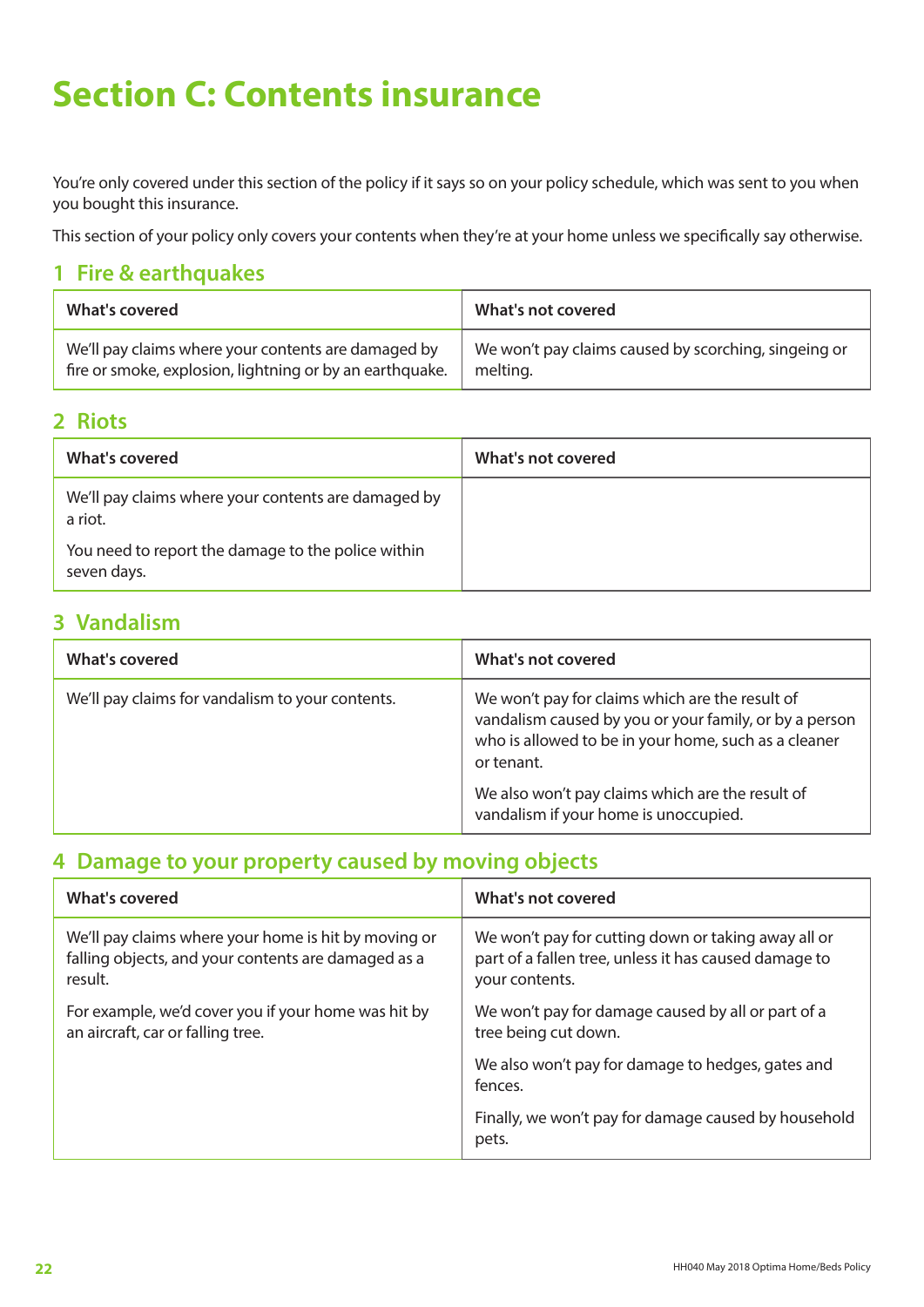### **5 Storm**

| <b>What's covered</b>                                                                                      | What's not covered                                                                                                                                                                                                                                                         |
|------------------------------------------------------------------------------------------------------------|----------------------------------------------------------------------------------------------------------------------------------------------------------------------------------------------------------------------------------------------------------------------------|
| We'll cover you for damage to your contents caused by                                                      | We won't pay for rain or water damage to the inside                                                                                                                                                                                                                        |
| a storm.                                                                                                   | of your buildings if the water gets into your house as                                                                                                                                                                                                                     |
| By a storm, we mean strong winds of over 55mph, or                                                         | a result of poor workmanship, bad design or wear and                                                                                                                                                                                                                       |
| damage by extreme rain or snow. Rainfall is extreme if                                                     | tear.                                                                                                                                                                                                                                                                      |
| more than an inch falls in an hour. Snowfall is extreme<br>if 12 inches or more falls in a 24-hour period. | Finally, you can't make a claim for damage caused by<br>subsidence, ground heave or landslip under the storm<br>part of the policy. These claims must be dealt with<br>under the subsidence part of the policy below.<br>A higher excess applies to all subsidence claims. |

### **6 Flood**

| What's covered                                                                                                                                                                                          | What's not covered                                                                                                                                                                                                                                                                                                                                                                                     |
|---------------------------------------------------------------------------------------------------------------------------------------------------------------------------------------------------------|--------------------------------------------------------------------------------------------------------------------------------------------------------------------------------------------------------------------------------------------------------------------------------------------------------------------------------------------------------------------------------------------------------|
| We'll cover you for damage to your contents caused by<br>a flood.<br>By flood, we mean water that comes suddenly into<br>your buildings from outside, and which enters at the<br>ground floor or below. | We won't cover you for damage to gates and fences.<br>We also won't cover damage to swimming pool and<br>hot tub covers.<br>Finally, you can't make a claim for damage caused by<br>subsidence, ground heave or landslip under the flood<br>part of the policy. These claims must be dealt with<br>under the subsidence part of the policy below.<br>A higher excess applies to all subsidence claims. |

### **7 Subsidence**

| <b>What's covered</b>                                                                                                                                    | What's not covered                                                                                                                                                                                                              |
|----------------------------------------------------------------------------------------------------------------------------------------------------------|---------------------------------------------------------------------------------------------------------------------------------------------------------------------------------------------------------------------------------|
| We'll cover you for damage to the contents of your<br>buildings as a result of subsidence, ground heave or<br>landslip.                                  | We won't cover you for any damage to your contents<br>if it happens as a result of your buildings' foundations<br>shrinking or expanding.                                                                                       |
| <b>Subsidence</b> is the downward movement of the<br>ground underneath your buildings.                                                                   | We also won't pay claims if your contents are damaged<br>as a result of the sea or a river eroding the land around<br>your buildings.                                                                                           |
| <b>Ground heave</b> is the upward or sideways movement<br>of the ground underneath the buildings, which can<br>happen as a result of the soil expanding. | We won't pay for claims which are caused by faulty<br>materials, poor design or poor workmanship. This<br>includes any work on your buildings which didn't<br>meet building control regulations when the work was<br>completed. |
|                                                                                                                                                          | We won't pay for any damage that started before this<br>policy came into force.                                                                                                                                                 |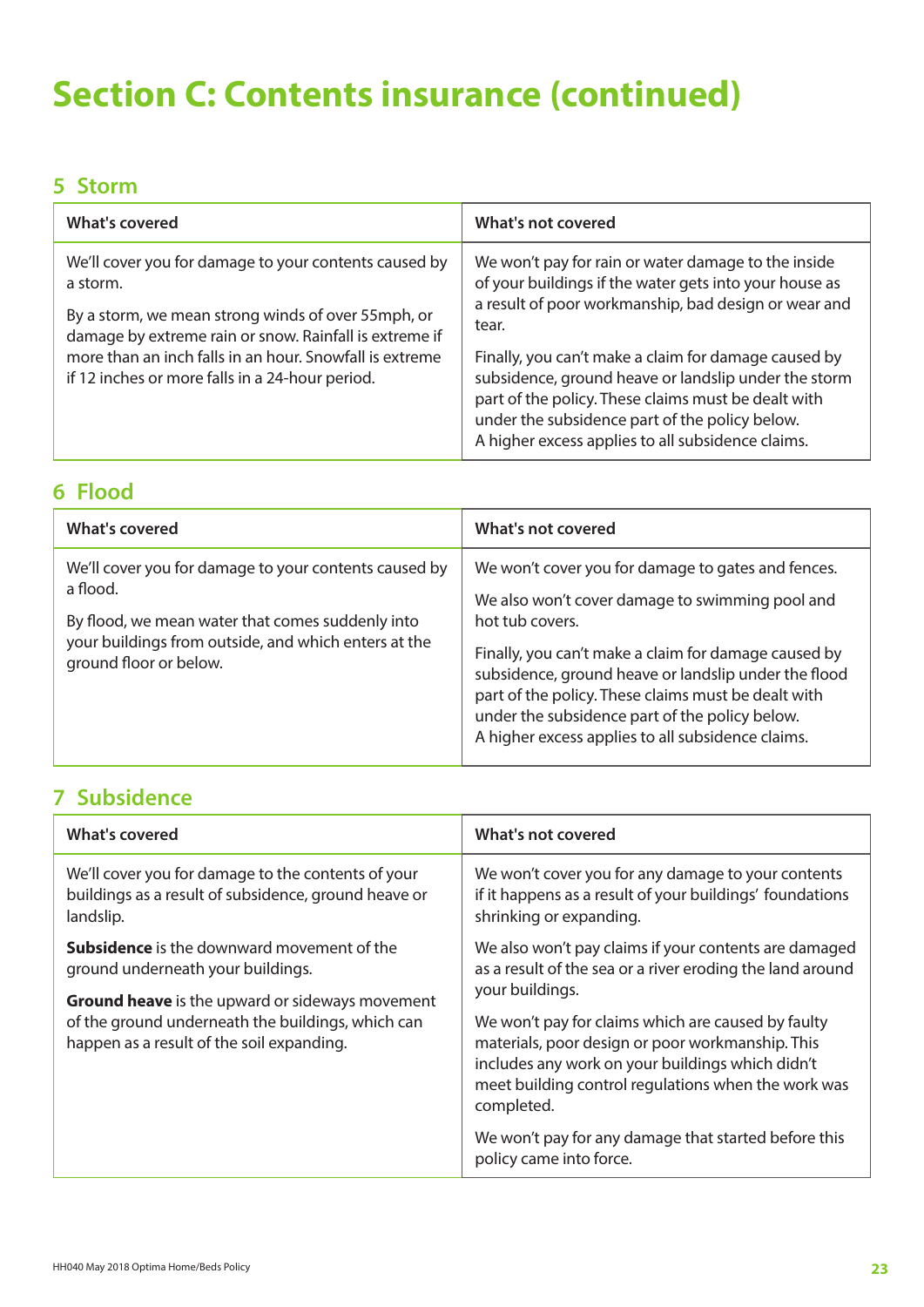### **7 Subsidence (continued)**

| What's covered                                                                                                                                                                                                     | What's not covered                                                                                         |
|--------------------------------------------------------------------------------------------------------------------------------------------------------------------------------------------------------------------|------------------------------------------------------------------------------------------------------------|
| <b>Landslip</b> means the downward movement of sloping<br>land underneath your property. For example, if you<br>lived on a hill and the ground below your property<br>moved, causing damage to your main building. | Finally, we won't pay claims where you're entitled to<br>compensation from another person or organisation. |

### **8 Leaking or freezing water & leaking oil**

| <b>What's covered</b>                                                                                                                                                                                                                                                                                                                                    | What's not covered                                                                                                                                                                                                                                                                                                                                                             |
|----------------------------------------------------------------------------------------------------------------------------------------------------------------------------------------------------------------------------------------------------------------------------------------------------------------------------------------------------------|--------------------------------------------------------------------------------------------------------------------------------------------------------------------------------------------------------------------------------------------------------------------------------------------------------------------------------------------------------------------------------|
| We'll pay for any damage to your contents caused by<br>water or oil leaking from your tank, pipes, drains or<br>oil-fired heating system. We'll also pay for damage<br>caused by water freezing within any of these.<br>We'll pay for damage caused by water leaking from or<br>freezing in your home appliances, fish tank, and even<br>your water-bed. | We won't pay for damage caused by leaking or<br>freezing water or oil when your home is unoccupied.<br>We won't pay damage caused by the failure, wear and<br>tear or lack of grouting or sealant.<br>This part of your policy also won't pay claims for<br>damage caused by water overflowing from sinks,<br>bidets, showers and baths, as a result of taps being<br>left on. |
|                                                                                                                                                                                                                                                                                                                                                          |                                                                                                                                                                                                                                                                                                                                                                                |

### **9 Theft**

| <b>What's covered</b>                                                                                                                                                                                                         | <b>What's not covered</b>                                                                                  |
|-------------------------------------------------------------------------------------------------------------------------------------------------------------------------------------------------------------------------------|------------------------------------------------------------------------------------------------------------|
| We'll cover you if your contents are stolen from your                                                                                                                                                                         | We won't pay claims for theft or attempted theft                                                           |
| home and we'll also cover you for any damage to your                                                                                                                                                                          | by you, your family, or anyone who you employ                                                              |
| contents caused by someone attempting to steal                                                                                                                                                                                | permanently in or around your home, such as a nanny,                                                       |
| them.                                                                                                                                                                                                                         | cleaner or gardener. We also won't pay for theft or                                                        |
| However, there's a maximum amount that we'll pay                                                                                                                                                                              | attempted theft by lodgers, paying guests or tenants.                                                      |
| for jewellery or watches above a certain limit, unless                                                                                                                                                                        | We won't pay claims for theft or attempted theft when                                                      |
| they're stolen from a fitted, locked safe. You'll find this                                                                                                                                                                   | your home or any part of it is lent, let or sublet to                                                      |
| limit in your policy schedule.                                                                                                                                                                                                | someone who is not a member of your family, unless                                                         |
| The maximum we'll pay for items stolen from an                                                                                                                                                                                | there's damage to the building during the break-in.                                                        |
| outbuilding or garage is lower than the contents                                                                                                                                                                              | We won't pay claims if your home is unoccupied.                                                            |
| maximum claim limit. And the most we'll pay will be                                                                                                                                                                           | We won't pay for theft if it's caused by someone                                                           |
| lower still if the outbuilding or garage isn't made of<br>brick, stone or concrete and isn't locked. You'll find all<br>the details of our claims limits in your policy schedule.                                             | deceiving you, except if they deceive you to gain entry<br>to your property.                               |
| By outbuildings, we mean sheds and greenhouses<br>and any structure within the boundaries of your home<br>which is on permanent foundations. This does not<br>include garages or any structure made of non-rigid<br>material. | Finally, we won't pay for theft of money unless your<br>buildings were damaged when they were broken into. |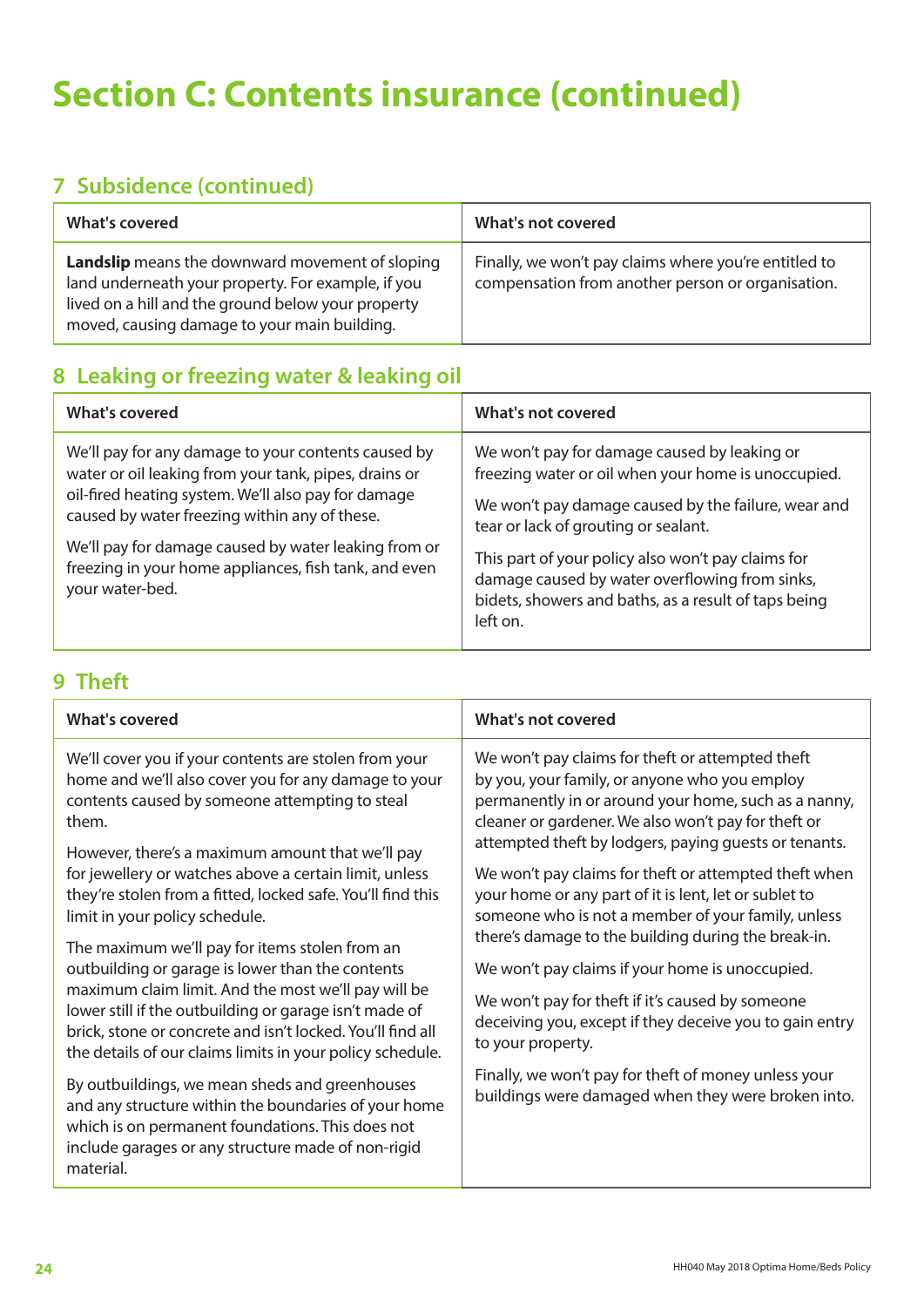#### **What's covered What's not covered** We'll cover the cost of accidental damage to home entertainment equipment. By home entertainment equipment, we mean televisions and their aerials, DVD players, games consoles, desktop computers and audio equipment. Just to be clear, when we use the term accidental damage, we mean damage that is unexpected and unintended, caused by something sudden and which is not deliberate. We won't cover scratches or dents unless they prevent you from using the equipment. We won't cover the cost of damage to items designed to be hand-held or portable, such as MP3 players, sat-navs, tablet and laptop computers and e-readers. We also won't cover accidental damage to musical instruments. We won't pay for the cost of damage to TV sets caused whilst using gaming equipment. We also won't pay for accidental damage to things like CDs, DVDs or anything on which music, videos or data is stored. And we won't pay for damage caused by computer viruses. Finally, we won't pay for accidental damage that happens when the property is unoccupied.

### **10 Accidental damage to home entertainment equipment**

#### **11 Broken glass & ceramics**

| What's covered                                                                                                                                                                                   | What's not covered                                            |
|--------------------------------------------------------------------------------------------------------------------------------------------------------------------------------------------------|---------------------------------------------------------------|
| We'll pay for the cost of repairing or replacing fitted<br>glass in furniture or mirrors if it's accidentally broken,<br>but not glass in pictures or clocks.                                    | We won't cover scratching or denting of glass or<br>ceramics. |
| We'll also pay to repair or replace glass shelves, glass<br>tops to furniture, as well as ceramic hobs, tops of<br>free-standing cookers and glass oven doors if they're<br>accidentally broken. |                                                               |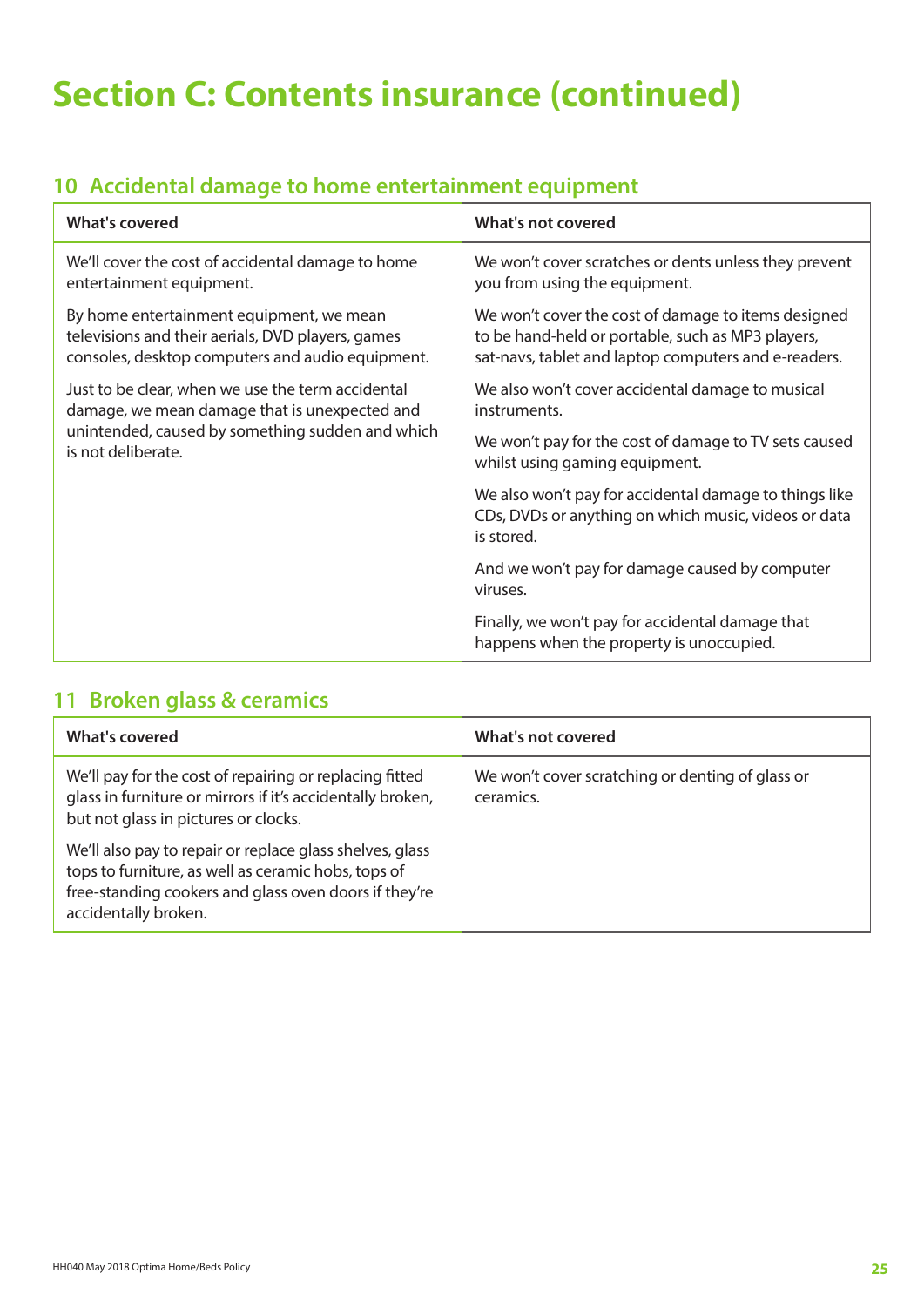### **12 Loss of metered water or oil**

| What's covered                                                                                                                              | What's not covered                                         |
|---------------------------------------------------------------------------------------------------------------------------------------------|------------------------------------------------------------|
| We'll pay for accidental loss of oil in your property's<br>heating system, or metered water.                                                | We won't pay for any loss while the home is<br>unoccupied. |
| Claims under this part of your policy won't count<br>towards your maximum claim limit. Check your policy<br>schedule to see how much it is. |                                                            |

### **13 Damage to food**

| What's covered                                                                                                                                               | What's not covered                                                                                        |
|--------------------------------------------------------------------------------------------------------------------------------------------------------------|-----------------------------------------------------------------------------------------------------------|
| We'll pay for damage to food in your fridge or freezer<br>as a result of contamination by the chemicals inside<br>them, or by a rise or fall in temperature. | We won't pay for this damage if it's caused by your<br>power supply being cut off by your energy company. |

### **14 Your public & personal legal responsibilities**

| <b>What's covered</b>                                                                                                                                                             | <b>What's not covered</b>                                                                                                                                                                                                                      |
|-----------------------------------------------------------------------------------------------------------------------------------------------------------------------------------|------------------------------------------------------------------------------------------------------------------------------------------------------------------------------------------------------------------------------------------------|
| We'll pay any amount that you or your family are<br>legally obliged to pay following an accident that<br>results in someone being ill, injured, or results in<br>someone's death. | We do not cover your own injury or death under<br>this section. We also do not cover injury or death to<br>someone in your family or to anyone you employ<br>permanently in or around your home, for instance a<br>nanny, cleaner or gardener. |
| We'll also pay amounts that you or your family are<br>legally obliged to pay if an accident causes damage to<br>someone else's property.                                          | This part of the cover also won't pay claims for any<br>damage to property that you own, or which has been                                                                                                                                     |
| This cover will only be valid if the accident happened<br>while your policy was in force.                                                                                         | given to you by someone else to look after. It won't<br>cover you for any damage to property that you've<br>leased or rented from someone else.                                                                                                |
| If you make a claim under this part of your policy, we<br>won't ask you to pay an excess.                                                                                         | We won't pay claims for damages that are a result of<br>your business or employment.                                                                                                                                                           |
| Finally, if you insure both your buildings and<br>contents under this policy and you make a claim<br>for Homeowners' legal responsibilities and Public &                          | We won't pay claims that involve motor vehicles,<br>including their trailers.                                                                                                                                                                  |
| personal legal responsibilities, we'll only make one<br>claim payment under either your buildings or contents<br>section. To be clear, you can't claim on both your               | We'll not pay for claims involving disabled persons'<br>buggies unless there's no other insurance you can<br>claim on.                                                                                                                         |
| buildings and contents cover for the same incident.                                                                                                                               | We won't pay for claims involving the use of golf<br>trolleys (controlled by someone on foot) or the use of<br>golf buggies.                                                                                                                   |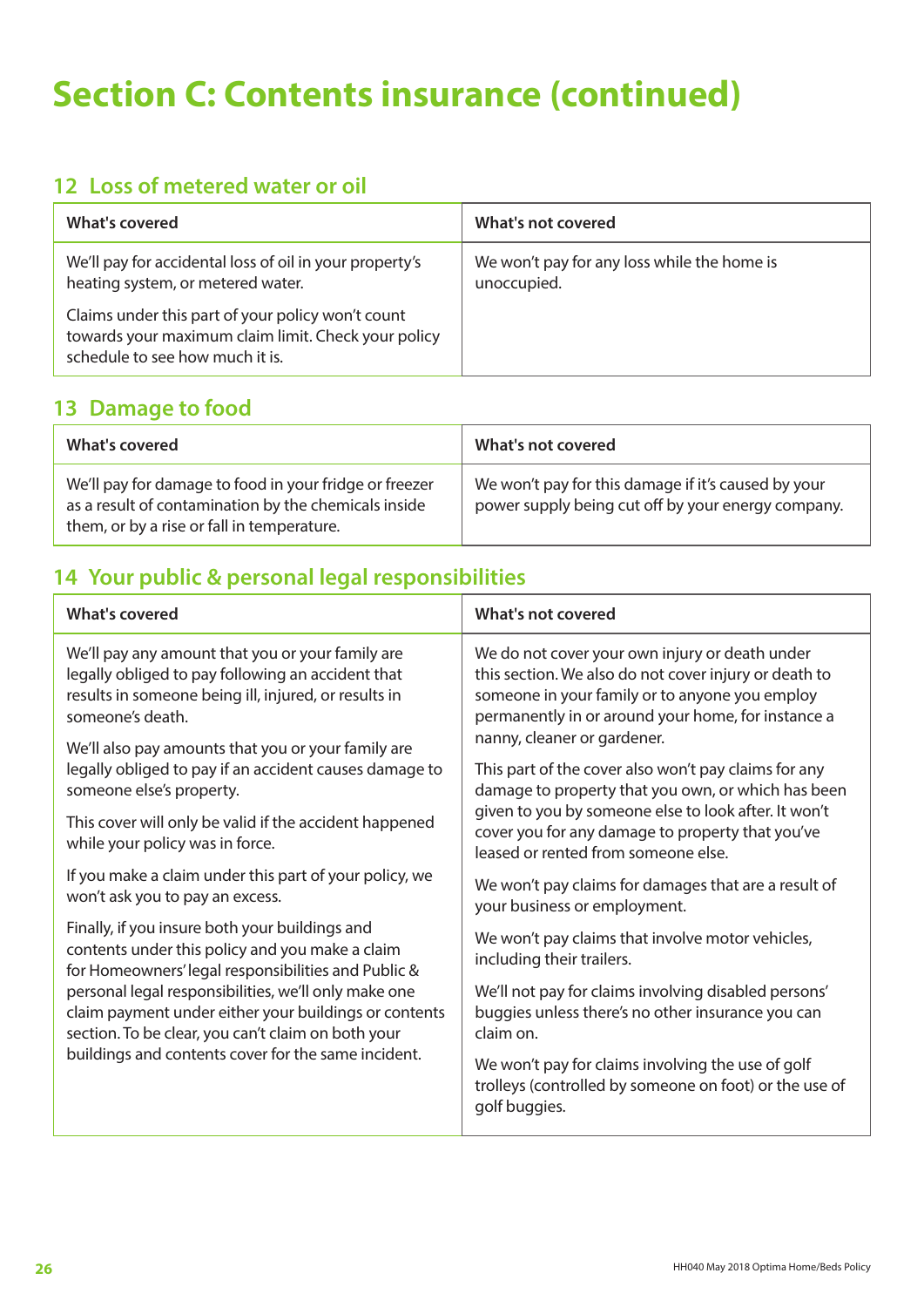| <b>What's covered</b> | <b>What's not covered</b>                                                                                                                                                                                                                                                                       |
|-----------------------|-------------------------------------------------------------------------------------------------------------------------------------------------------------------------------------------------------------------------------------------------------------------------------------------------|
|                       | We won't pay claims for injuries that happen as a<br>result of playing any sport or using a bicycle outside<br>the boundary of your home unless there's no other<br>insurance you can claim on.                                                                                                 |
|                       | We won't pay for claims that arise from you owning or<br>using an electric bicycle.                                                                                                                                                                                                             |
|                       | We won't pay claims that arise from owning or using<br>an aircraft, including model aircraft, gliders,<br>hang gliders, microlights and drones.                                                                                                                                                 |
|                       | We also won't pay for claims that arise from owning or<br>using any equipment designed for use in or on<br>water, such as a boat or a surfboard.                                                                                                                                                |
|                       | We won't cover any claims that are caused by any<br>animal you own, except domestic pets when inside<br>the boundary of your home. We won't cover any<br>claims caused by dangerous dogs as specified under<br>section 1 of the Dangerous Dogs Act 1991 or any later<br>amendments to that act. |
|                       | We won't pay for any claims relating to any lift that<br>you have on your property, or are responsible for<br>maintaining, except stair lifts.                                                                                                                                                  |
|                       | We won't pay for any costs of damages that you have<br>to pay if you pass a disease or virus onto another<br>person, or if someone becomes ill in your home.                                                                                                                                    |
|                       | We also won't pay claims just because you've made an<br>agreement with another person.                                                                                                                                                                                                          |
|                       | We won't pay claims that are as a result of hunting or<br>racing of any kind, except on foot.                                                                                                                                                                                                   |
|                       | We won't cover legal responsibilities relating to you<br>owning your home or any land or property. These<br>claims will normally be covered by your buildings<br>policy.                                                                                                                        |
|                       | We won't cover any legal action for damages which are<br>brought in a court outside the United Kingdom, the<br>Channel Islands and the Isle of Man.                                                                                                                                             |
|                       | Finally, we won't pay more than the amount shown in<br>the policy schedule.                                                                                                                                                                                                                     |

### **14 Your public & personal legal responsibilities (continued)**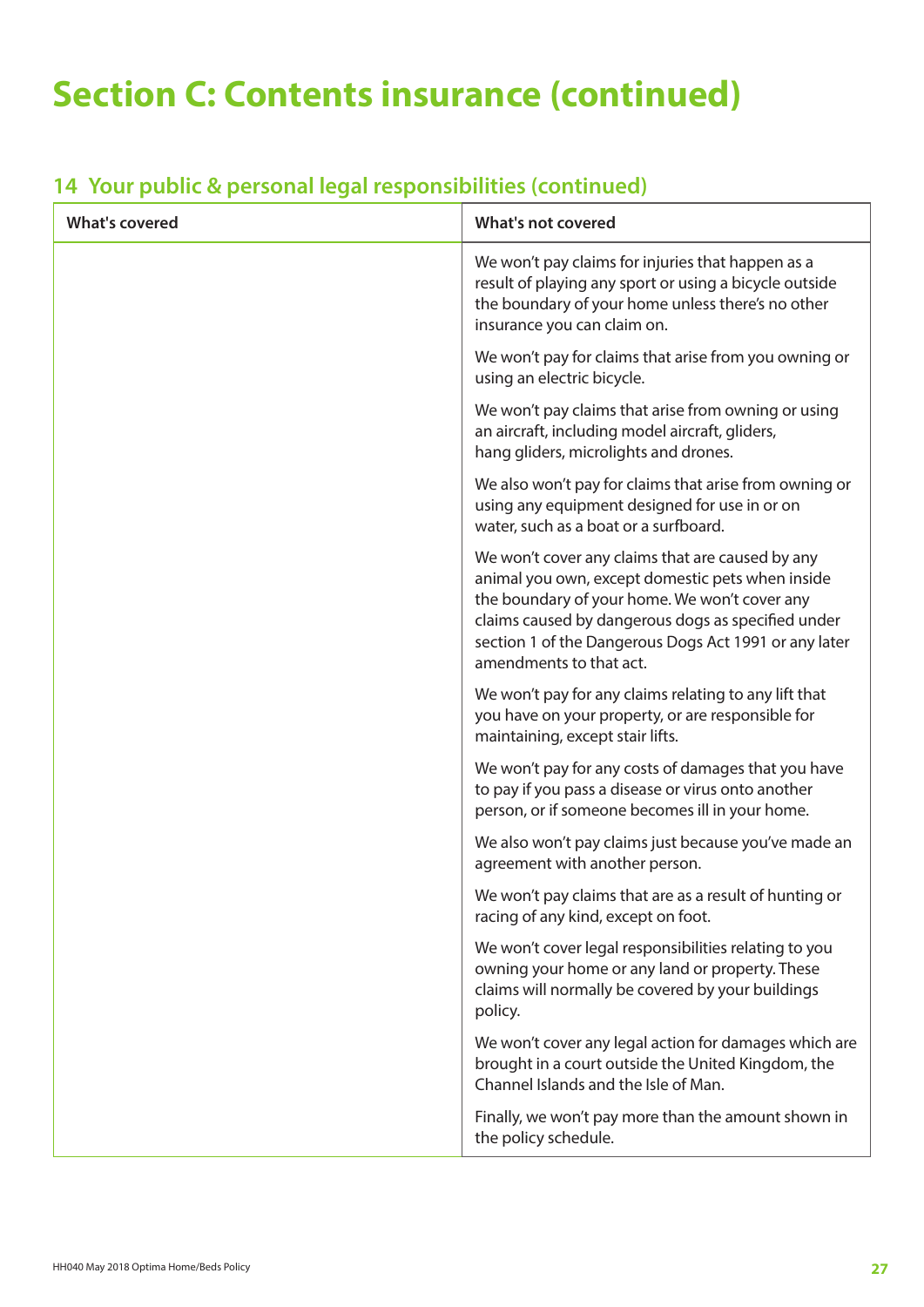### **15 Your legal responsibility for domestic employees**

| <b>What's covered</b>                                                                                                                                                                                                                                                                            | What's not covered |
|--------------------------------------------------------------------------------------------------------------------------------------------------------------------------------------------------------------------------------------------------------------------------------------------------|--------------------|
| If you employ people permanently to work in or<br>around your home, such as a nanny, cleaner or<br>gardener, we'll cover you for any costs you're legally<br>obliged to pay if they're accidentally injured, die or<br>become ill during the course of their work for you.                       |                    |
| This cover applies anywhere in the world as long<br>as your employees were appointed in the United<br>Kingdom, the Isle of Man or the Channel Islands.<br>So, for example, if you take your nanny with you on<br>holiday, we'll pay a claim if they're injured while they're<br>working for you. |                    |
| If you make a claim under this part of your policy, we<br>won't ask you to pay an excess.                                                                                                                                                                                                        |                    |

### **16 Protection for tenants**

| <b>What's covered</b>                                                                                                                                                                               | What's not covered                                                                                                                                                                                  |
|-----------------------------------------------------------------------------------------------------------------------------------------------------------------------------------------------------|-----------------------------------------------------------------------------------------------------------------------------------------------------------------------------------------------------|
| If you rent your home from someone else, this policy<br>will cover you for any damage to the buildings that<br>you're legally required to pay for.                                                  | You can only make a claim under this part of your<br>policy for things that would be covered under parts<br>1-9 of section A Buildings. All of the exclusions that                                  |
| This includes damage to the structure of the building<br>or accidental damage to cables, pipes and drains.                                                                                          | apply to those parts still apply to any claims made<br>here.                                                                                                                                        |
| It also includes cover for accidental damage to<br>fixed panes of glass, ceramic hobs built into kitchen<br>worktops and glass oven doors, as long as these are<br>permanent fixtures in your home. | For example, if the buildings you live in are damaged<br>by a storm, we'll only pay your claim if the storm meets<br>our definition on page 23.<br>We won't pay for damage to the structure of your |
| It covers accidental damage to solar panels as well as<br>sanitary fixtures and fittings, such as baths<br>and toilets.                                                                             | home if it's unoccupied.                                                                                                                                                                            |
| Just to be clear, when we use the term accidental<br>damage, we mean damage that is unexpected and<br>unintended, caused by something sudden and which<br>is not deliberate.                        |                                                                                                                                                                                                     |
| If you make a claim under this part of your policy, we<br>won't ask you to pay an excess.                                                                                                           |                                                                                                                                                                                                     |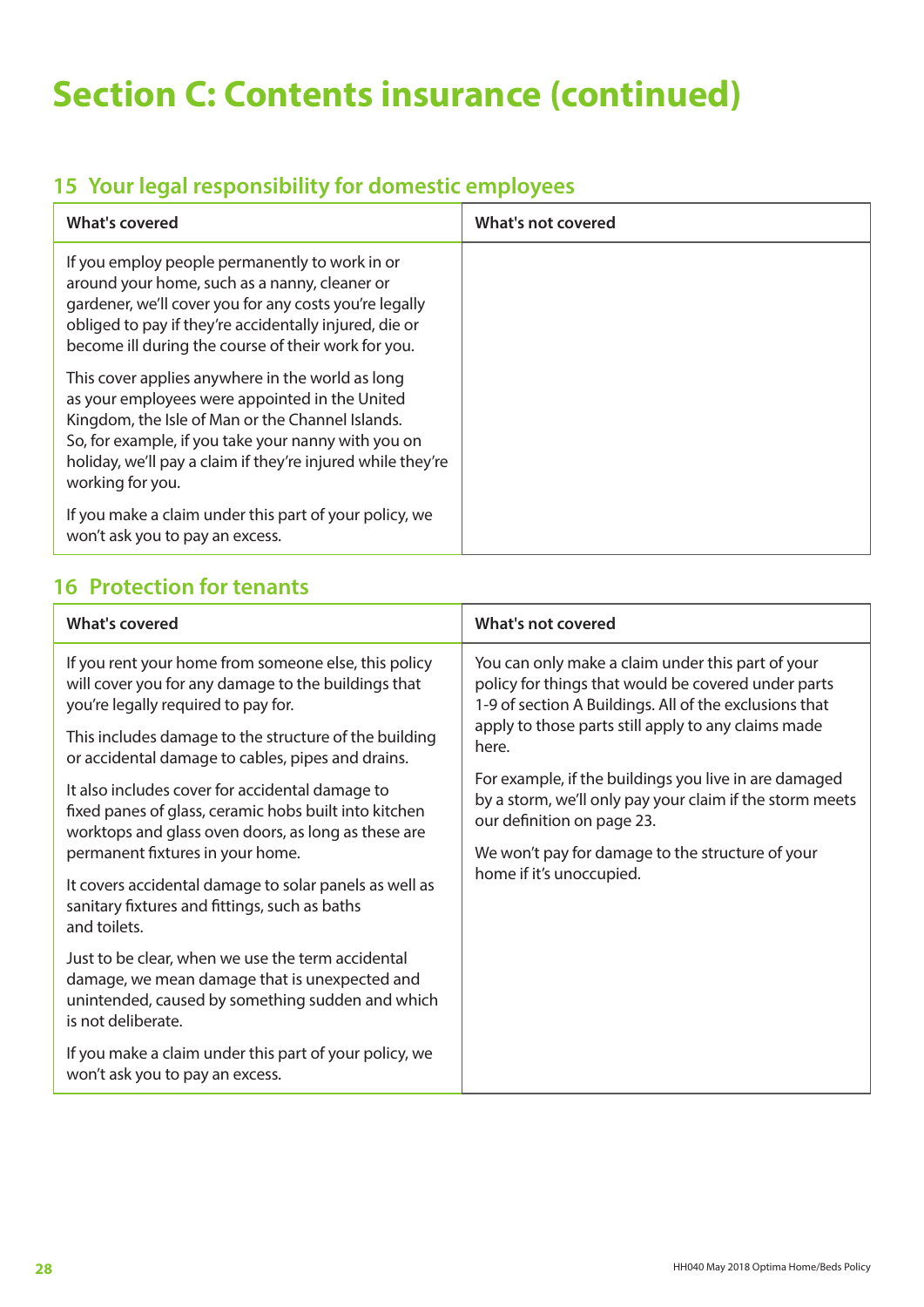### **17 Unpaid damages**

| <b>What's covered</b>                                                                                                                                                                                                                                                                  | <b>What's not covered</b>                                                       |
|----------------------------------------------------------------------------------------------------------------------------------------------------------------------------------------------------------------------------------------------------------------------------------------|---------------------------------------------------------------------------------|
| If a court rules that you're owed compensation for<br>an injury, or damage to your property, we'll pay any<br>amount which does not get paid to you within<br>three months of the court's decision.                                                                                    | We won't pay under this part of the policy if there's<br>going to be an appeal. |
| The compensation must have been awarded by a<br>court in the United Kingdom, the Isle of Man or the<br>Channel Islands. The injury or damage must have<br>occurred in one of these territories for us to pay a<br>claim under this part of your policy.                                |                                                                                 |
| In order for this cover to be provided, the incident for<br>which you're being awarded damages must have been<br>something that would have been covered under the<br>Your public & personal legal responsibilities part of this<br>policy, on page 26, if the roles had been reversed. |                                                                                 |
| After we have paid you, we may pursue the person<br>who the court ordered to make the payment to you,<br>and if we're successful, we'll keep any money we<br>manage to get back.                                                                                                       |                                                                                 |
| If you make a claim under this part of your policy, we<br>won't ask you to pay an excess.                                                                                                                                                                                              |                                                                                 |

### **18 Contents taken away from your home**

| <b>What's covered</b>                                                                                                                                                                                                                                                                   | What's not covered                                                                                                                                                                                                                                                                                                                                                                                                                                                                                           |
|-----------------------------------------------------------------------------------------------------------------------------------------------------------------------------------------------------------------------------------------------------------------------------------------|--------------------------------------------------------------------------------------------------------------------------------------------------------------------------------------------------------------------------------------------------------------------------------------------------------------------------------------------------------------------------------------------------------------------------------------------------------------------------------------------------------------|
| If you take your contents away from your home<br>temporarily, within the UK, Channel Islands or Isle<br>of Man, we'll still cover them if they're lost, stolen or<br>damaged.<br>By temporarily, we mean they must not have been<br>away from your home for more than 90 days in a row. | You can only make a claim under this part of your<br>policy for things that would be covered under parts<br>1-9 of our contents policy. All of the exclusions that<br>apply to those parts still apply to any claims made for<br>contents taken away from home temporarily.<br>For example, if your contents are damaged by a storm<br>while you're staying with a friend, we'll only pay your<br>claim if the storm meets our definition on page 23.<br>If your contents or money are stolen from somewhere |
|                                                                                                                                                                                                                                                                                         | other than your work or a place you're temporarily<br>living, we'll only cover them if the building they were<br>stolen from was damaged when it was broken into.                                                                                                                                                                                                                                                                                                                                            |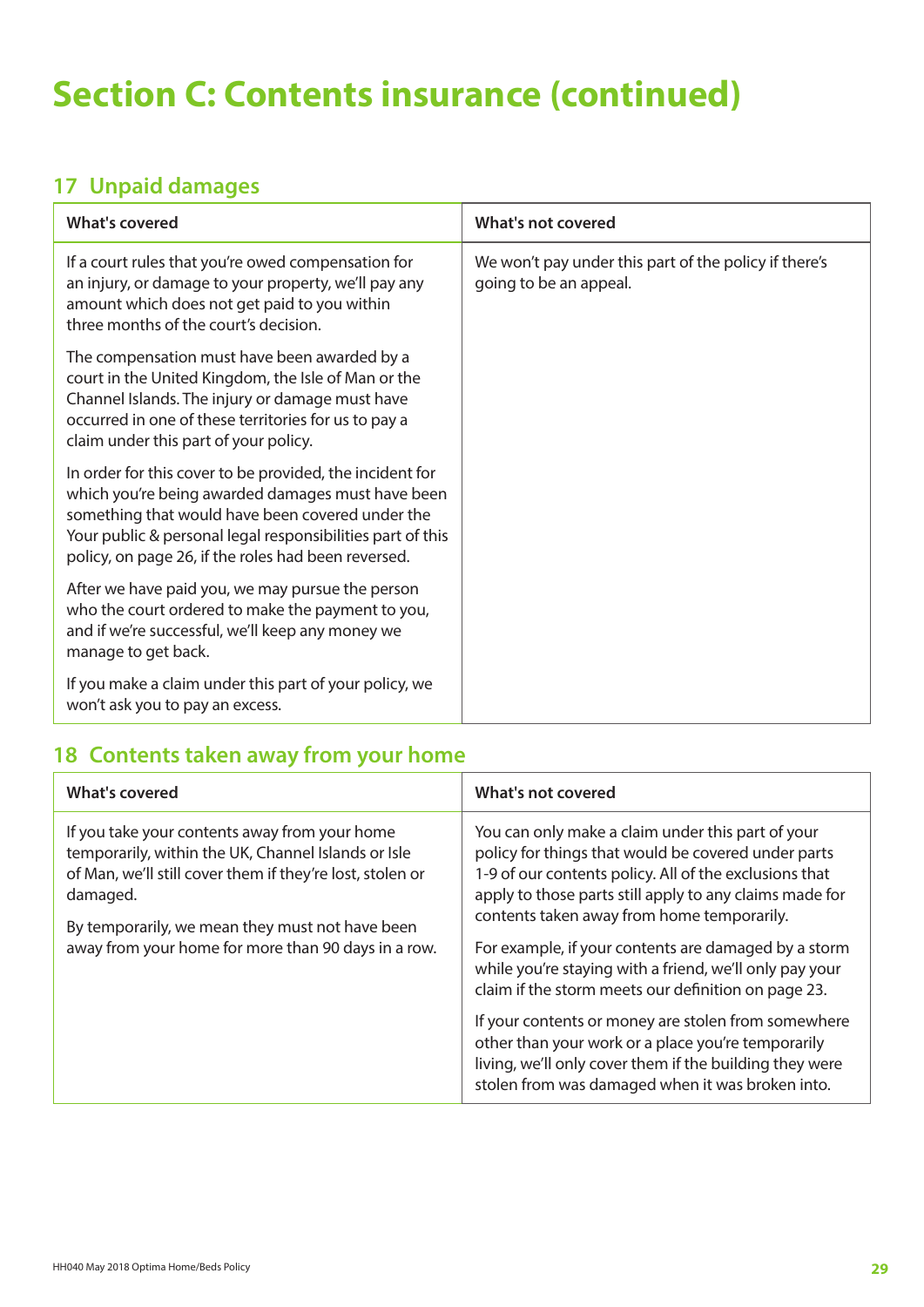| <b>What's covered</b> | <b>What's not covered</b>                                                                                                                                                                                                                                                                                           |
|-----------------------|---------------------------------------------------------------------------------------------------------------------------------------------------------------------------------------------------------------------------------------------------------------------------------------------------------------------|
|                       | We won't cover you if your contents are stolen from<br>an unlocked room in a hotel or similar temporary<br>accommodation.                                                                                                                                                                                           |
|                       | We won't cover theft or damage that happens in<br>student accommodation under this part of the policy.<br>By student accommodation we mean whilst attending<br>a boarding school, college or university during term-<br>time. But you may be covered under the student<br>belongings part of the policy on page 36. |
|                       | We won't cover you if your contents are stolen or<br>damaged while they're being kept by a storage<br>company.                                                                                                                                                                                                      |
|                       | In the event of your contents being damaged by a<br>storm, flood or vandalism, we'll only cover you if the<br>items were inside a building.                                                                                                                                                                         |
|                       | We won't cover you if anything taken out of your<br>home to sell, display or exhibit is lost or stolen.                                                                                                                                                                                                             |
|                       | And we won't cover you for if your contents are lost or<br>stolen while they were in a caravan, mobile home or<br>motor home.                                                                                                                                                                                       |

### **18 Contents taken away from your home (continued)**

### **19 Rent & alternative accommodation**

| What's covered                                                                                                                                                                                                                | What's not covered                                                                                                                                     |
|-------------------------------------------------------------------------------------------------------------------------------------------------------------------------------------------------------------------------------|--------------------------------------------------------------------------------------------------------------------------------------------------------|
| If your home can't be lived in due to damage caused<br>by something which would be covered under this<br>contents policy, we'll pay for similar alternative<br>accommodation for you, your family and your<br>household pets. | If we reject a claim for your contents under another<br>part of this policy, then you won't be able to claim for<br>rent or alternative accommodation. |
| If you're a tenant, we'll also pay for any rent you owe<br>while the home can't be lived in.                                                                                                                                  |                                                                                                                                                        |
| Claims under this part of your policy won't count<br>towards your maximum claim limit. Check your policy<br>schedule to see how much it is.                                                                                   |                                                                                                                                                        |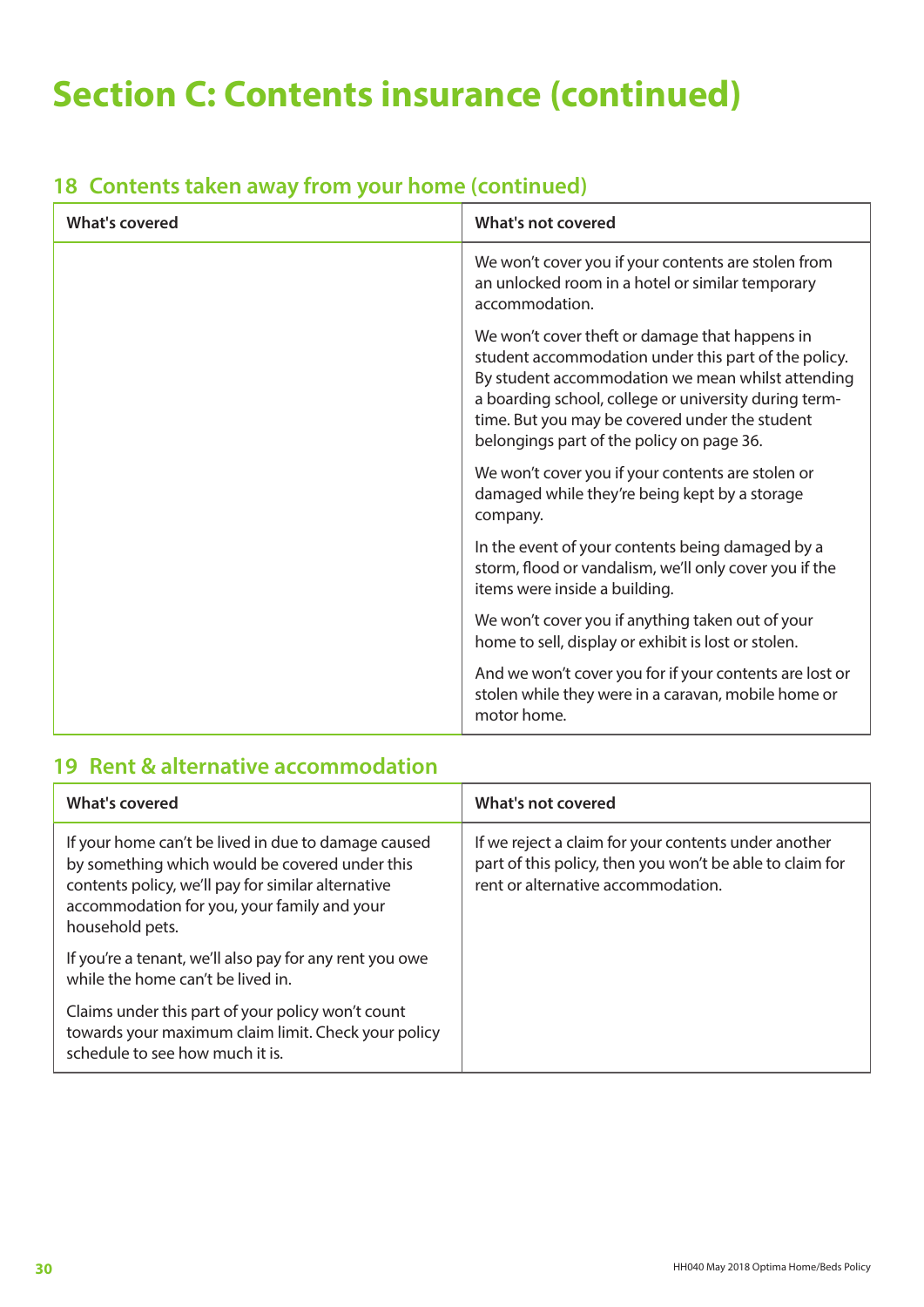### **20 Replacement locks & keys**

| What's covered                                                                                                      | What's not covered                                        |
|---------------------------------------------------------------------------------------------------------------------|-----------------------------------------------------------|
| We'll pay for the cost of replacing and installing locks                                                            | If you insure both your buildings and contents under      |
| on outside doors if your keys are lost outside your                                                                 | this policy and make a claim for replacement locks and    |
| home or are stolen.                                                                                                 | keys, we'll only make one claims payment under either     |
| We'll also pay for the cost of replacing and repairing                                                              | your buildings or contents section of cover. To be clear, |
| locks on outside doors if your keys are damaged inside                                                              | you can't claim on both your buildings and contents       |
| the home by an event covered by this contents policy.                                                               | cover for the same incident.                              |
| Claims under this part of the policy have a separate<br>limit. Check your policy schedule to see how<br>much it is. |                                                           |

### **21 Moving home**

| What's covered                                                                                                                                                                                                                                                                                                                                                                                                                                                                                                                                                                                                                                                  | What's not covered                                                                                                                                                                                                                                                                                                            |
|-----------------------------------------------------------------------------------------------------------------------------------------------------------------------------------------------------------------------------------------------------------------------------------------------------------------------------------------------------------------------------------------------------------------------------------------------------------------------------------------------------------------------------------------------------------------------------------------------------------------------------------------------------------------|-------------------------------------------------------------------------------------------------------------------------------------------------------------------------------------------------------------------------------------------------------------------------------------------------------------------------------|
| We'll cover you if your contents are lost, stolen or<br>damaged whilst being moved by a professional<br>removals company.<br>Your belongings must have been packed as well as<br>moved by a professional moving company to qualify<br>for cover under this part of the policy.<br>If you agree to buy a property, this policy will also<br>cover the contents in your new property for up to<br>one week before you move in, even if you haven't<br>completed the purchase at this point. There's a<br>separate limit if you claim for contents that are stolen<br>or damaged in your new property. Please check your<br>policy schedule to see how much it is. | We won't pay claims for glass or other fragile items<br>that are lost or damaged.<br>We won't pay claims if any of your belongings are lost,<br>stolen or damaged while they're in storage.<br>And we won't pay claims if any of your belongings are<br>lost or damaged outside of the UK, Channel Islands or<br>Isle of Man. |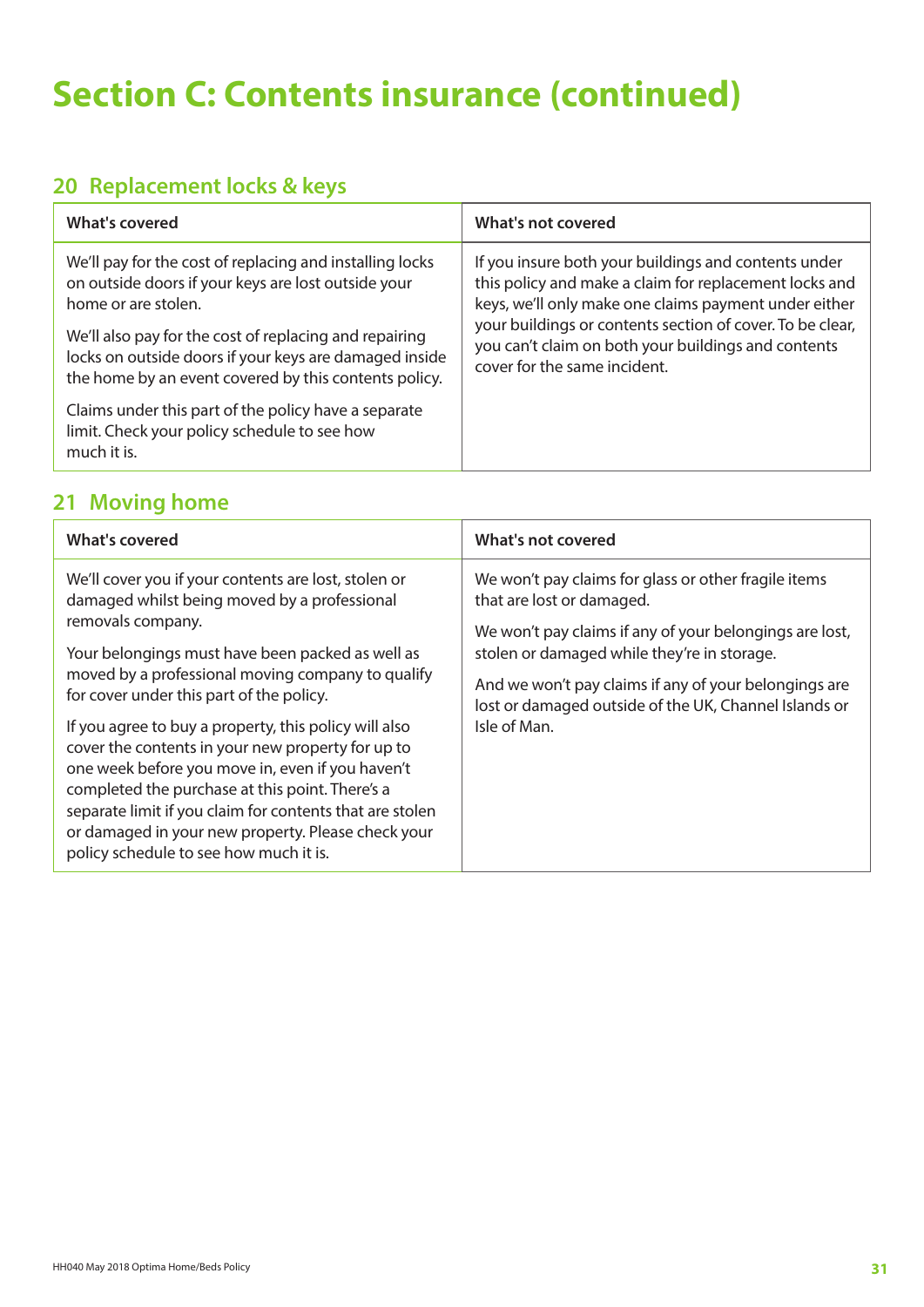### **22 Fatal injury**

| What's covered                                                                                                                                                       | What's not covered |
|----------------------------------------------------------------------------------------------------------------------------------------------------------------------|--------------------|
| We'll cover you if you or any member of your family<br>suffer a fatal injury caused by either a fire or a physical<br>attack in your home, and die within 12 months. |                    |
| Claims under this part of the policy have a separate<br>limit. Check your policy schedule to see how<br>much it is.                                                  |                    |

### **23 Special events**

| <b>What's covered</b>                                                                                                                                                                                                                                                                                                                 | What's not covered |
|---------------------------------------------------------------------------------------------------------------------------------------------------------------------------------------------------------------------------------------------------------------------------------------------------------------------------------------|--------------------|
| In the 30 days run up to you or your family's wedding,<br>civil partnership ceremony, birthday or religious<br>festival, we'll automatically increase the maximum<br>claim limit of cover on your policy. Please note that<br>this change won't increase the limits to individual<br>sections of this policy or your valuables limit. |                    |
| In the event of a religious festival, wedding or civil<br>partnership ceremony, we'll keep the higher limit in<br>place for up to 30 days after the ceremony.                                                                                                                                                                         |                    |
| During this period, we'll cover the gifts if they're lost,<br>stolen or damaged, as long as they're either in your<br>home, at the venue where the event is being held, or<br>being transported between the two.                                                                                                                      |                    |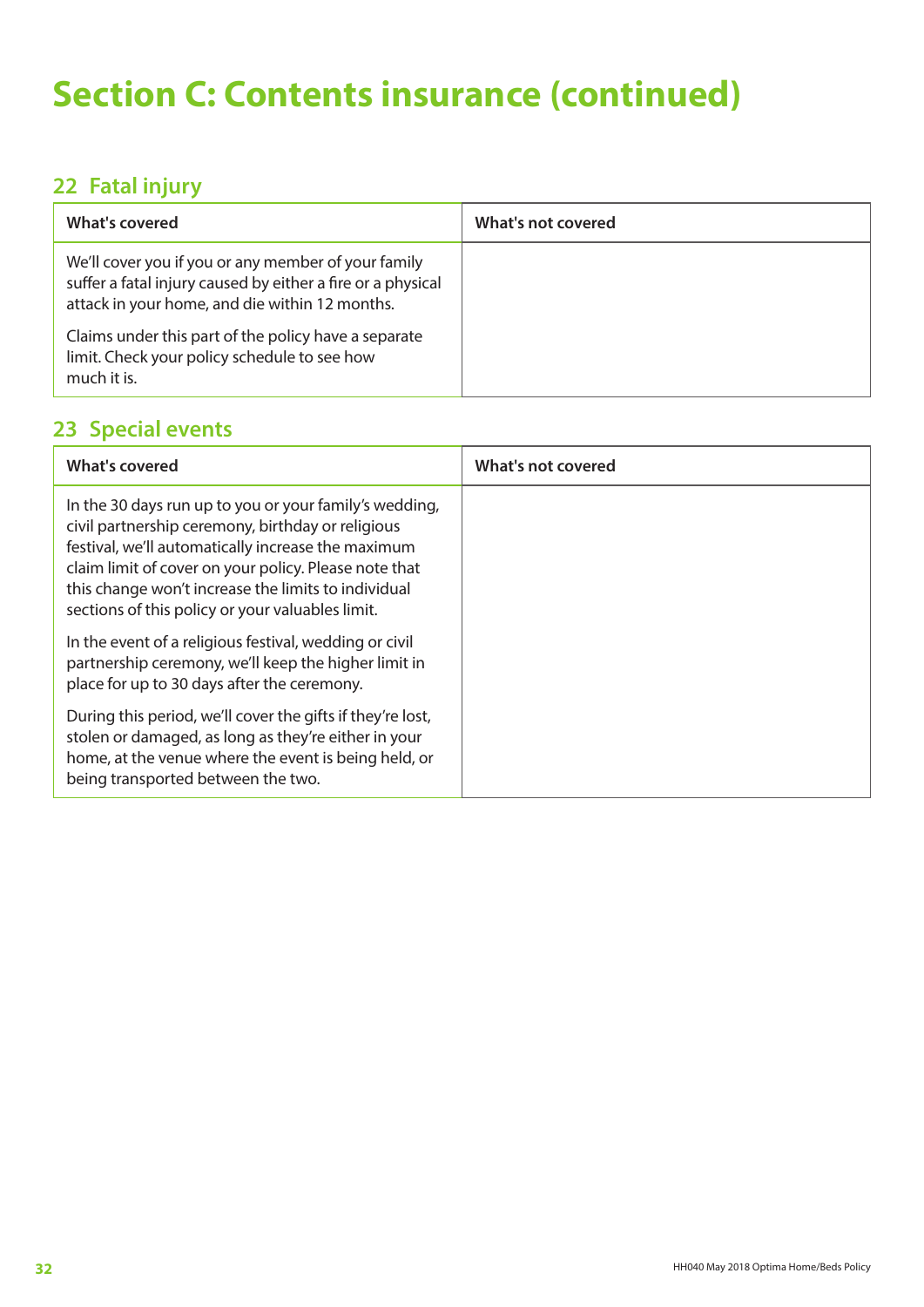### **24 Guests' personal belongings**

| <b>What's covered</b>                                                                                  | What's not covered                                                                                                                                      |
|--------------------------------------------------------------------------------------------------------|---------------------------------------------------------------------------------------------------------------------------------------------------------|
| We'll cover any personal belongings of quests while                                                    | You can only make a claim under this part of your                                                                                                       |
| they're in your home.                                                                                  | policy for items that would be covered under parts                                                                                                      |
| By personal belongings, we mean clothes and<br>jewellery or any everyday items carried by your quests. | 1-9 of this contents policy. All of the exclusions that<br>apply to those parts still apply to any claims made for<br>your guests' personal belongings. |
| Claims under this part of the policy have a separate                                                   | For example, if your guests' personal belongings are                                                                                                    |
| limit. Check your policy schedule to see how much                                                      | damaged by a flood, we'll only pay your claim if the                                                                                                    |
| it is.                                                                                                 | flood meets our definition on page 23.                                                                                                                  |

### **25 Taking your shopping home**

| <b>What's covered</b>                                   | <b>What's not covered</b>                           |
|---------------------------------------------------------|-----------------------------------------------------|
| We'll cover you if something is lost, stolen or damaged | We won't cover you if your food or other items are  |
| while you're bringing it to your home from the shops    | stolen from an unattended car or van, unless they   |
| where you bought it.                                    | were stored out of sight in a glove box or boot.    |
| Claims under this part of the policy have a separate    | Your car or van must also have been locked with any |
| limit. Check your policy schedule to see how much       | security systems activated and there must have been |
| it is.                                                  | damage to the car or van during the break in.       |

### **26 Tenant's home improvements**

| What's covered                                                                                                                                 | What's not covered |
|------------------------------------------------------------------------------------------------------------------------------------------------|--------------------|
| If you rent, rather than own your home, we'll pay for<br>damage to any interior decorations, or any home<br>improvements that you've paid for. |                    |
| However, the damage must have been the result of<br>something that this contents policy covers, but not the<br>result of accidental damage.    |                    |
| Claims under this part of the policy have a separate<br>limit. Check your policy schedule to see<br>how much it is.                            |                    |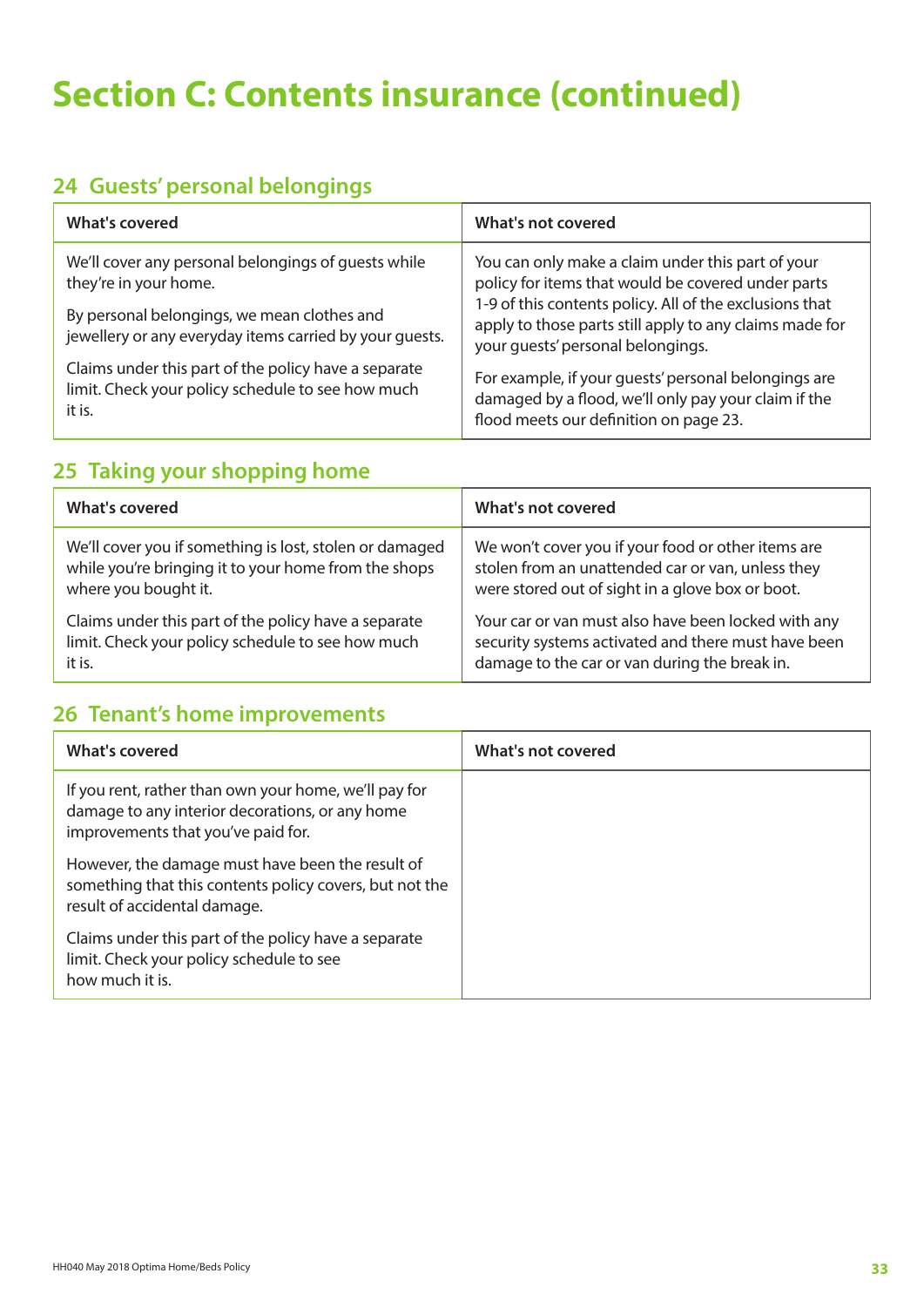### **27 Counselling fees**

| What's covered                                                                                                                                                                            | What's not covered |
|-------------------------------------------------------------------------------------------------------------------------------------------------------------------------------------------|--------------------|
| If you or members of your family suffer emotional<br>stress because of an event that is covered under<br>this contents policy, we'll pay you the cost of any<br>professional counselling. |                    |
| For us to pay the claim, the counselling must have<br>been recommended by a qualified doctor or nurse and<br>we must have approved the counselling.                                       |                    |
| Claims under this part of the policy have a separate<br>limit. Check your policy schedule to see how much<br>it is.                                                                       |                    |

### **28 Garden cover**

| What's covered                                                                                                                                                                                                                                                                                                                                                                                                                                                                                                                                                                                                                       | What's not covered                                                                                                                                                                                                                                                     |
|--------------------------------------------------------------------------------------------------------------------------------------------------------------------------------------------------------------------------------------------------------------------------------------------------------------------------------------------------------------------------------------------------------------------------------------------------------------------------------------------------------------------------------------------------------------------------------------------------------------------------------------|------------------------------------------------------------------------------------------------------------------------------------------------------------------------------------------------------------------------------------------------------------------------|
| We'll pay for damage to your hedges, lawns and plants<br>that are outdoors but within the boundaries of your<br>home. The damage must be caused by fire, lightning,<br>storm, flood, vandalism or accidental damage. Please<br>note we'll only pay your claim for storm or flood if it<br>meets our definitions on page 23.<br>We'll also pay if they're damaged by branches falling<br>from trees, or by anything falling from your buildings.<br>We'll also pay to replace trees or shrubs that are stolen.<br>Claims under this part of the policy have a separate<br>limit. Check your policy schedule to see how much<br>it is. | We won't pay for damage caused by smoke or bonfires.<br>We won't pay for damage caused by you or your family<br>or any person allowed within the boundaries of your<br>home.<br>We won't pay for damage caused as a result of<br>subsidence, ground heave or landslip. |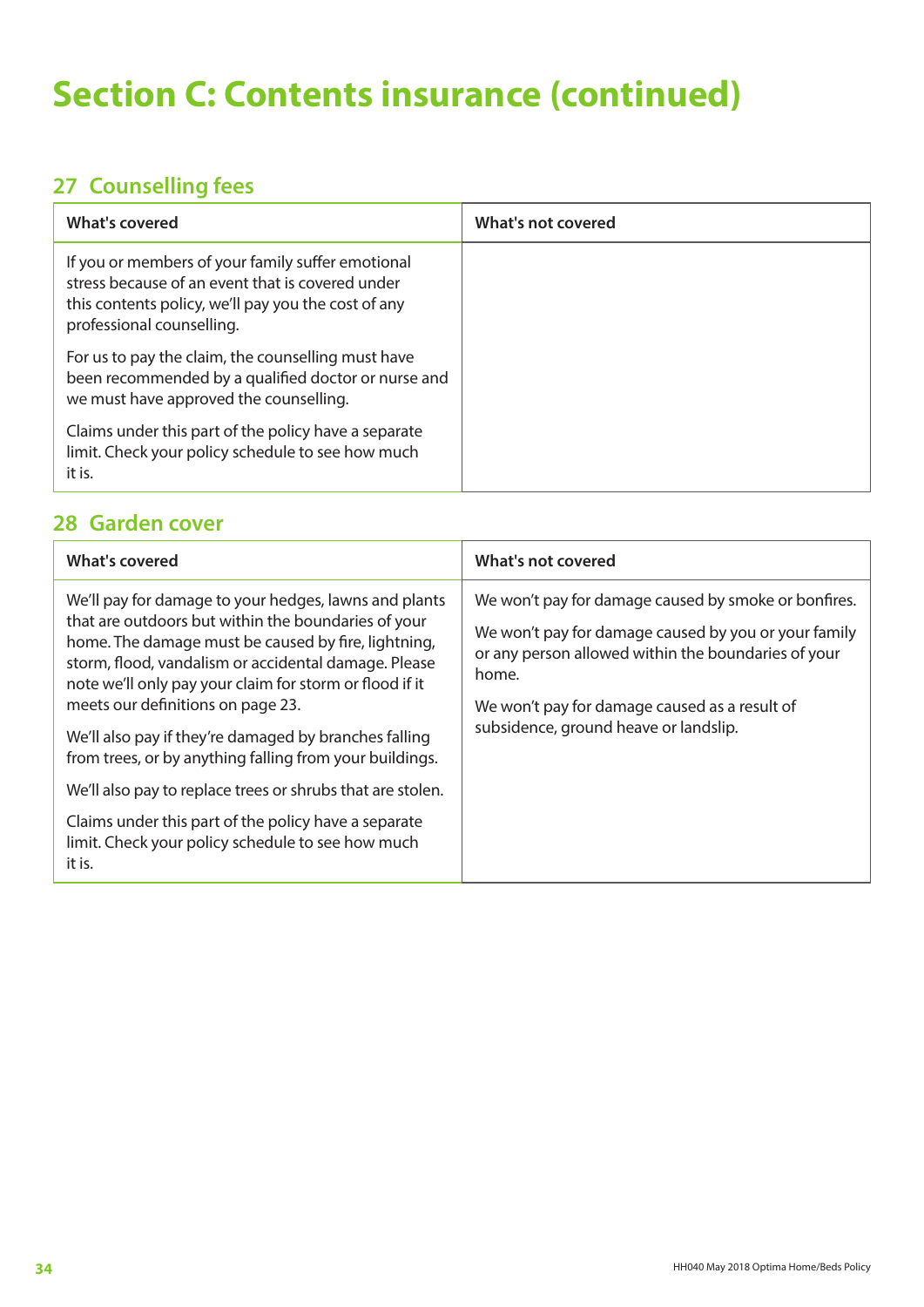### **29 Being forced to leave your home**

| What's covered                                                                                                                                                                                                                     | What's not covered |
|------------------------------------------------------------------------------------------------------------------------------------------------------------------------------------------------------------------------------------|--------------------|
| We'll pay the equivalent cost of similar alternative<br>accommodation for you, your family and your<br>household pets if a local authority won't allow you to<br>live in your buildings because of damage to a nearby<br>property. |                    |
| But we'll only cover these costs for up to 30 days from<br>the date you're forced to leave your home.                                                                                                                              |                    |
| Claims under this part of your policy won't count<br>towards your maximum claim limit. Check your policy<br>schedule to see how much it is.                                                                                        |                    |

### **30 Downloads & computer files**

| What's covered                                                                                                                                              | What's not covered                                                                                                               |
|-------------------------------------------------------------------------------------------------------------------------------------------------------------|----------------------------------------------------------------------------------------------------------------------------------|
| We'll pay for anything that you or your family have<br>legally downloaded and stored on a computer or<br>other device if it's lost, stolen or damaged.      | We won't cover any software or information used for<br>business purposes.<br>We won't pay for damage caused by computer viruses. |
| For example, if your laptop gets damaged in a<br>flood and you lose all the films and music you've<br>downloaded, we'll pay for the cost of replacing them. |                                                                                                                                  |
| Claims under this part of the policy have a separate<br>limit. Check your policy schedule to see how much it is.                                            |                                                                                                                                  |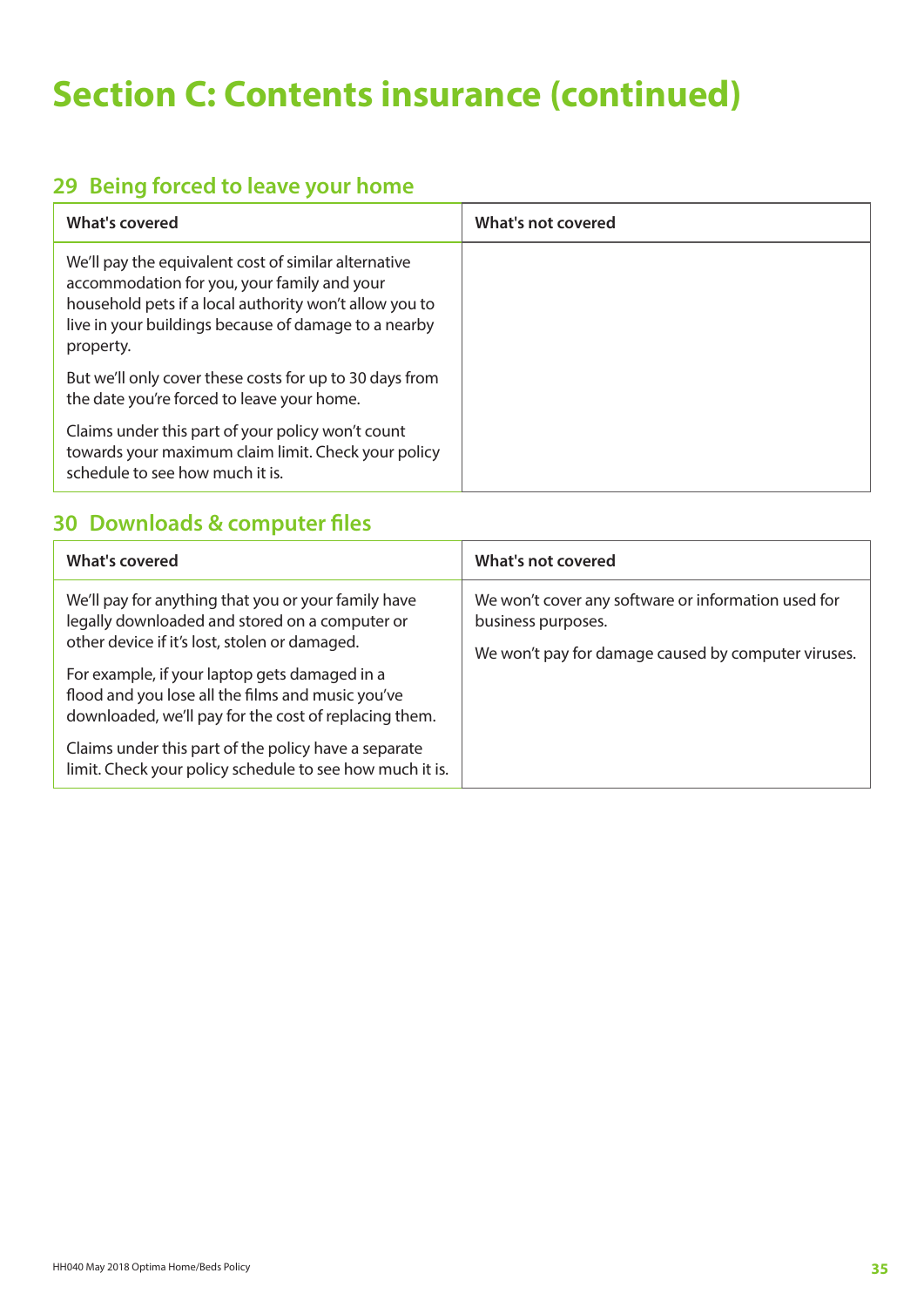### **31 Recently purchased contents**

| <b>What's covered</b>                                                                                                                                                                                                                           | What's not covered |
|-------------------------------------------------------------------------------------------------------------------------------------------------------------------------------------------------------------------------------------------------|--------------------|
| If you buy or are given new contents, such as a<br>television or computer, we'll cover these if they're lost,<br>stolen or damaged for 60 days after you receive them,<br>even if they take you over the maximum claim limit on<br>your policy. |                    |
| If you want them permanently covered, you'll need to<br>contact us and ask us to raise the level of cover on your<br>policy. We might ask you to pay an extra premium.                                                                          |                    |
| Claims under this part of your policy won't count<br>towards your maximum claim limit. Check your policy<br>schedule to see how much it is.                                                                                                     |                    |

### **32 Student belongings**

| <b>What's covered</b>                                                                                                                                                                                                                                                   | <b>What's not covered</b>                                                                                                                                                                                                                                                       |
|-------------------------------------------------------------------------------------------------------------------------------------------------------------------------------------------------------------------------------------------------------------------------|---------------------------------------------------------------------------------------------------------------------------------------------------------------------------------------------------------------------------------------------------------------------------------|
| If you or a member of your family move into student<br>accommodation whilst attending a boarding school,<br>college or university, we'll pay for any contents that<br>are lost, stolen or damaged while you or your family<br>member are living there during term-time. | You can only make a claim under this part of your<br>policy for things that would be covered under parts<br>1-9 of this contents policy. All of the exclusions that<br>apply to those parts still apply to any claims made<br>under the student belongings part of your policy. |
| Claims under this part of the policy have a separate<br>limit. Check your policy schedule to see how much<br>it is.                                                                                                                                                     | For example, if your belongings are damaged by a<br>flood, while you're in student accommodation, we'll<br>only pay your claim if the flood meets our definition<br>on page 23.                                                                                                 |
|                                                                                                                                                                                                                                                                         | We won't pay for any loss of money while you<br>or someone in your family is living in student<br>accommodation under this part of the policy.                                                                                                                                  |
|                                                                                                                                                                                                                                                                         | We won't cover you if your belongings are stolen,<br>or damaged during an attempted theft, unless the<br>buildings were damaged when they were broken into.                                                                                                                     |
|                                                                                                                                                                                                                                                                         | We won't cover student's belongings if they're<br>accidentally damaged or broken while they're in<br>student accommodation.                                                                                                                                                     |
|                                                                                                                                                                                                                                                                         | We won't pay claims if you or a member of your family<br>are staying in student accommodation outside of the<br>United Kingdom, Isle of Man or Channel Islands.                                                                                                                 |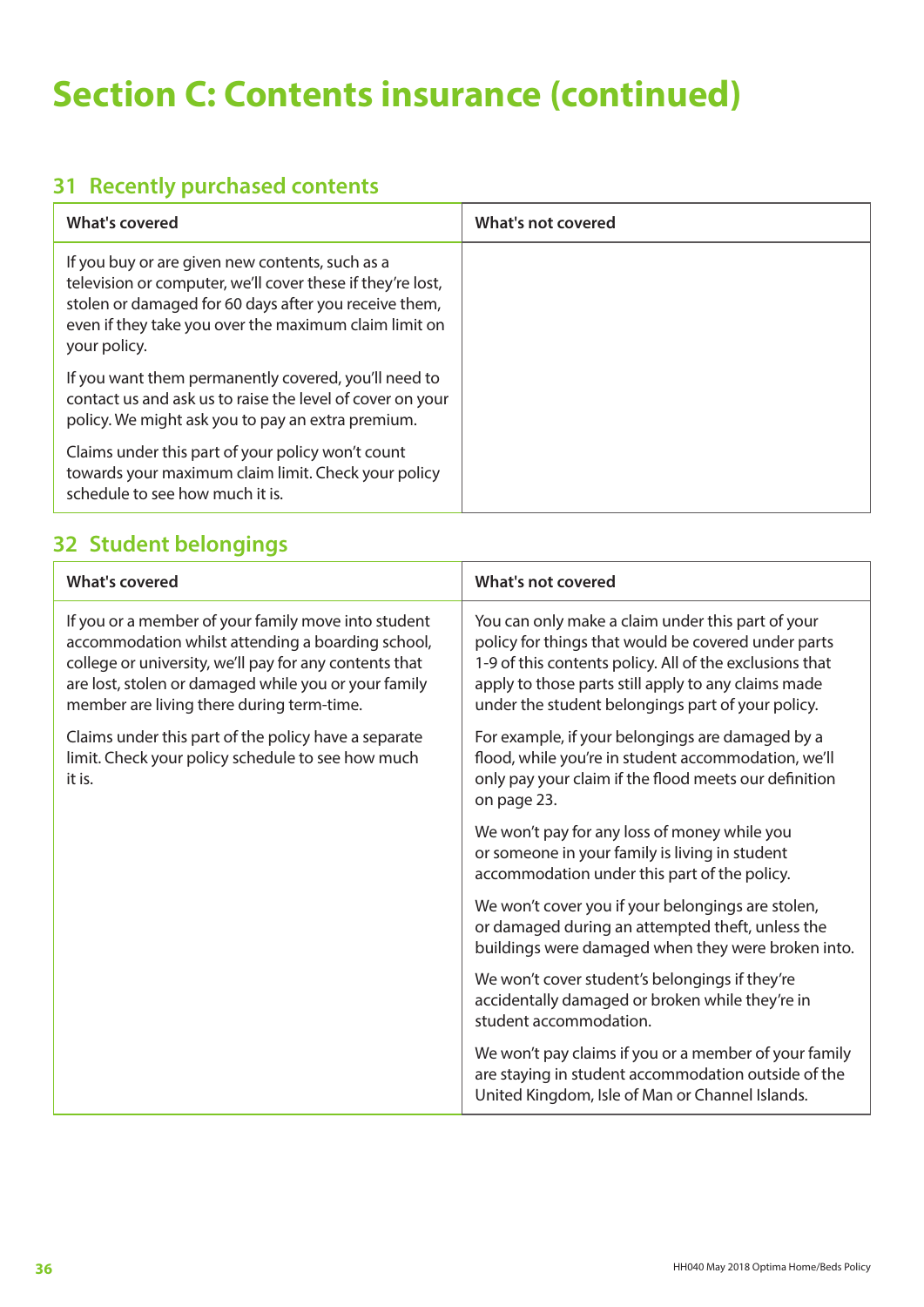# **Optional add-ons to your home contents policy**

# **Section D: Accidental damage to your contents**

You're only covered under this section of the policy if it says so on your policy schedule, which was sent to you when you bought this insurance.

| <b>What's covered</b>                                                                                                                                  | <b>What's not covered</b>                                                                                                                                    |
|--------------------------------------------------------------------------------------------------------------------------------------------------------|--------------------------------------------------------------------------------------------------------------------------------------------------------------|
| This optional section of your policy covers you for<br>accidental damage to any contents within your home.                                             | We won't pay for accidental damage to documents<br>such as passports or driving licences, money or food<br>and drink.                                        |
| Just to be clear, when we use the term accidental<br>damage, we mean damage that is unexpected and<br>unintended, caused by something sudden and which | We also won't pay for accidental damage to teeth or<br>false teeth that happens while chewing something.                                                     |
| is not deliberate.                                                                                                                                     | We won't pay for accidental damage to clothes.                                                                                                               |
|                                                                                                                                                        | We won't pay for accidental damage to sports<br>equipment when it's being used.                                                                              |
|                                                                                                                                                        | We won't cover scratches or dents unless they prevent<br>you from using the item.                                                                            |
|                                                                                                                                                        | We won't pay for accidental damage caused<br>deliberately by anyone who you allow to be in your<br>home.                                                     |
|                                                                                                                                                        | We also won't pay for damage caused by chewing,<br>scratching, tearing or fouling by domestic animals or<br>pets.                                            |
|                                                                                                                                                        | We won't pay for accidental damage if the property is<br>unoccupied.                                                                                         |
|                                                                                                                                                        | We won't pay for rain or water damage to your<br>contents if the water gets into your house as a result of<br>poor workmanship, bad design or wear and tear. |
|                                                                                                                                                        | We won't pay for cutting down or taking away all or<br>part of a fallen tree, unless it has caused damage to<br>your contents.                               |
|                                                                                                                                                        | We won't pay for damage if it's caused by your power<br>supply being cut off by your energy company.                                                         |
|                                                                                                                                                        | We won't pay for accidental damage if it's caused by<br>computer viruses.                                                                                    |
|                                                                                                                                                        | We won't pay for accidental damage if it's caused by<br>anyone living in your home who is not a member of<br>your family.                                    |
|                                                                                                                                                        | We won't pay for damage to items of glass, china,<br>porcelain, earthenware, stone or other fragile or brittle<br>material while they're being handled.      |
|                                                                                                                                                        | We won't pay for accidental damage to any remote<br>controlled toys, such as drones, cars, model airplanes,<br>helicopters or boats.                         |
|                                                                                                                                                        | Finally, we won't pay claims under this section of the<br>policy if it's covered elsewhere in your contents policy,<br>because the excess may differ.        |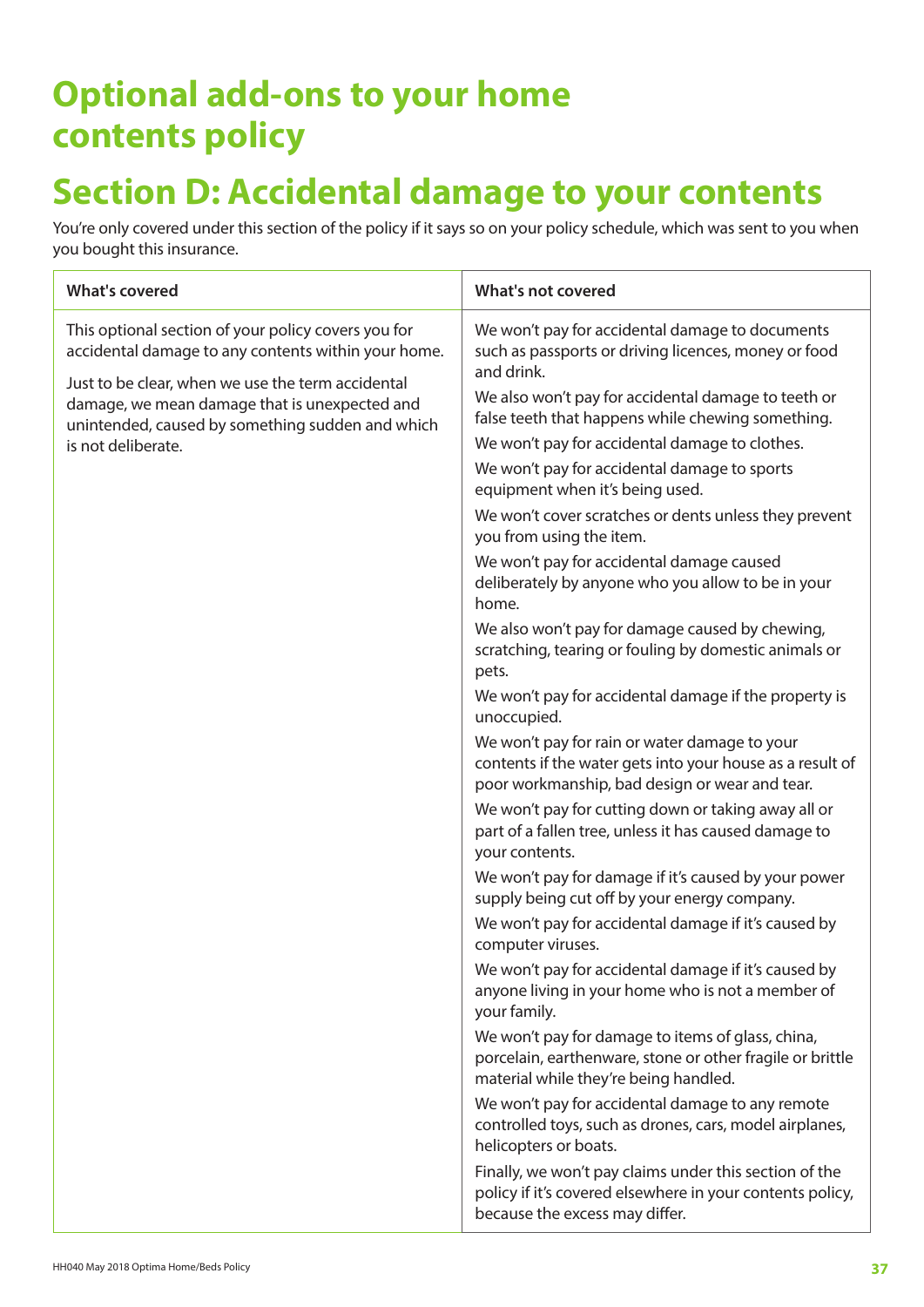# **Section E: Everyday personal belongings**

You're only covered under this section of the policy if it says so on your policy schedule, which was sent to you when you bought this insurance.

| <b>What's covered</b>                                                                                                                                                                                                                                                                                                                                                                                                                                                   | What's not covered                                                                                                                                                                        |
|-------------------------------------------------------------------------------------------------------------------------------------------------------------------------------------------------------------------------------------------------------------------------------------------------------------------------------------------------------------------------------------------------------------------------------------------------------------------------|-------------------------------------------------------------------------------------------------------------------------------------------------------------------------------------------|
| This section covers you if your bicycle, money or any of<br>your everyday personal belongings are lost, stolen or<br>damaged. They're covered in Europe and up to 60 days<br>anywhere else in the world.<br>By everyday personal belongings, we mean clothes<br>and jewellery or any item carried by you in daily life.<br>Check your policy schedule to see what the maximum<br>and individual limits are for this part of your policy and<br>the excesses that apply. | We won't pay for any items used for business or<br>professional purposes unless it's a laptop as shown in<br>the policy schedule.                                                         |
|                                                                                                                                                                                                                                                                                                                                                                                                                                                                         | We won't pay a claim if your personal belongings<br>are stolen from an unlocked hotel room or similar<br>temporary accommodation, or if they're damaged as<br>part of an attempted theft. |
|                                                                                                                                                                                                                                                                                                                                                                                                                                                                         | We won't pay to repair or replace something just<br>because it's scratched or dented unless it prevents you<br>from using the item.                                                       |
|                                                                                                                                                                                                                                                                                                                                                                                                                                                                         | We won't pay for damage caused by chewing,<br>scratching, tearing or fouling by domestic animals or<br>pets.                                                                              |
|                                                                                                                                                                                                                                                                                                                                                                                                                                                                         | We'll only cover you for credit cards if you keep to the<br>conditions of the card.                                                                                                       |
|                                                                                                                                                                                                                                                                                                                                                                                                                                                                         | We won't pay for damage to teeth or false teeth that<br>happens while chewing something.                                                                                                  |
|                                                                                                                                                                                                                                                                                                                                                                                                                                                                         | We won't pay for damage to sports equipment while<br>it's being used.                                                                                                                     |
|                                                                                                                                                                                                                                                                                                                                                                                                                                                                         | We won't pay claims if your car keys and key fobs, or<br>documents, such as passports and driving licences are<br>lost or damaged.                                                        |
|                                                                                                                                                                                                                                                                                                                                                                                                                                                                         | We also won't pay claims if your camping equipment is<br>lost or damaged.                                                                                                                 |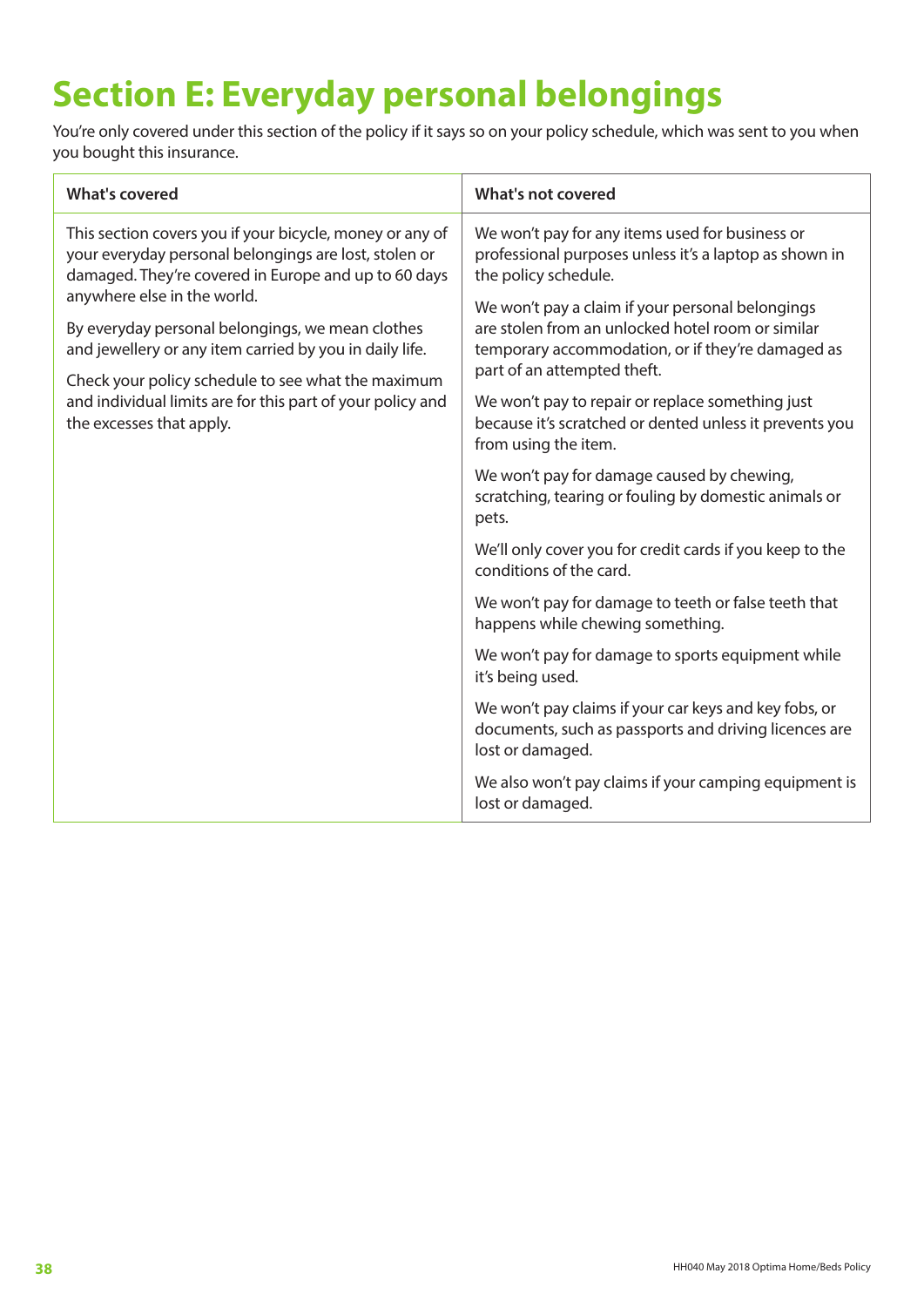# **Optional add-ons to your home contents policy (continued)**

### **Section E: Everyday personal belongings (continued)**

| <b>What's covered</b> | <b>What's not covered</b>                                                                                                                                                                                                                                                                                      |
|-----------------------|----------------------------------------------------------------------------------------------------------------------------------------------------------------------------------------------------------------------------------------------------------------------------------------------------------------|
|                       | We won't cover your things if they're stolen from an<br>unattended car or van, unless they were stored out<br>of sight in a glove box or locked boot. Your car or<br>van must also have been locked with any security<br>systems activated, and there must have been<br>damage to the car during the break-in. |
|                       | We won't cover you if your bicycle is stolen if you've<br>left it unattended away from the home. However,<br>we'll cover you if you've kept it in a locked building,<br>or if you've locked it to a post, cycle rack or other<br>immovable object.                                                             |
|                       | We won't pay for any damage to any form of<br>motorised bicycle.                                                                                                                                                                                                                                               |
|                       | We won't pay for any damage if your bicycle is used<br>for any form of racing or pacemaking.                                                                                                                                                                                                                   |
|                       | We'll not pay for any damage to your bicycle<br>accessories or removable parts unless damaged at<br>the same time as the bicycle.                                                                                                                                                                              |
|                       | We won't pay for accidental damage to any remote<br>controlled toys, such as drones, cars, model airplanes,<br>helicopters or boats.                                                                                                                                                                           |
|                       | We'll not pay for any cuts, bursts or punctures to the<br>tyres.                                                                                                                                                                                                                                               |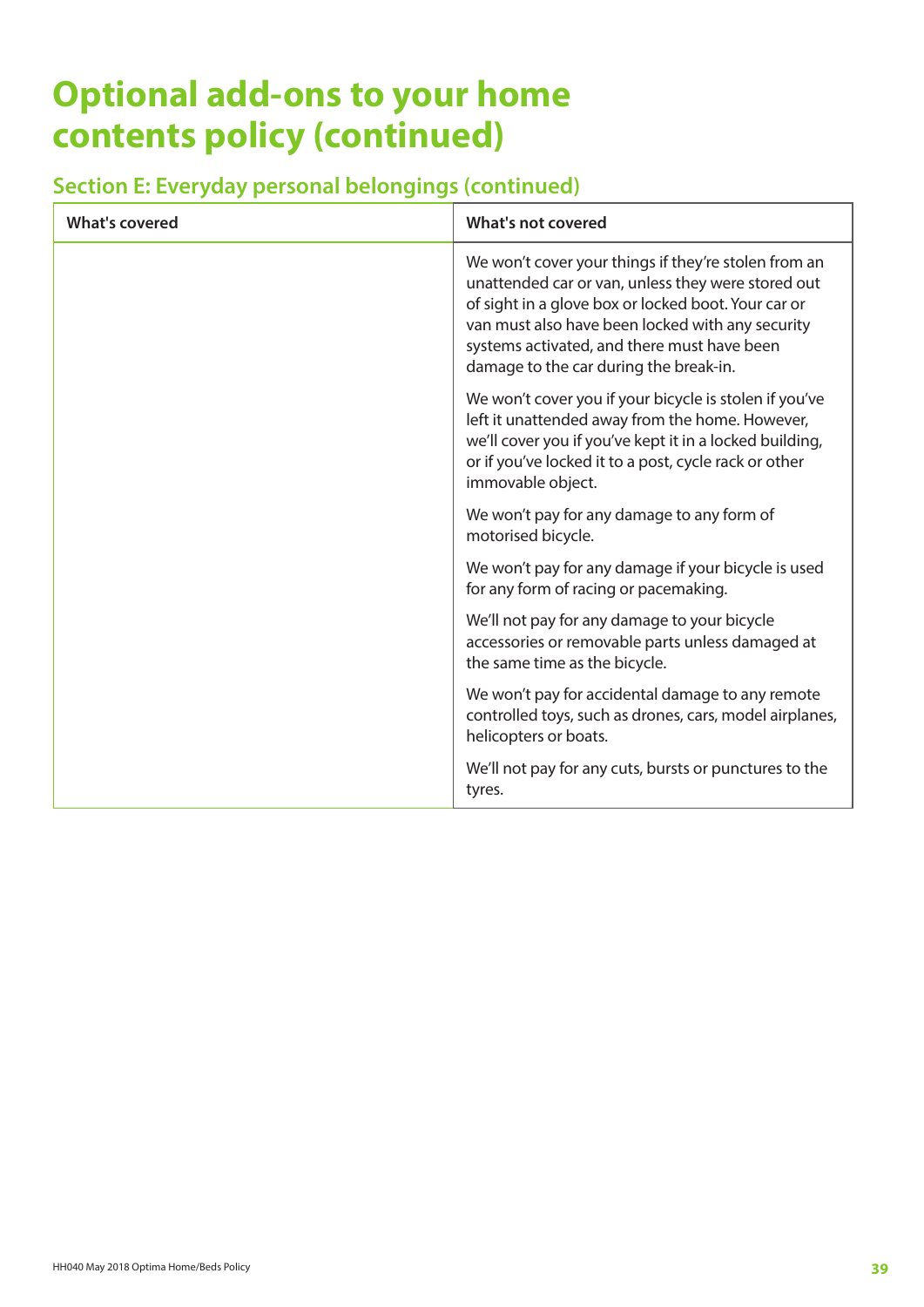# **Optional add-ons to your home contents policy (continued)**

# **Section F: Higher value personal belongings**

You're only covered under this section of the policy if it says so on your policy schedule, which was sent to you when you bought this insurance.

| <b>What's covered</b>                                                                                                                                                                                                                                  | What's not covered                                                                                                                                                                                                                                                                                      |
|--------------------------------------------------------------------------------------------------------------------------------------------------------------------------------------------------------------------------------------------------------|---------------------------------------------------------------------------------------------------------------------------------------------------------------------------------------------------------------------------------------------------------------------------------------------------------|
| This section is designed to cover you for your higher<br>value personal belongings, such as expensive<br>jewellery. To be covered by this section you must tell<br>us which items you wish to cover and they must be<br>shown on your policy schedule. | We won't pay for damage to sports equipment while<br>it's being used.                                                                                                                                                                                                                                   |
|                                                                                                                                                                                                                                                        | We won't pay for damage to teeth or false teeth that<br>happens while chewing something.                                                                                                                                                                                                                |
| We'll then cover those items if they're lost, stolen or<br>damaged anywhere in Europe and for up to 60 days<br>anywhere else in the world.                                                                                                             | We won't pay to repair or replace something just<br>because it's scratched or dented unless it prevents you<br>from using the item.                                                                                                                                                                     |
|                                                                                                                                                                                                                                                        | We won't pay for damage caused by chewing,<br>scratching, tearing or fouling by domestic animals or<br>pets.                                                                                                                                                                                            |
|                                                                                                                                                                                                                                                        | We won't cover your things if they're stolen from an<br>unattended car or van, unless they were stored out of<br>sight in a glove box or boot. Your car or van must also<br>have been locked with any security systems<br>activated, and there must have been damage to the<br>car during the break-in. |
|                                                                                                                                                                                                                                                        | We won't pay for damage to any remote controlled<br>toys, such as drones, cars, model airplanes, helicopters<br>or boats.                                                                                                                                                                               |
|                                                                                                                                                                                                                                                        | We won't pay for any items used for business or<br>professional purposes unless it's a laptop as shown in<br>the policy schedule.                                                                                                                                                                       |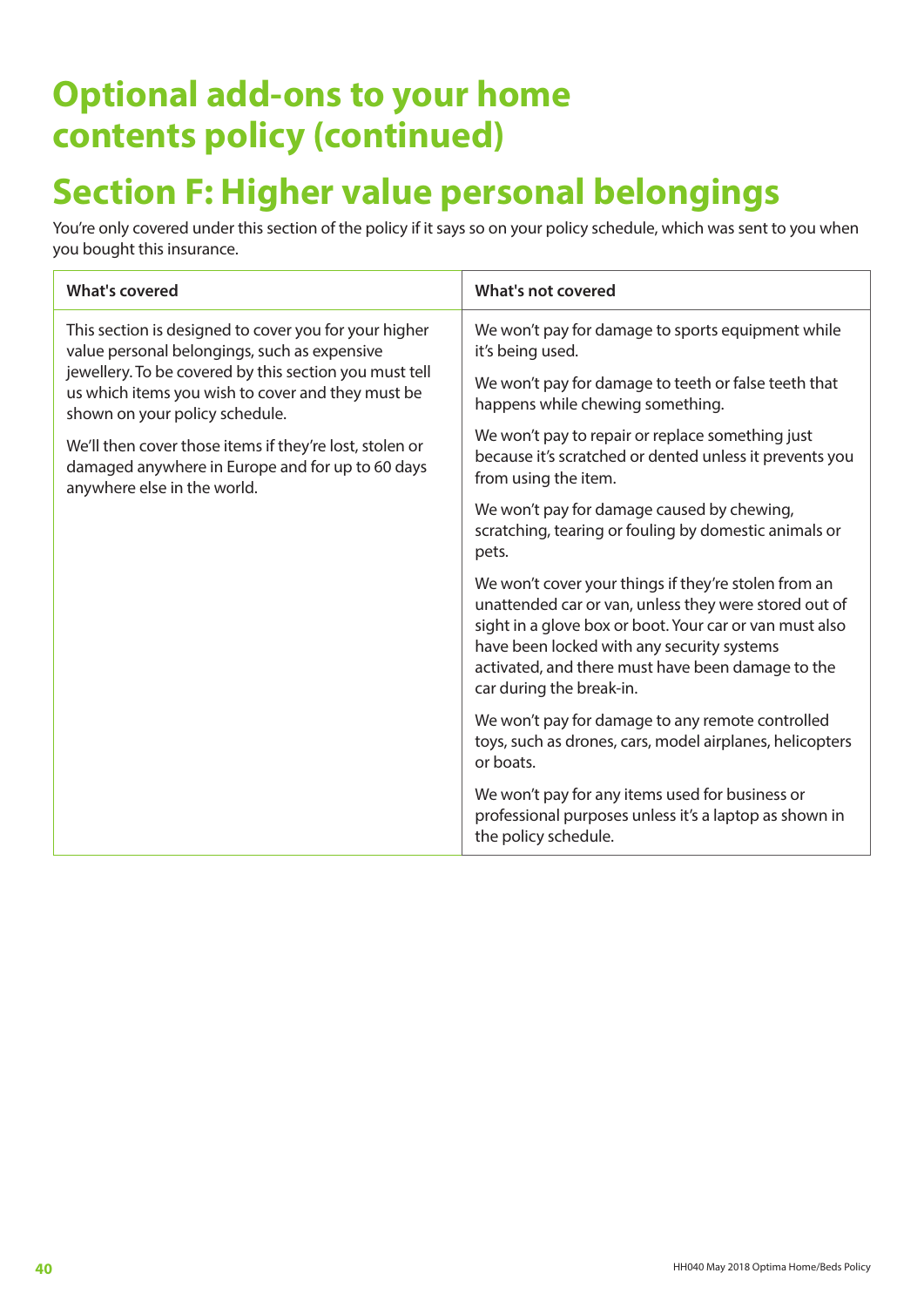# **Optional add-ons to your home contents policy (continued)**

# **Section G: Bicycle cover**

You're only covered under this section of the policy if it says so on your policy schedule, which was sent to you when you bought this insurance.

| <b>What's covered</b>                                                                                                                              | What's not covered                                                                                                                                                   |
|----------------------------------------------------------------------------------------------------------------------------------------------------|----------------------------------------------------------------------------------------------------------------------------------------------------------------------|
| This section covers you if your bicycles are lost, stolen<br>or damaged at any time in Europe, or for up to 60 days<br>anywhere else in the world. | We won't cover you if your bicycle is stolen if you've<br>left it unattended away from the home. However,<br>we'll cover you if you've kept it in a locked building, |
| To be covered by this section you must tell us about<br>the bicycles you wish to cover and they must be                                            | or if you've locked it to a post, cycle rack or other<br>immovable object.                                                                                           |
| shown on your policy schedule.                                                                                                                     | We won't pay for any damage to any form of<br>motorised bicycle.                                                                                                     |
|                                                                                                                                                    | We won't pay for any damage if your bicycle is used for<br>any form of racing or pacemaking.                                                                         |
|                                                                                                                                                    | We won't pay for any damage to your bicycle<br>accessories or removable parts unless they're<br>damaged at the same time as the bicycle.                             |
|                                                                                                                                                    | We won't pay to repair or replace your bicycle just<br>because it's scratched or dented unless it prevents you<br>from using it.                                     |
|                                                                                                                                                    | We won't pay for any cuts, bursts or punctures to the<br>tyres.                                                                                                      |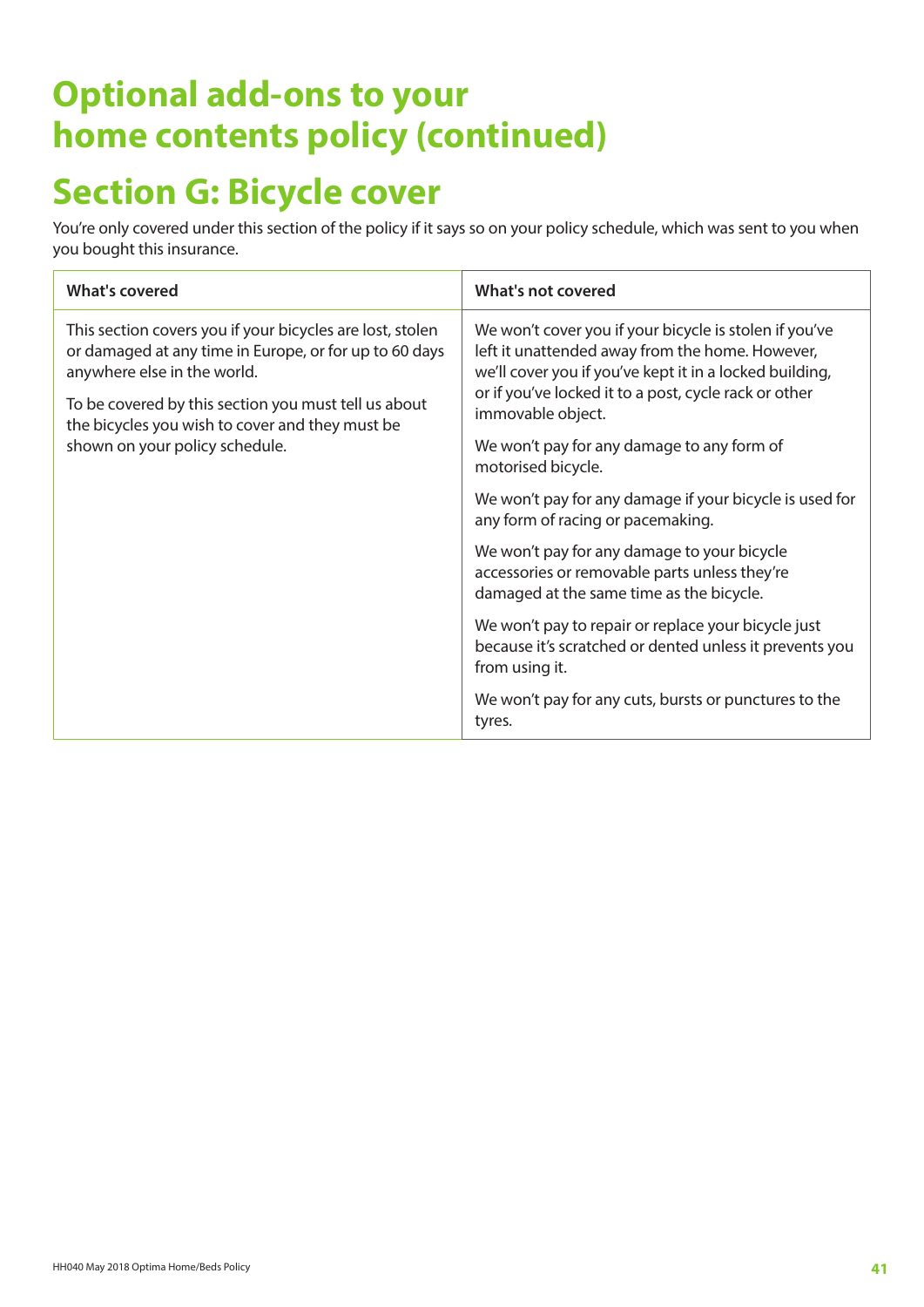# **Optional add-ons to your buildings and contents policy**

# **Section H: Legal expenses cover**

You're only covered under this Section of the policy if it says so on your 'policy schedule', which was sent to you when you bought this insurance.

Our legal expenses cover is provided by DAS, the UK's leading legal expenses insurer. So when we use the words 'we', 'us' or 'our' in this section, we're talking about DAS Legal Expenses Insurance Limited and not Ageas.

The policy covers you as well as any member of your family who lives with you, including students who live away from home, but anyone who makes a claim must have the permission of the person named on the policy. Just to be clear, when we say 'you' or 'your' in this section of the policy, we mean anyone who is making a claim.

#### **Your legal expenses cover in a nutshell**

This section of the policy is designed to cover your costs if an organisation or person takes legal action against you, or if you need to take legal action against an organisation or person.

It is also designed to provide support if you are the victim of identity theft, or if you have to undergo a full examination by the taxman of all areas of your self assessment tax return.

Like all insurance policies, there are limitations to this cover, which we've laid out in detail over the next few pages.

The main reason that we won't pay a claim is that we don't think there's a reasonable chance of you winning your case. By reasonable chance, we mean that the likelihood of you winning is at least 51%. Essentially, we must think you are more likely to win your case than you are to lose it. This does not apply to legal defence claims.

We won't pay any more than £50,000 worth of costs for any claim or series of claims that were part of the same incident.



#### More support online

You can find plenty of useful legal advice and guidance for dealing with legal issues on DAS's website, **www.dashouseholdlaw.co.uk**. You can also buy legal documents from the site, ranging from simple consumer complaint letters to wills.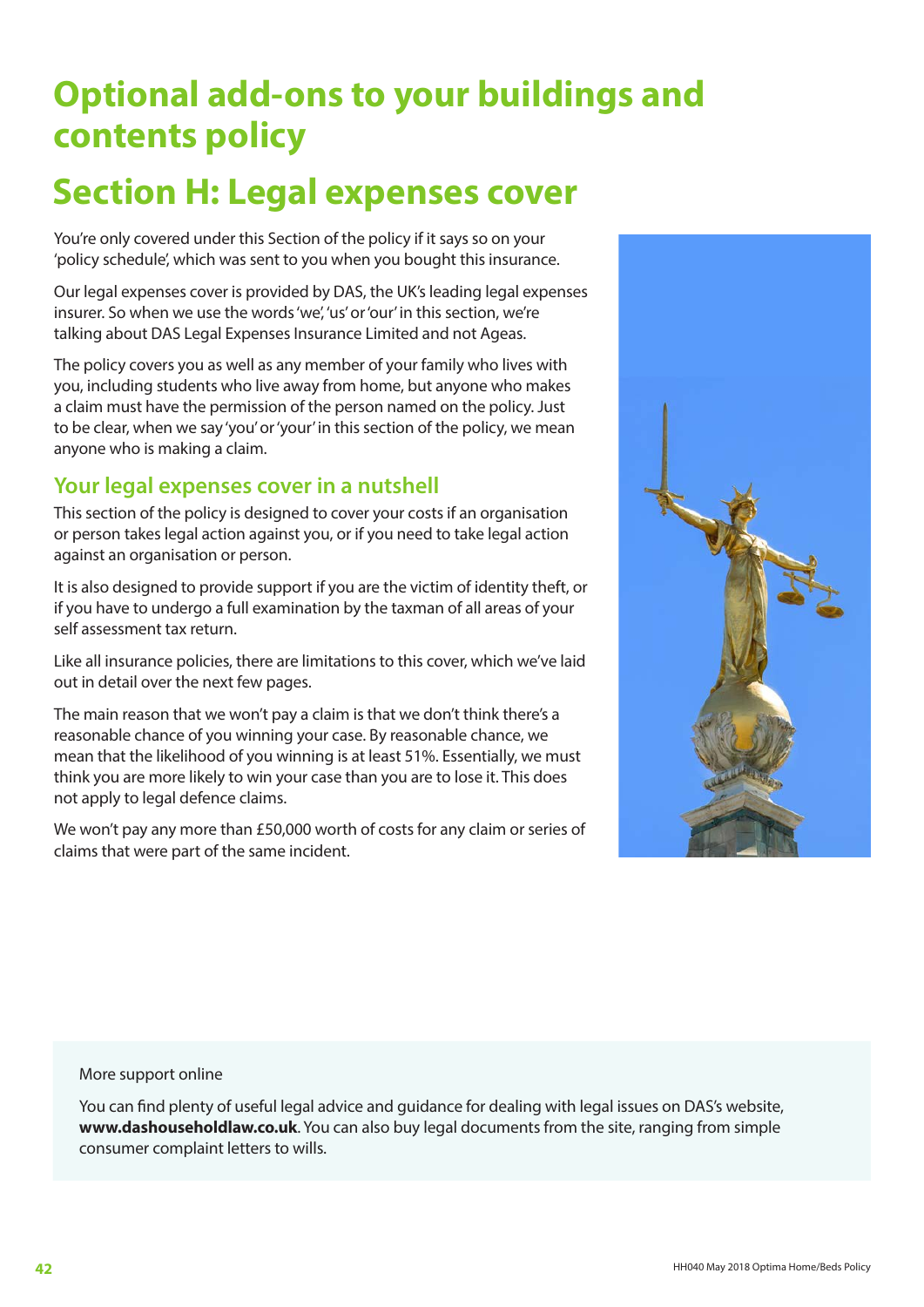#### **How to make a claim on your legal expenses policy**

#### **1 Call us for advice on 0345 120 8415**

We can help if you have a personal tax problem in the UK, a legal problem under the laws of any European Union country, the Isle of Man, Channel Islands, Switzerland and Norway, or require counselling.

Your first step should be to call our helpline. It's open 24 hours a day for legal questions, although for problems outside of England and Wales, we'll arrange for someone to call you back in working hours. When calling the helpline, please have your policy number to hand.

Our tax helpline is open 9am to 5pm, Monday to Friday, excluding public and bank holidays. We'll do our best to help resolve your situation without needing to make a claim. To help us improve our service standards, we may record all inbound and outbound calls, except those to the counselling service. We cannot accept responsibility if the helpline services are unavailable for reasons we cannot control.

If you are a resident in the UK or Channel Islands, and you think your identity has been stolen, please call our identity theft helpline on 0344 848 7071. It's open from 8am to 8pm, 7 days a week.

#### **2 Register your claim**

If we can't resolve your problem with some telephone advice, and it looks as though you'll need us to appoint a lawyer or other expert for you, then you'll need to register a claim with us. We'll give you a reference number and will pass your information onto our claims handling team, who will decide whether your claim can be covered.

Please don't ask for help from a lawyer, accountant or anyone else unless we've agreed to it. If you engage someone without our permission, we won't pay the costs involved, even if we accept your claim.

#### **3 How we'll handle your claim**

If you're in dispute with an organisation or individual, we will only accept a claim if we believe that there is a reasonable chance of you winning your case. By reasonable chance, we mean that the likelihood of you winning is at least 51%. Essentially, we must think you are more likely to win your case than you are to lose it.

If criminal charges are brought against you, then we will accept your claim regardless of the chances of your success.

If we accept your claim and decide that you need a lawyer or other expert to represent you, we will appoint one for you. This may be from one of our specially selected partners, or one of our own DAS lawyers. They will try to settle your claim without having to go to court.

We may decide to settle your claim, rather than taking legal action, or continuing any legal action that we've begun. In these circumstances you must allow us to take over any claim in your name. And you must allow us to pursue any claim for compensation against any other person if we think we have a reasonable chance of success. If we decide to do this, you must give us all the information and help we need to do so.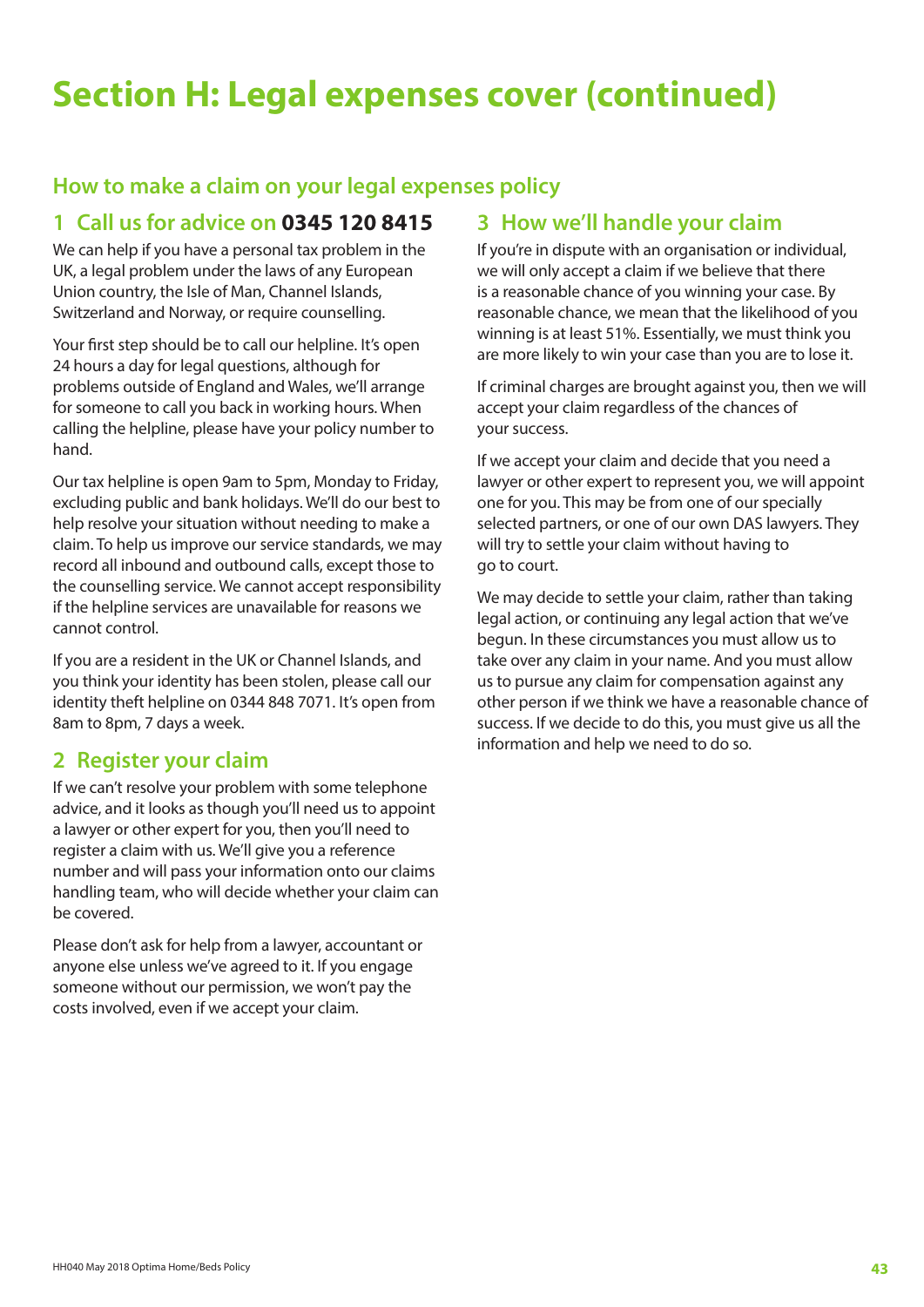#### **Choosing your own lawyer**

If the lawyer appointed to deal with your claim can't negotiate a settlement and it is necessary to go to court, or if there's any conflict of interest, then you can choose a different law firm to represent you. The amount we will pay a law firm (where acting as the appointed representative) is currently £100 per hour. This amount may vary from time to time.

You and your lawyer must work with us at all times and must keep us up to date with the progress of the claim, including any offers of settlement. You mustn't negotiate or agree to a settlement offer without our written consent. And you must co-operate fully with us so you don't reduce the chances of winning your case.

If you or your lawyer don't accept a reasonable settlement offer from the organisation or individual who you're in dispute with, we may refuse to cover any further costs.

And if you settle or withdraw a claim without our agreement, we may cancel this policy and tell you to repay us any money we've spent so far.

If your lawyer refuses to continue representing you for a good reason, or if you dismiss your lawyer without a good reason, the cover under this insurance policy will end immediately, unless we have agreed to appoint a new lawyer.

#### **Second opinion**

If we reject your claim because we believe it doesn't have a reasonable chance of success, you can seek a second opinion from another legal expert. The expert must be approved by us and we must agree to the cost in writing before they are appointed.

If your expert decides that your case does have a reasonable chance of success, then we will pay for the costs of getting this decision. We will then reverse our initial decision and pay your claim.

#### **Time limits for your claim**

You'll only be covered under this section of your insurance policy if a legal claim is made by you, or against you, during the time which your policy is in force.

If the incident that led to the claim happened before this policy was taken out, then you'll still be covered as long as you weren't aware of any potential legal action before you bought the insurance.

In other words, it's not the timing of the incident or accident that matters, but it's whether you had this insurance policy in place at the time the legal claim is made. If a legal claim is made against you shortly before your policy expires, we'll still accept claims that are submitted within 30 days after your cover ends.

#### **The countries in which you'll be covered**

If your claim relates to a contract dispute or a personal injury claim, then you'll be covered for incidents that happened in any country within the European Union, the Isle of Man, the Channel Islands, Albania, Andorra, Bosnia Herzegovina, Gibraltar, Iceland, Liechtenstein, Macedonia, Monaco, Montenegro, Norway, San Marino, Serbia, Switzerland and Turkey.

If your claim relates to anything else, you will only be covered if the incident that led to the claim took place in the UK, Northern Ireland, Channel Islands or Isle of Man.

We'll only support legal action that takes place in a court, or other body agreed by us, within the countries noted above.

#### **How much we'll pay**

We won't pay any more than £50,000 worth of costs for any claim or series of claims that were part of the same incident.

If you choose your own law firm, we will offer them the chance to act on the same terms as if we'd appointed one of the firms on our panel of partners. If they refuse to act on these terms, we won't pay them any more than we'd have paid a firm that we had selected. The standard amount that we will pay one of our partners is £100 an hour, and this may vary from time to time.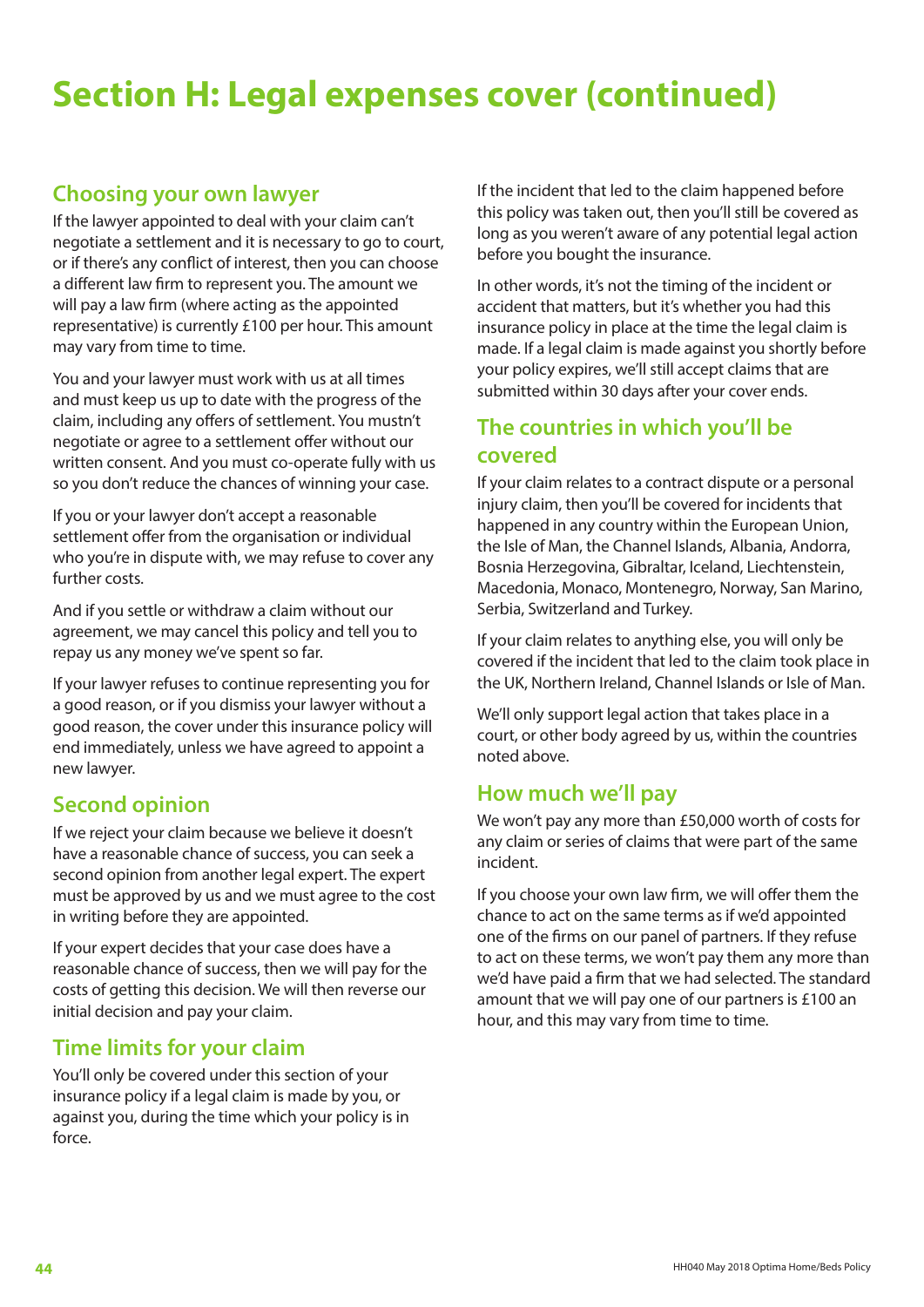#### **What your policy does and doesn't cover**

We will pay for a lawyer, accountant or other expert to represent you for any of the types of claim laid out below. If you're in dispute with an organisation or individual, we will only accept a claim if we believe that there is a reasonable chance of you winning your case. By reasonable chance, we mean that the likelihood of you winning is at least 51%. Essentially, we must think you are more likely to win your case than you are to lose it.

If criminal charges are bought against you, then we will accept your claim regardless of the chances of your success.

We'll also cover you if you lose a court case against an organisation or individual and you're ordered to pay your opponent's costs, or we agree to pay them.

If you lose a case and wish to appeal, or win a case and have to defend an appeal, we will cover the costs if we think there's a reasonable chance of you winning.

And if you win a case but are not paid damages or compensation awarded by the court, we will pay the costs of recovering this money, but again, only if we think there's a reasonable chance of being successful.

#### **1 Employment disputes**

| What's covered                                                                                                                                                 | What's not covered                                                                                                                                        |
|----------------------------------------------------------------------------------------------------------------------------------------------------------------|-----------------------------------------------------------------------------------------------------------------------------------------------------------|
| We'll pay for the costs of a dispute relating to a<br>company or organisation that you work for, or used to<br>work for, such as a claim for unfair dismissal. | We won't pay for a lawyer or other expert to represent<br>you at an employer's disciplinary hearing, or during<br>any other internal grievance procedure. |
|                                                                                                                                                                | And we won't pay for support to help you negotiate<br>a settlement whilst you're still employed by an<br>organisation.                                    |
|                                                                                                                                                                | Finally, we won't pay a claim that only relates to you<br>being injured while working for an organisation.                                                |

#### **2 Contract disputes**

| <b>What's covered</b>                                                                                                                           | What's not covered                                                                                                                                                                                                                                                                 |
|-------------------------------------------------------------------------------------------------------------------------------------------------|------------------------------------------------------------------------------------------------------------------------------------------------------------------------------------------------------------------------------------------------------------------------------------|
| If you buy, sell or hire something, or pay for using<br>a service, we'll pay for the costs of disputing the<br>agreement that you entered into. | We won't pay claims relating to construction work,<br>or building design where the contract value exceeds<br>£5,000 (including VAT).                                                                                                                                               |
| The amount in dispute must be more than £100<br>(including VAT).                                                                                | We won't pay claims relating to disputes with any<br>financial services provider.                                                                                                                                                                                                  |
|                                                                                                                                                 | We won't pay claims relating to a dispute over the<br>sale, purchase, or renting of land or buildings. We also<br>won't pay for disputes relating to the terms of a lease.<br>However, we will cover a dispute with a professional<br>adviser in connection with property matters. |
|                                                                                                                                                 | Finally, we won't pay claims relating to any car or other<br>motor vehicle that you own, or which has been hired<br>or leased to you.                                                                                                                                              |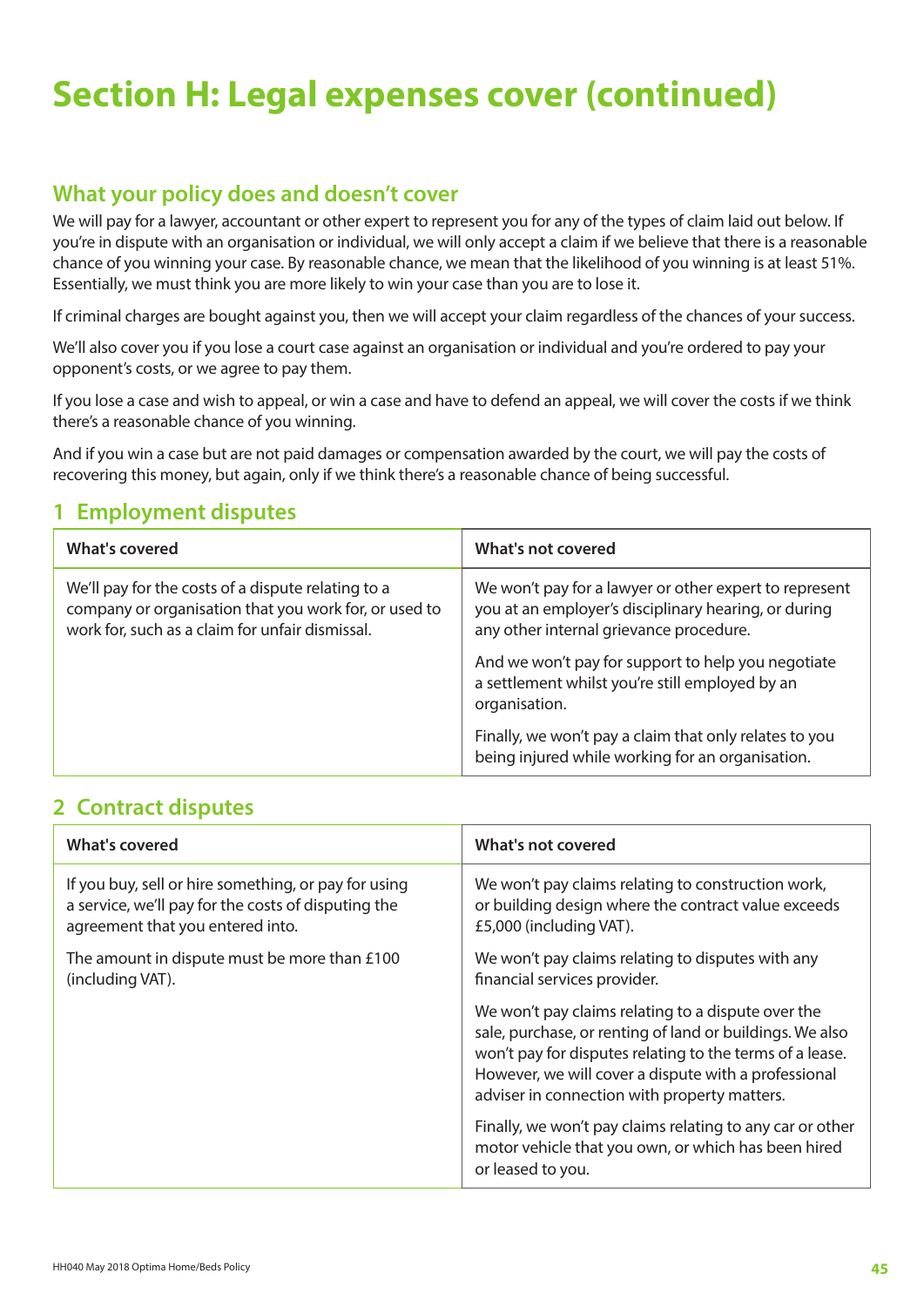### **3 Property protection**

| <b>What's covered</b>                                                                                                            | What's not covered                                                                                                                                                                                                                                                       |
|----------------------------------------------------------------------------------------------------------------------------------|--------------------------------------------------------------------------------------------------------------------------------------------------------------------------------------------------------------------------------------------------------------------------|
| We'll cover the costs of certain disputes relating to<br>your main home or personal possessions.                                 | We won't pay claims under this part of the policy<br>which relate to a contract dispute, but you may be<br>covered under part 2.                                                                                                                                         |
| Specifically, we'll cover disputes that relate to<br>trespassing or legal nuisance (any illegal interference<br>with your land). | We won't pay claims that relate to any building or land<br>which is not your main home.                                                                                                                                                                                  |
| We'll also cover any dispute which results from your<br>property being physically damaged.                                       | We won't pay claims that arise from someone legally<br>taking your property from you, or in relation to any<br>restrictions or controls placed on your property by any<br>government or public authority.                                                                |
|                                                                                                                                  | We won't pay any claim relating to work done by, or on<br>behalf of, any government or public authority unless<br>the claim is for accidental physical damage.                                                                                                           |
|                                                                                                                                  | We won't pay claims that arise from subsidence caused<br>by mining around your property. Subsidence is the<br>downward movement of the ground underneath your<br>property.                                                                                               |
|                                                                                                                                  | We won't pay claims that relate to someone trying to<br>take possession of a building or piece of land from<br>you, or relating to you trying to take possession of a<br>building or piece of land.                                                                      |
|                                                                                                                                  | Finally, we won't pay for the costs of defending you<br>if someone takes legal action against you in relation<br>to an event where your property was physically<br>damaged, but we'll cover the costs of defending a<br>counter-claim to legal action that you've taken. |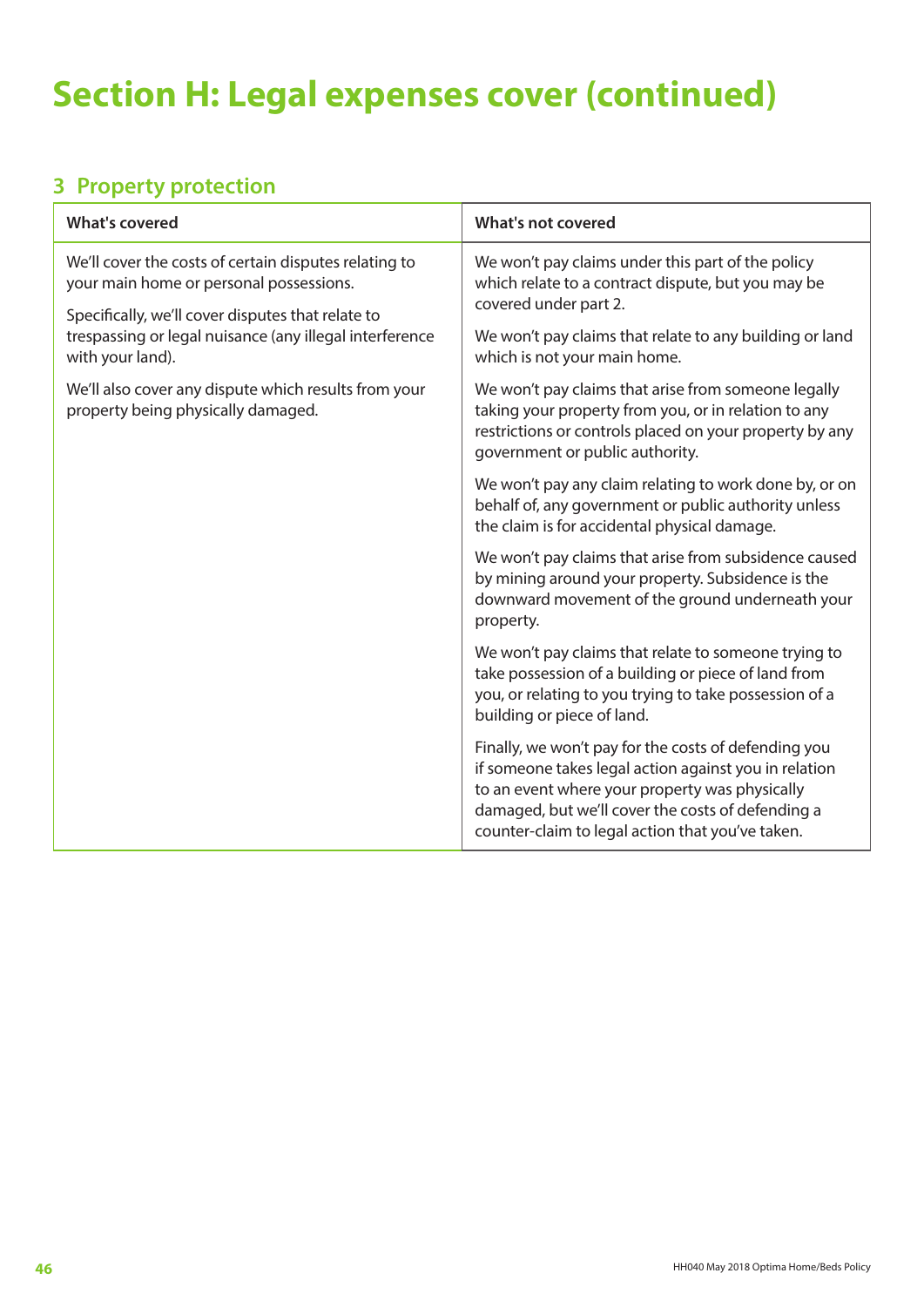### **4 Personal injury**

| What's covered                                                                                                                                      | What's not covered                                                                                                                                                                 |
|-----------------------------------------------------------------------------------------------------------------------------------------------------|------------------------------------------------------------------------------------------------------------------------------------------------------------------------------------|
| If you die or are injured in a sudden accident, we'll<br>cover the costs of a claim against the person or<br>organisation that caused the accident. | We won't pay claims relating to an illness or injury that<br>happens gradually.                                                                                                    |
|                                                                                                                                                     | We won't pay claims relating to psychological injury or<br>mental illness unless the condition follows a sudden<br>accident in which you were physically injured.                  |
|                                                                                                                                                     | We won't cover claims where someone takes legal<br>action against you in relation to a personal injury<br>claim, unless it's a counter-claim to legal action that<br>you've taken. |
|                                                                                                                                                     | Finally, we won't pay claims relating to clinical<br>negligence by a doctor or other medical worker.                                                                               |

### **5 Medical Disputes**

| What's covered                                                                                                                                                                                                      | What's not covered                                                                                                                                                                                                                    |
|---------------------------------------------------------------------------------------------------------------------------------------------------------------------------------------------------------------------|---------------------------------------------------------------------------------------------------------------------------------------------------------------------------------------------------------------------------------------|
| If you are injured or die as a result of poor medical<br>care arising from clinical negligence - we'll cover the<br>costs of taking legal action against the doctor or other<br>medical worker who was responsible. | We won't pay claims if you decide to take legal action<br>because a medical condition wasn't diagnosed<br>correctly.<br>We won't pay claims relating to psychological injury<br>or mental illness unless you were physically injured. |

### **6 Tax protection**

| What's covered                                                                                                                                                           | What's not covered                                                                                                             |
|--------------------------------------------------------------------------------------------------------------------------------------------------------------------------|--------------------------------------------------------------------------------------------------------------------------------|
| We'll pay for your legal costs if you're subject to a full<br>examination by HM Revenue & Customs (HMRC) that<br>considers all areas of your self-assessment tax return. | We won't pay claims under this part of your policy if<br>you're self-employed, a sole trader, or in a business<br>partnership. |
|                                                                                                                                                                          | We won't cover claims if you're investigated by<br>HMRC's Specialist Investigations Office, or HMRC's<br>Prosecution Office.   |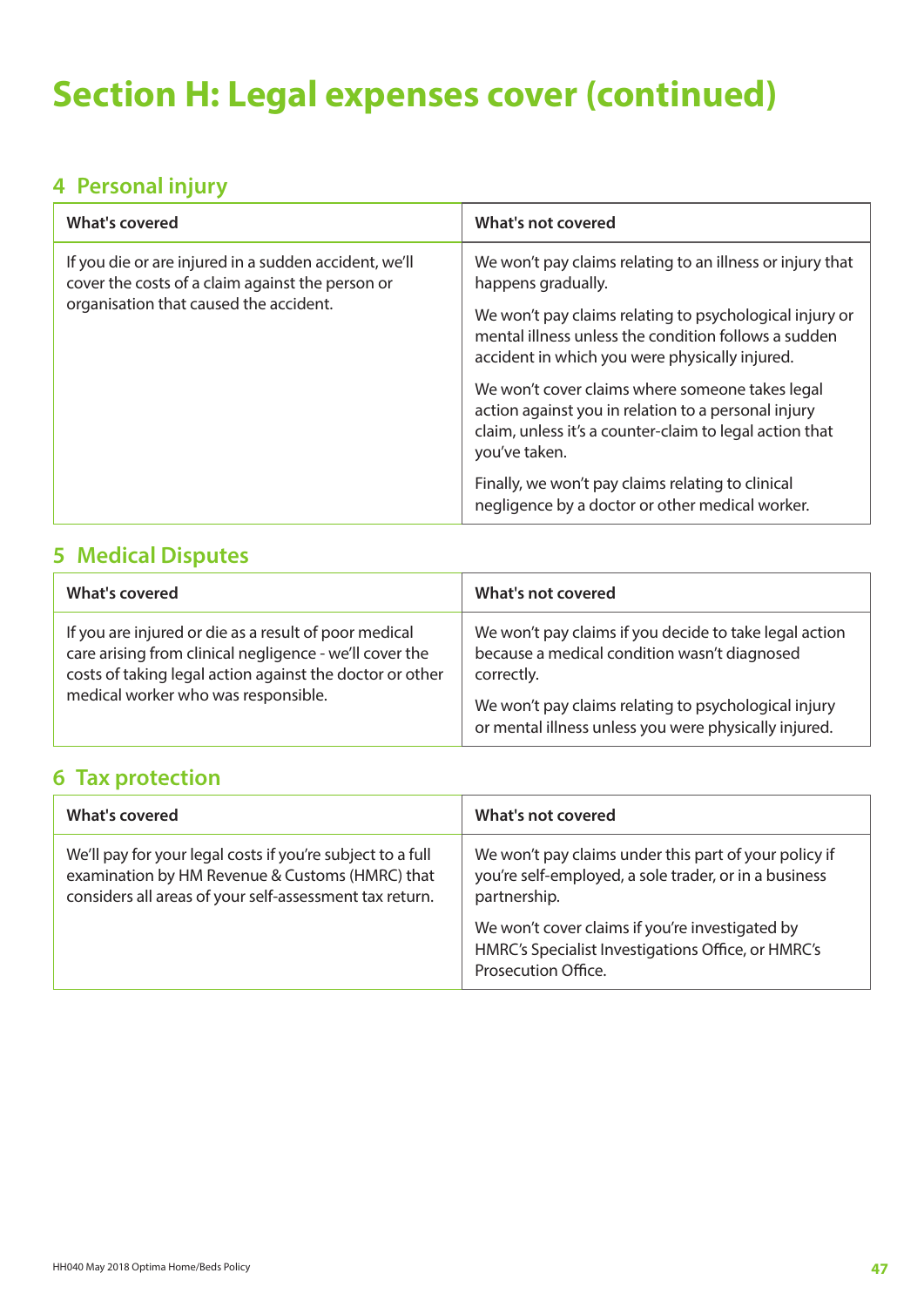### **7 Legal defence**

| What's covered                                                                                                                                                                                                                                                                                                                                                                                             | What's not covered                                                                                                                                                                                                |
|------------------------------------------------------------------------------------------------------------------------------------------------------------------------------------------------------------------------------------------------------------------------------------------------------------------------------------------------------------------------------------------------------------|-------------------------------------------------------------------------------------------------------------------------------------------------------------------------------------------------------------------|
| If you are an employee of an organisation, and your<br>work leads to criminal legal action being taken against<br>you, we will cover the costs of defending you in the<br>event of you being prosecuted in a court of criminal<br>jurisdiction.<br>We will also cover your defence costs if legal action is<br>taken against you under discrimination legislation or<br>under data protection legislation. | We won't pay any claim that relates to you driving a<br>motor vehicle.<br>We won't pay any claim resulting from hacking<br>(unauthorised access) or other type of cyber attack<br>affecting stored personal data. |

### **8 Identity theft protection**

| What's covered                                                                                                                                                                                                                                                                                                                                                                                                         | <b>What's not covered</b>                                                |
|------------------------------------------------------------------------------------------------------------------------------------------------------------------------------------------------------------------------------------------------------------------------------------------------------------------------------------------------------------------------------------------------------------------------|--------------------------------------------------------------------------|
| If your identity is stolen, we'll cover the legal costs of<br>ensuring that your identity is reinstated.                                                                                                                                                                                                                                                                                                               | We won't pay for any losses that arise from your<br>business activities. |
| When we talk about identity theft, we mean that<br>someone has assumed your identity without your<br>permission and has used it illegally.                                                                                                                                                                                                                                                                             |                                                                          |
| If legal action is taken against you as a result of an<br>identity theft, or it puts you in dispute with debt<br>collectors, we'll negotiate on your behalf.                                                                                                                                                                                                                                                           |                                                                          |
| And if you make an application for a loan, which is<br>rejected because of an identity theft, we'll cover any<br>lost application fees or fees for reapplying.                                                                                                                                                                                                                                                         |                                                                          |
| We'll pay any expenses associated with your identity<br>being stolen, as long as you report the identity theft<br>to the police and notify any banks and building<br>societies that you've accounts with as soon as possible.<br>You must also let us know if you've been a victim of<br>identity theft before, and you must take all reasonable<br>action to prevent someone else continuing to use your<br>identity. |                                                                          |

### **9 Missing work**

| What's covered                                                                                                                                                                              | What's not covered |
|---------------------------------------------------------------------------------------------------------------------------------------------------------------------------------------------|--------------------|
| We'll cover your costs if you can't go to work because<br>you need to attend court or a tribunal at the request<br>of your representative, or because you're called up for<br>jury service. |                    |
| The maximum we'll pay is your net salary or wages for<br>the time you're absent from work less any amount that<br>the court gives you.                                                      |                    |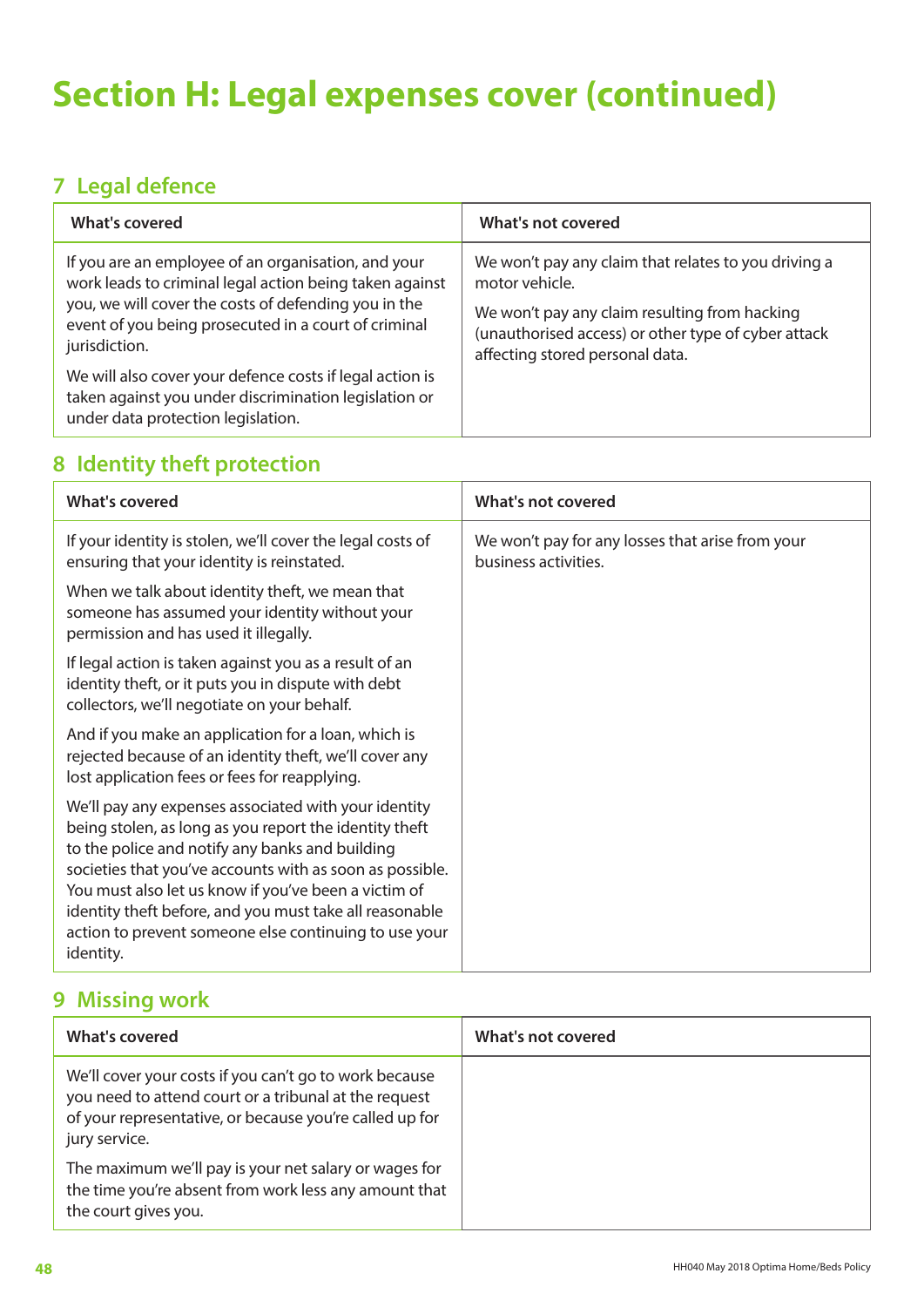#### **Things we won't pay out for**

As well as the list of things that this insurance policy won't pay out for detailed on page 12, we also won't pay claims made under this section in the following circumstances:

- **1** We won't pay for any fines, penalties, compensation or damages that a court or other authority orders you to pay.
- **2** We won't pay for any legal action or any costs or expenses which we haven't agreed to in advance.
- **3** We won't pay any claim relating to written or spoken comments that damage your reputation.
- **4** This policy won't cover you for a dispute with DAS or Ageas.
- **5** We won't pay for any costs and expenses relating to a judicial review, a coroner's inquest or a fatal accident inquiry.
- **6** We won't pay any claim where you're not represented by a law firm, barrister or tax expert.
- **7** We won't pay any claim relating to abuse or sexual misconduct, including offences relating to obscene material.
- **8** Apart from us, only you have the right to make a claim under this cover. This means that a piece of legislation called the Contracts (Rights of Third Parties) Act 1999 does not apply to your cover in relation to any third-party rights or interest.

#### **Data Protection**

To comply with data protection regulations we are committed to processing your personal information fairly and transparently. This section is designed to provide a brief understanding of how we collect and use this information.

We may collect personal details, including your name, address, date of birth, email address and, on occasion, dependent on the type of cover you have, sensitive information such as medical records. This is for the purpose of managing your products and services, and this may include underwriting, claims handling and providing legal advice. We will only obtain your personal information either directly from you, the appointed representative or from the authorised partner who sold you the policy.

#### **Who we are**

DAS is part of DAS Legal Expenses Insurance Company Limited which is part of DAS UK Holdings Limited (DAS UK Group). The uses of your personal data by us and members of the DAS UK Group are covered by our individual company registrations with the Information Commissioner's Office. DAS has a Data Protection Officer who can be contacted through dataprotection@das.co.uk.

#### **How we will use your information**

We may need to send your information to other parties, such as lawyers or other experts, the court, insurance intermediaries, insurance companies, appointed service providers, specialist agencies so they may contact you to ask for your feedback, or members of the DAS UK Group. If your policy includes legal advice we may have to send the information outside of the European Economic Area (EEA) in order to give legal advice on non-European Union law. Dependent on the type of cover you have, your information may also be sent outside the EEA if you require a hire car so the service provider can administer this aspect of your claim.

We will take all steps reasonably necessary to ensure that your data is treated securely and in accordance with this Privacy Notice. Any transfer outside of the EEA will be encrypted using SSL technology.

We will not disclose your personal data to any other person or organisation unless we are required to by our legal and regulatory obligations. For example, we may use and share your data with other organisations and public bodies, including the police and anti-fraud organisations, for the prevention and detection of crime, including fraud and financial sanctions. If false or inaccurate information is provided and fraud is identified, details will be passed to fraud prevention agencies to prevent fraud and money laundering. Further details explaining how the information held by fraud prevention agencies may be used can be obtained by writing to, or telephoning DAS. A copy is also accessible and can be downloaded via our website.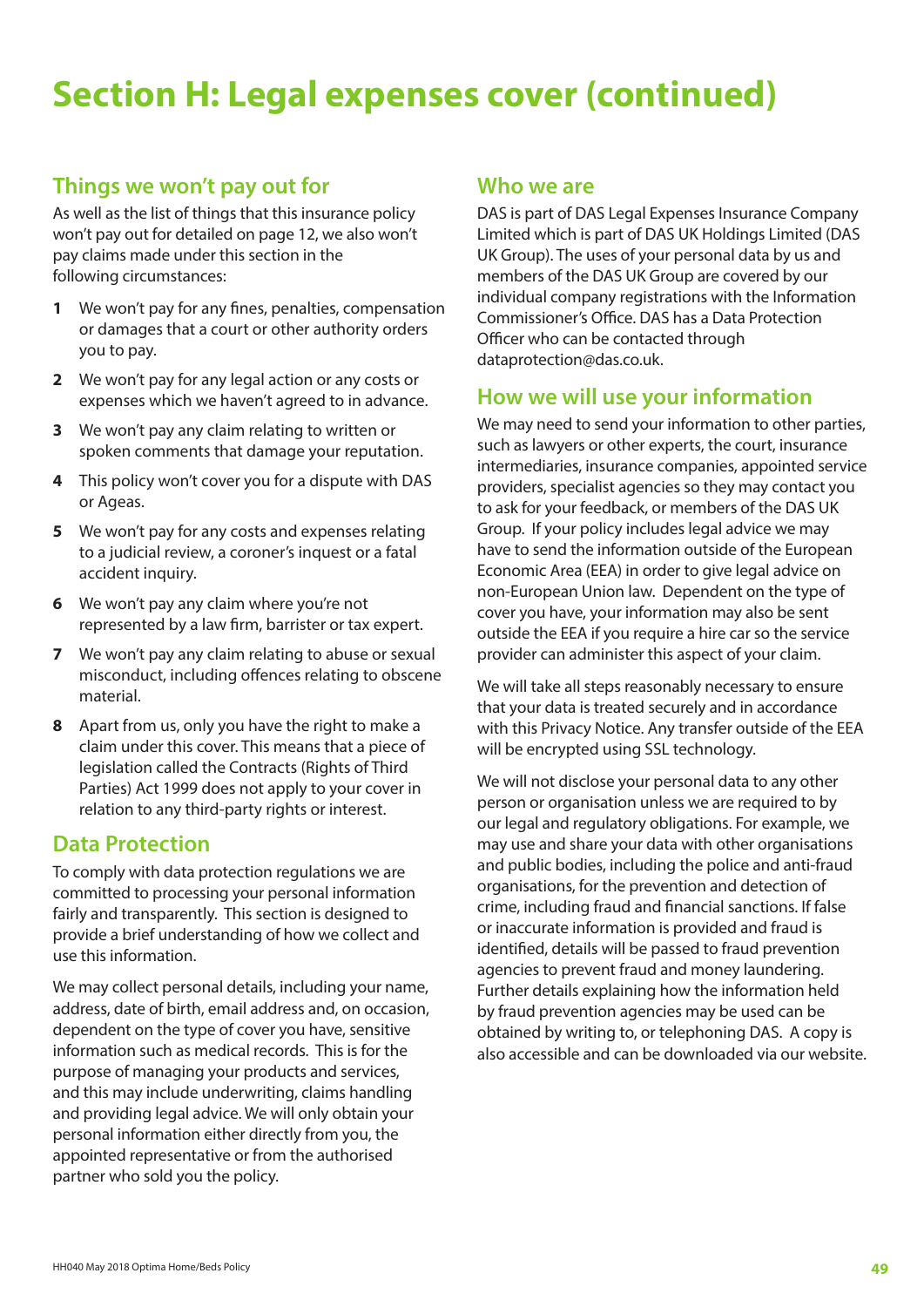#### **What is our legal basis for processing your information?**

It is necessary for us to use your personal information to perform our obligations in accordance with any contract that we may have with you. It is also in our legitimate interest to use your personal information for the provision of services in relation to any contract that we may have with you.

#### **How long will your information be held for?**

We will retain your personal data for seven years. We will only retain and use your personal data thereafter as necessary to comply with our legal obligations, resolve disputes, and enforce our agreements. If you wish or request that we no longer use your personal data, please contact us at dataprotection@das.co.uk.

#### **What are your rights?**

You have the following rights in relation to the handling of your personal data:

- **•** You have the right to access personal data held about you
- **•** You have the right to have inaccuracies corrected for personal data held about you
- **•** You have the right to have personal data held about you erased
- **•** You have the right to object to direct marketing being conducted based upon personal data held about you
- **•** You have the right to restrict the processing for personal data held about you, including automated decision-making
- **•** You have the right to data portability for personal data held about you

Any requests, questions or objections should be made in writing to the Data Protection Officer:

Data Protection Officer DAS Legal Expenses Insurance Company Limited DAS House Quay Side Temple Back Bristol BS1 6NH

Or via email: dataprotection@das.co.uk

#### **How to make a complaint?**

If you are unhappy with the way in which your personal data has been processed you may in the first instance contact the Data Protection Officer using the contact details.

If you remain dissatisfied then you have the right to apply directly to the Information Commissioner's Office for a decision. The Information Commissioner can be contacted at:

Information Commissioner's Office Wycliffe House Water Lane Wilmslow Cheshire SK9 5AF

www.ico.org.uk

Our head office and registered address is:

DAS Legal Expenses Insurance Company Limited DAS House Quay Side Temple Back Bristol BS1 6NH

Registered in England and Wales. Company Number 103274. Website: www.das.co.uk

DAS Legal Expenses Insurance Company Limited is authorised by the Prudential Regulation Authority and regulated by the Financial Conduct Authority (FRN202106) and the Prudential Regulation Authority.

Our legal advice is provided by DAS Law Limited Head and Registered Office:

DAS Law Limited North Quay Temple Back Bristol BS1 6FL

Registered in England and Wales. Company Number 5417859. Website: www.daslaw.co.uk

DAS Law Limited is authorised and regulated by the Solicitors Regulation Authority (registered number 423113).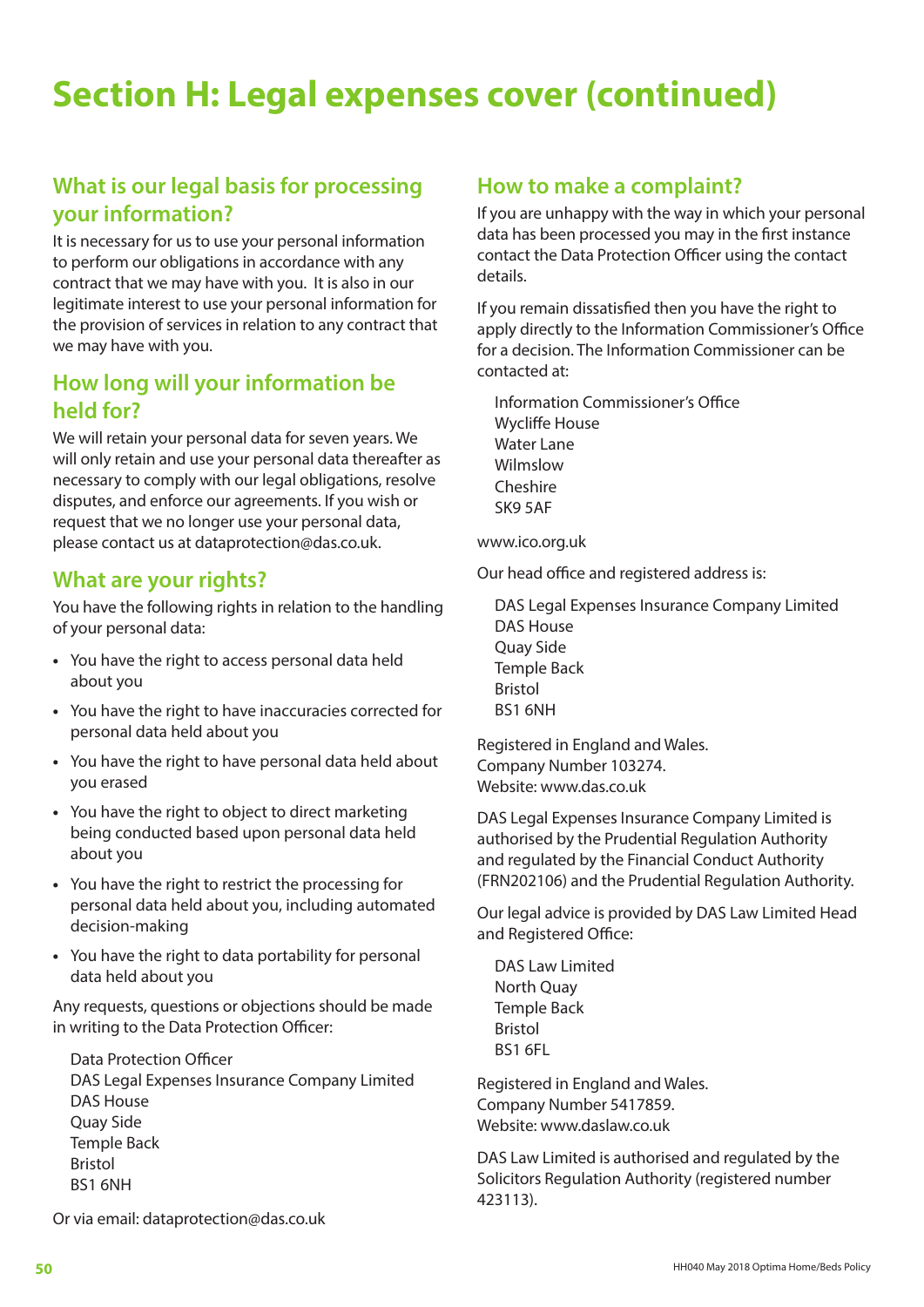# **How to make changes to your policy**

It's important you keep us up to date with any changes that may affect your insurance policy. If any of the information that you gave us or your adviser when you took out your policy has changed, you need to get in touch. If you don't, it could mean that your policy is no longer valid.

The kind of things that we need to hear about are:

- **•** A change of address.
- **•** Any significant alterations to your home, such as extensions, that may change the cost of rebuilding the property.
- **•** Any significant increase in the value of your belongings. For example, if you buy a brand new TV.
- **•** Someone other than a member of your family comes to live with you.
- **•** Your home is going to be unoccupied for more than 60 days in a row.
- **•** You or someone who lives in your home receives a county court judgment or criminal conviction (except for motoring offences where a prison sentence has not been served).
- **•** You or someone who lives with you declares bankruptcy.
- **•** You use the home for any business or trade purposes.

Please remember that if you don't tell us about changes, it may affect any claim you make.

If you do tell us something has changed, it could result in an increase or reduction in your premium as well as your excess. If your premium falls as a result of the changes, we'll refund you the difference, as long as it's more than £10.

Similarly, if your premium goes up as a result of the changes, we'll only charge you if the increase is more than £10.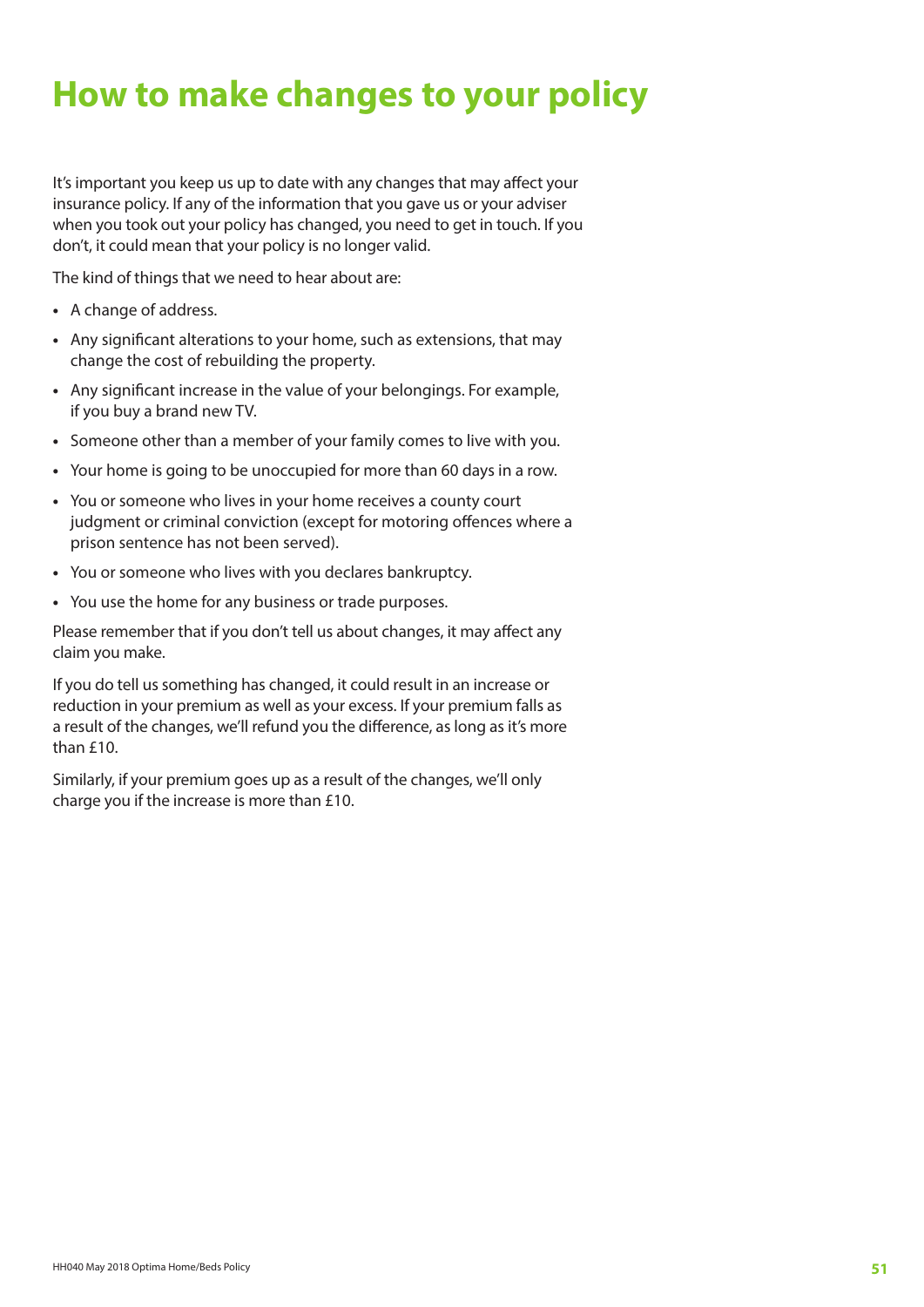# **How to cancel your policy**

You're free to cancel your policy at any time. To do so, you need to get in contact with the adviser who sold you the policy. Your adviser may charge you for this, on top of our £7.50 administration charge (plus insurance premium tax where applicable).

How much money you get back will depend on how long you've had the policy for, and whether or not you've made a claim, or may need to make a claim.

#### **Cancelling within the first 14 days**

If you cancel your policy within 14 days of the purchase date, or the date at which you receive your documents, if this is later, we'll refund your full premium, minus our £7.50 administration charge (plus insurance premium tax where applicable). If you've made a claim no refund will be paid.

#### **Cancelling after the first 14 days**

After the initial 14 days, as long as you've not made a claim or something has happened which could lead to a claim, we'll refund you for the time left on the policy, minus our £7.50 administration charge (plus insurance premium tax where applicable).

We'll work out the cost of your insurance per day, and then refund you for the days that you haven't yet used.

If you've had a claim during the cover period, or something has happened which might lead you to make a claim, then you won't receive any refund. And if you pay for your insurance on a monthly basis, we'll ask you to pay the remainder of the year's premiums.

It's important to be aware that your policy won't be cancelled if you simply stop your direct debit.

### **Our right to cancel your policy**

Ageas or your adviser have the right to cancel this policy at any time by giving you 14 days' notice in writing. We'll tell you the reason why.

Reasons why we may decide to cancel your policy include, but won't be limited to:

- **•** Changes to the information that you provided us when you purchased the policy, which are shown on your proposal form, statement of fact or policy schedule, that mean we are no longer willing to cover you.
- **•** We suspect fraud on this or another related insurance policy.
- **•** There's been a misrepresentation which means we no longer wish to insure you.
- **•** We're unable to take a payment from your account.
- **•** You, or someone representing you, is abusive to our staff or anyone acting on our behalf.
- **•** You won't give us information that we ask for.

If we discover that you've deliberately withheld information from us, or have given us wrong information because you didn't take care when communicating with us or your adviser, we may void your policy.

This means that we'll treat your policy as though it had never existed. We may also refuse to pay any claim and we may keep any premiums you've paid.

We reserve the right not to invite you to renew your policy.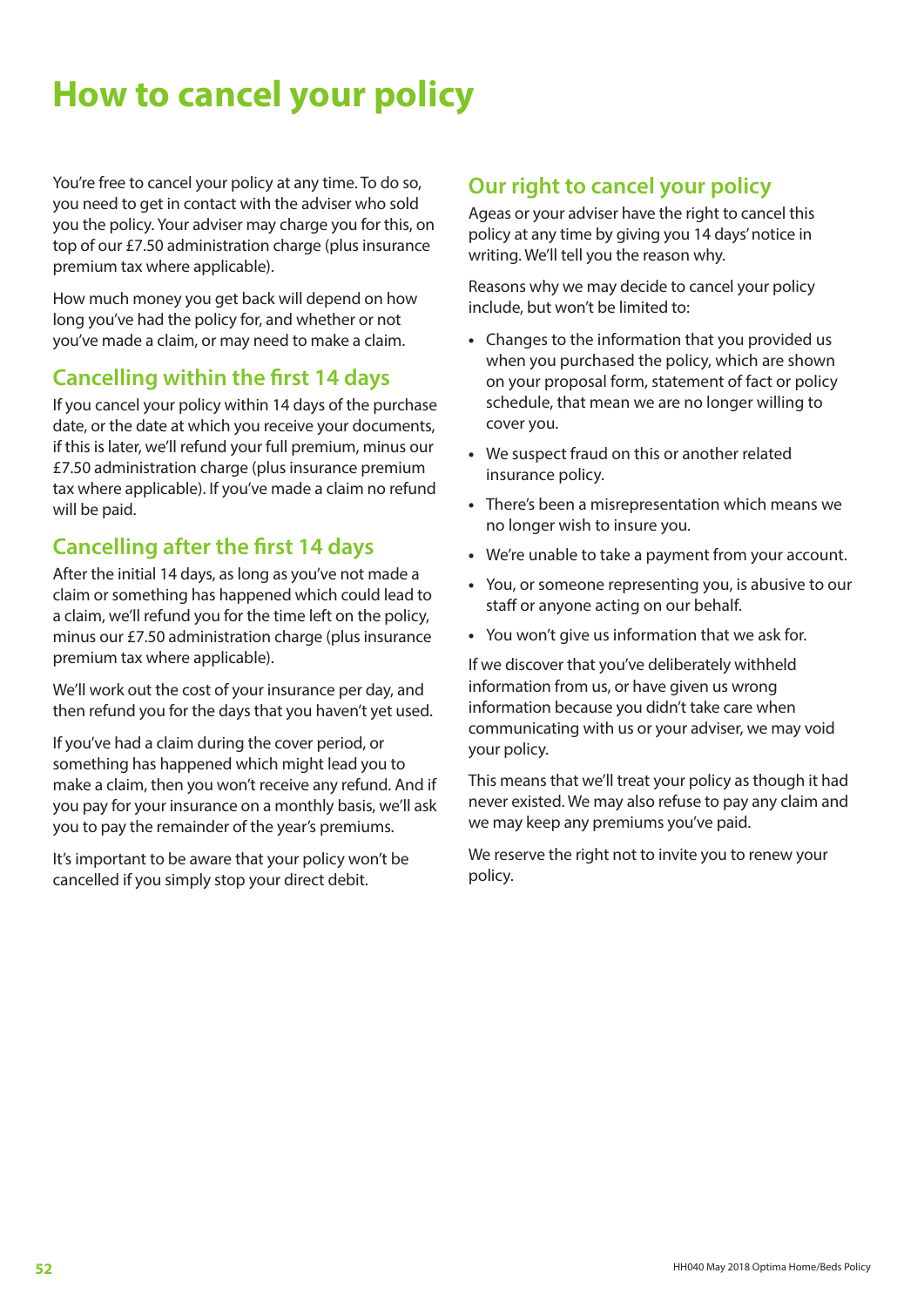# **How to make a complaint**

Should there ever be an occasion where you need to complain, we'll do our best to address this as quickly and fairly as possible.

We'll try to resolve your complaint as quickly as we can. If we can't, then we'll:

- **•** Write to you to acknowledge your complaint.
- **•** Let you know when you can expect a full response.
- **•** Let you know who is dealing with the matter.

In most instances, we'll be able to address your complaint within the first few days of this being notified to us. On occasion, further investigation may be necessary, but we'll provide you with a full written response to your complaint within eight weeks of notification.

If your complaint is about the way your policy was sold to you, please contact your insurance adviser to report your complaint.

If you've a complaint regarding your claim, please telephone us on the number shown in your claims documentation.

Alternatively, for claims or any other type of complaint, you can also write to us at the address shown below or email us through our website at **www.ageas.co.uk/make-a-complaint** (please include your policy number and claim number if appropriate).

#### Our address:

Customer Services Adviser Ageas House Hampshire Corporate Park Templars Way Eastleigh Hampshire SO53 3YA

#### **What to do if you're not happy with our response**

In the unlikely event that we haven't responded to your complaint within eight weeks or you're not happy with our final response you've the right to take your complaint onto the Financial Ombudsman Service but you must do so within six months of the date of our response.

The Ombudsman is an impartial complaints service, which is free for customers to use and taking your complaint to the Ombudsman doesn't affect your right to take your dispute to the courts.

You can find out more about how to complain to the Ombudsman online at: **www.financial-ombudsman.org.uk**.

Alternatively, you can write to the Ombudsman at:

Financial Ombudsman Service Exchange Tower London E14 9SR

By phone: **0800 023 4567**

#### By email: **complaint.info@financial-ombudsman.org.uk**

Please note that if you don't refer your complaint within the six months, the Financial Ombudsman Service won't have our permission to consider your complaint and therefore will only be able to do so in very limited circumstances, for example, if it believes that the delay was as a result of exceptional circumstances.

If you choose to take a dispute to the courts, this contract is governed by English law, and you and we agree to submit to the non-exclusive jurisdiction of the courts of England and Wales (unless you live in Jersey in which case the law of Jersey will apply and the Jersey courts will have exclusive jurisdiction).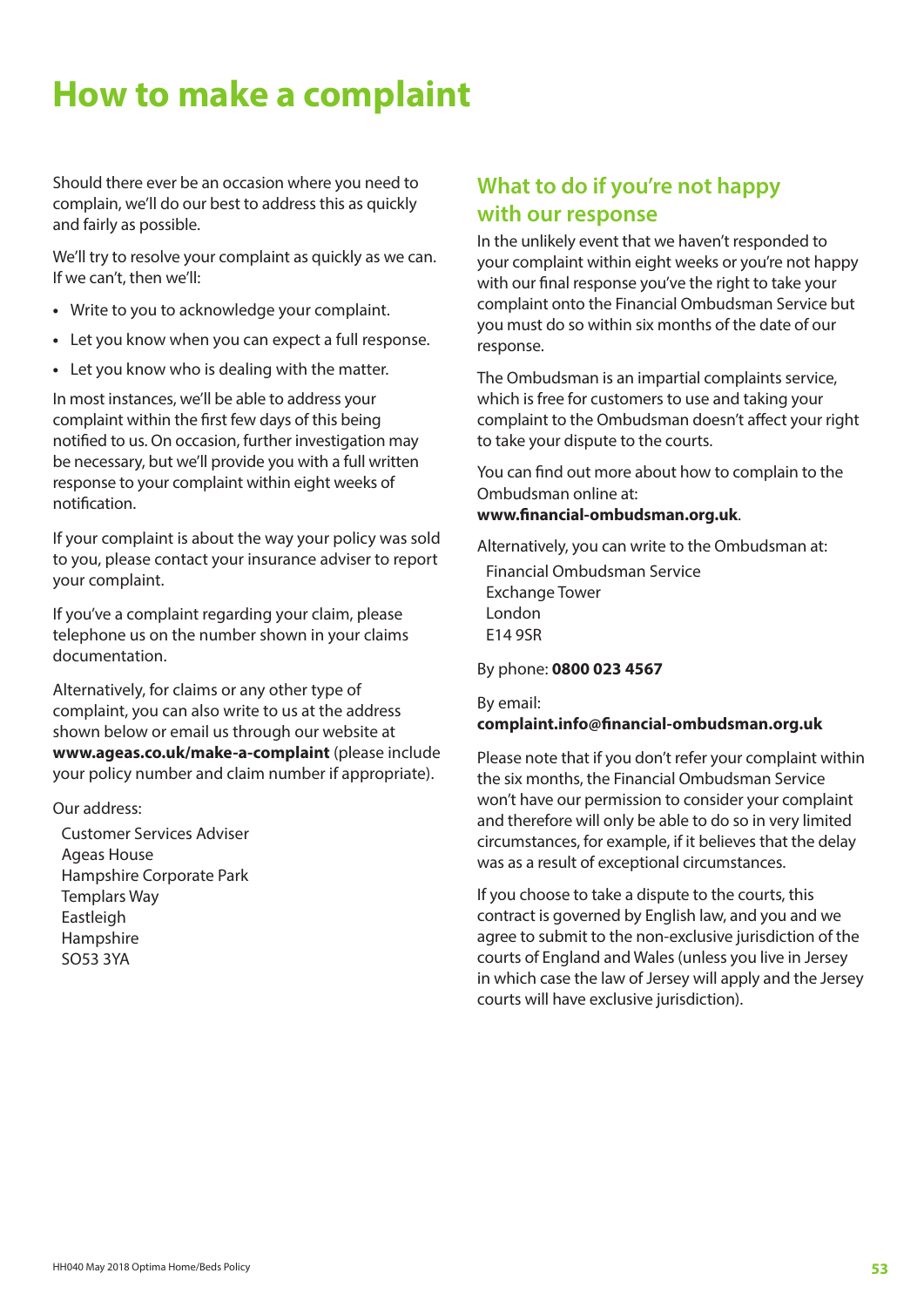# **How to make a complaint (continued)**

#### **Complaints about your legal expenses cover policy**

We always aim to give you a high quality service. If you think we have let you down.

You can contact us by:

- **•** phoning **0344 893 9013**
- **•** emailing customerrelations@das.co.uk
- **•** writing to the Customer Relations Department, DAS Legal Expenses Insurance Company Limited, DAS House, Quay Side, Temple Back, Bristol, BS1 6NH
- **•** completing our online complaint form at www.das.co.uk/about-das/complaints

Further details of our internal complaint-handling procedures are available on request.

If you are not happy with the complaint outcome or if we've been unable to respond to your complaint within eight weeks, you can ask the Financial Ombudsman Service for a free and independent review of your complaint.

You can contact them by:

- **•** phoning **0800 023 4567** (free from mobile phones and landlines) or **0300 123 9123**
- **•** emailing **complaint.info@financial-ombudsman.org.uk**
- **•** writing to: The Financial Ombudsman Service, Exchange Tower, London, E14 9SR

Further information is available on their website www.financial-ombudsman.org.uk Using this service does not affect your right to take legal action.

The Financial Ombudsman's role is to assess our handling of a claim in light of the policy terms. It is not to assess the quality of legal advice. If you are unhappy with the service provided by an appointed representative the relevant complaint-handling procedure is available on request.

#### **Financial Services Compensation Scheme**

We are covered by the Financial Services Compensation Scheme (FSCS).

In the very unlikely event that Ageas was to go bust, your insurance policy would still remain valid in the event that you needed to make a claim. For more details about the scheme visit **www.fscs.org.uk** or telephone **0800 678 1100** or **020 7741 4100**.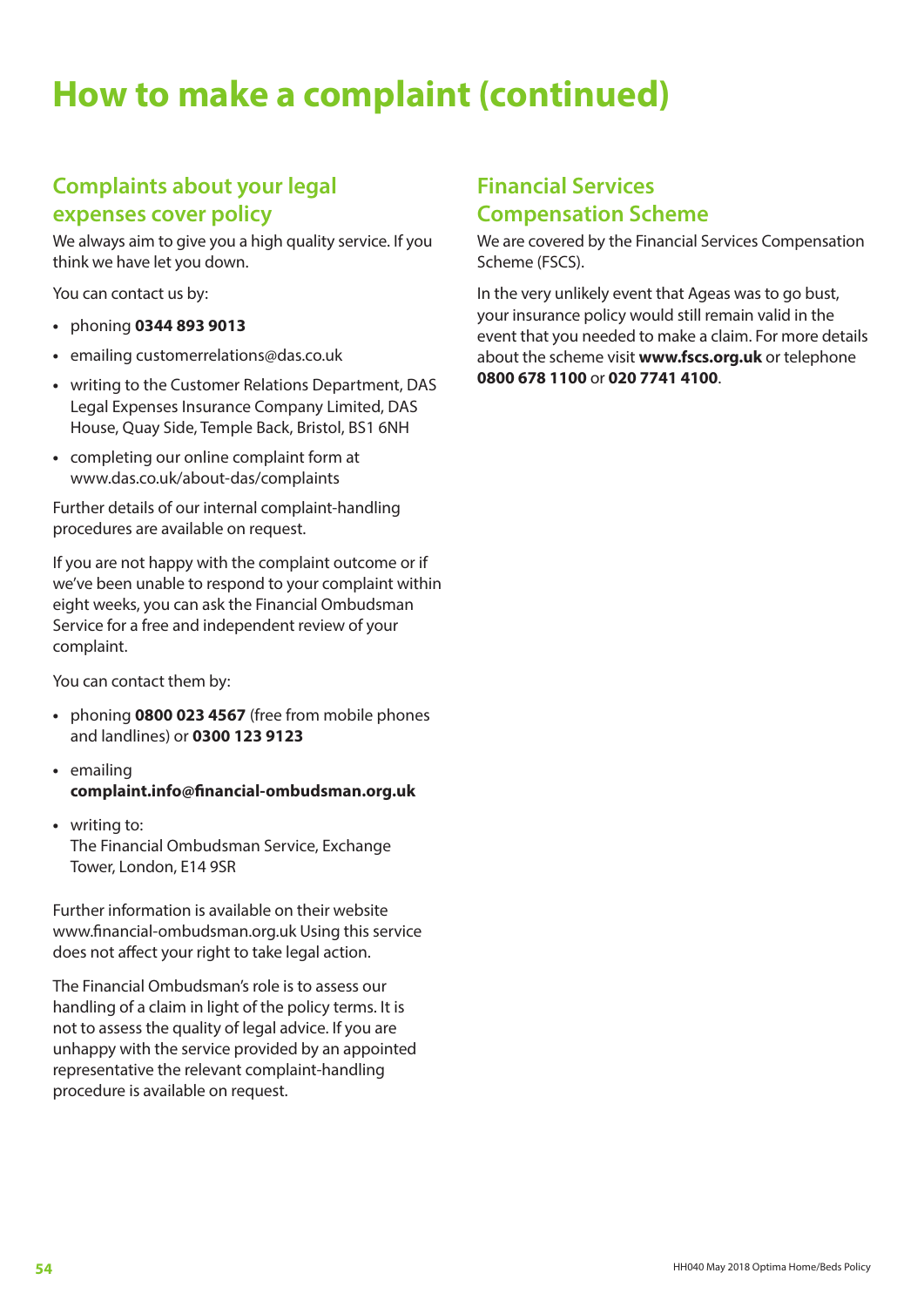# **How we look after your personal information**

The details provided here are a summary of how we collect, use, share, transfer and store your information. If you'd like to read our full Privacy Policy please visit our website www.ageas.co.uk/privacy-policy or contact our Data Protection Officer at: Ageas House, Hampshire Corporate Park, Templars Way, Eastleigh, Hampshire SO53 3YA, or by emailing thedpo@ageas.co.uk.

Your insurance adviser will have their own uses for your personal data and this will be covered in their terms and conditions document, commonly known as a terms of business agreement. Please ask your insurance adviser if you'd like more information about how they use your personal information.

#### **Collecting your information**

When you take out a policy with Ageas, we ask you to share lots of information, such as your name, address, contact details, date of birth, credit history, criminal offences, claims information and IP address (which is a unique number identifying your computer). We may also ask you to share special categories of personal information such as information about your health.

We also collect information from a number of different places, for example: publically available sources such as social media and networking sites; third party databases available to the insurance industry; firms, loss adjustors and/or suppliers appointed in the process of handling a claim.

#### **Using your information**

The main reason we collect your personal information and/or special categories of personal information is because we need it to provide you with an appropriate insurance quotation, policy and price. We may also need it to manage your policy, such as when we deal with a claim or send your documents to you. When you apply for insurance, our decision to provide you with a quotation may involve an automated process. If you object to this being done, we won't be able to provide you with an insurance quotation.

We'll also use your information where we feel there is a good reason for doing so, for example: to prevent and detect fraud and financial crime (which may include processes which profile you); collecting information about previous insurance policies you may have bought; carrying out research and analysis; and recording and monitoring calls with you.

If you've given us this information about someone else, you must have their permission to do so.

#### **Sharing your information**

We share your information with a number of different organisations. This may include, but is not limited to: other insurers; regulatory bodies; carefully selected third parties providing a service to us or on our behalf; fraud prevention and credit reference agencies and other companies, for example, when we're trialling their products and services which we think may improve our service to you.

Unless required to by law, we'd never share your personal information without the appropriate care and protection in place.

#### **Keeping your information**

We'll only keep your information for as long as is necessary in providing our products and services to you and/or to fulfil our legal and regulatory obligations. Please refer to our full Privacy Policy for more information.

### **Use and storage of your information overseas**

Your personal information may be transferred to, stored and processed outside the European Economic Area (EEA). Where we do this we'll take all reasonable steps to ensure your personal information is adequately protected to the same level as if it has remained in the European Economic Area.

#### **Your rights**

You have a number of rights in relation to the information we hold about you. These include the right to: have a copy of your personal information we hold; object to the use of your personal information; withdraw any permission you've previously provided; and complain to the Information Commissioner's Office at any time if you're not satisfied with our use of your information. A full list of your rights can be found in the full Privacy Policy, already stated earlier in this notice.

There may be times when we won't be able to delete your information. This might be because we need to fulfil our legal and regulatory obligations or if there is a minimum period of time for which we have to keep your information. If we're unable to fulfil a request, we'll always let you know our reasons.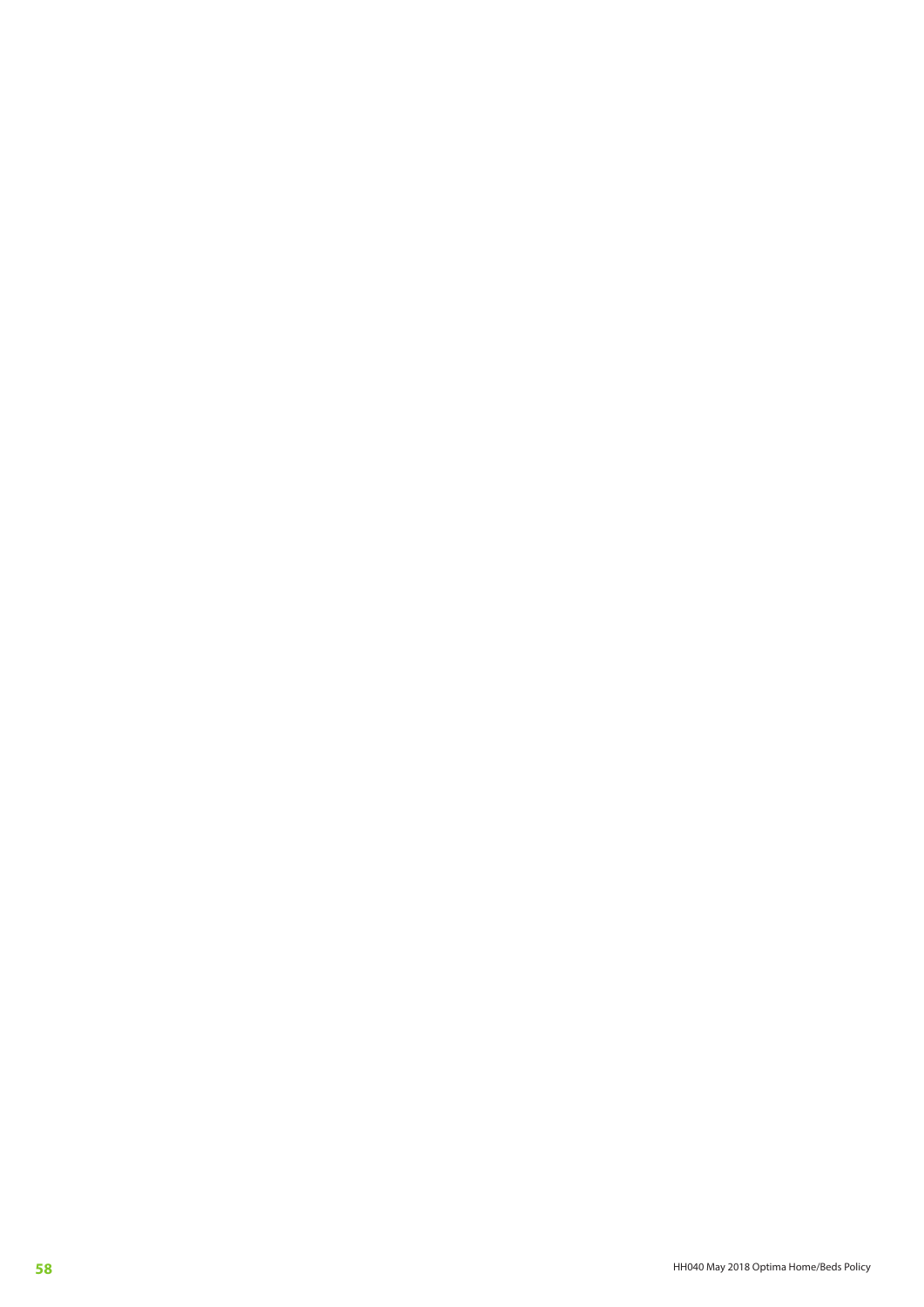